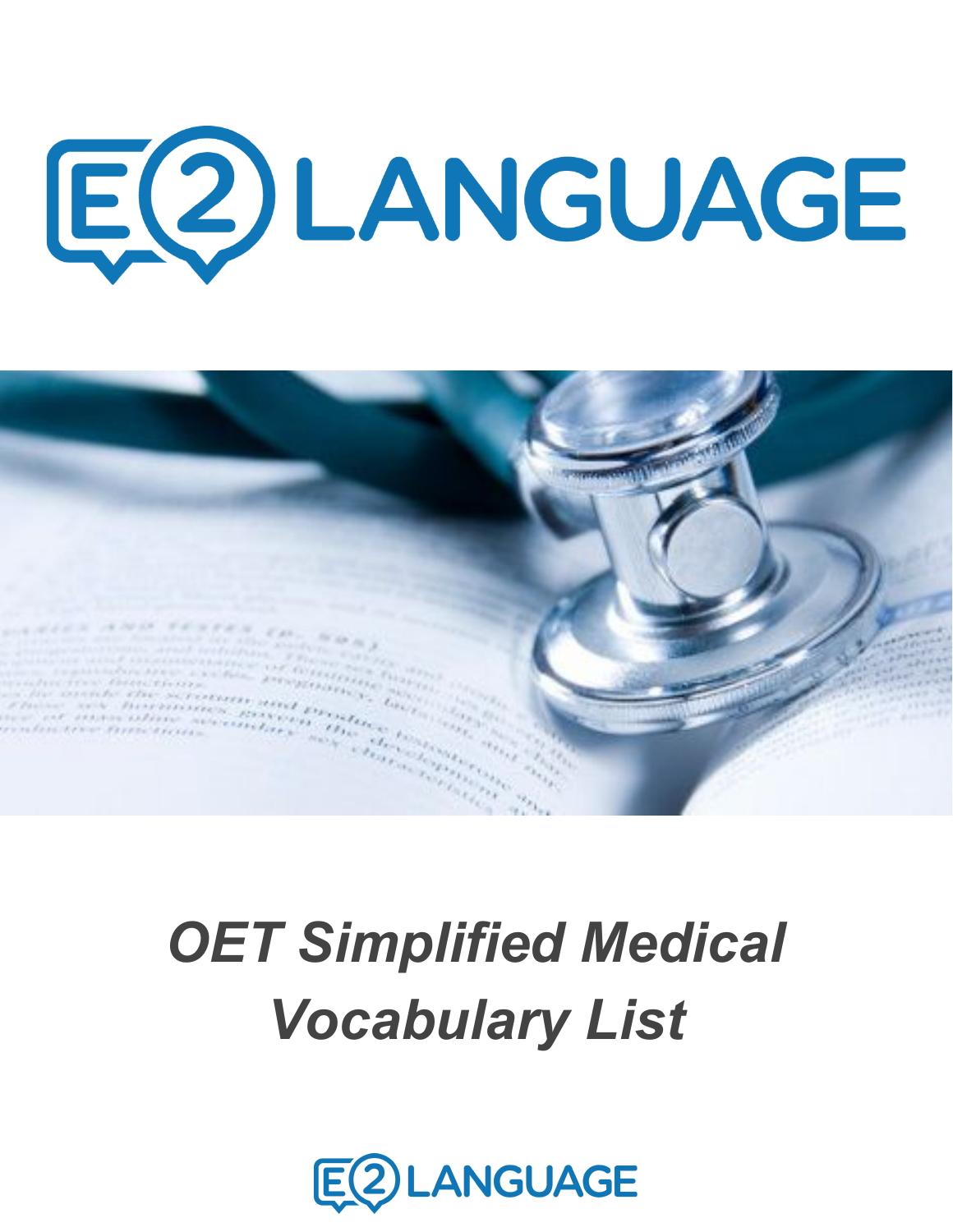#### **OET Simplified Medical Vocabulary List**

When you speak to a patient (i.e. at work or in the OET speaking role-play) you should use *simplified* medical vocabulary so that he or she can understand you.

The list below has both medical words and its simple English equivalent.

Please note: this list is NOT intended to be memorised. We recommend that you:

- 1. find particular words that you have trouble pronouncing
- 2. use the search function to find those words ("CTRL +  $F$ ")
- 3. practice them on the E2Pronounce pronunciation app

OR

- 1. find particular words that you have trouble simplifying / explaining
- 2. use the search function to find those words ("CTRL +  $F$ ")
- 3. learn their simplified equivalent.

#### A

| abdomen                    | stomach                                                                                                                       |
|----------------------------|-------------------------------------------------------------------------------------------------------------------------------|
| abdominal                  | having to do with the stomach                                                                                                 |
| abdominal cavity           | space in the stomach where the stomach, intestines,<br>kidney, liver, gallbladder, pancreas, spleen, and ureters<br>are found |
| abdominocentesis           | use of needle or tube to drain fluid from the stomach                                                                         |
| abdominoperineal resection | surgery to remove the middle and end of the large<br>intestine                                                                |
| abdominoplasty             | surgery to fix the stomach                                                                                                    |
| abduction                  | movement away from the middle of the body                                                                                     |
| abortion                   | the premature end of a pregnancy                                                                                              |
| abrasion                   | area where skin or other tissue is scraped away                                                                               |
| abruptio placentae         | premature separation of the placenta from the mother                                                                          |

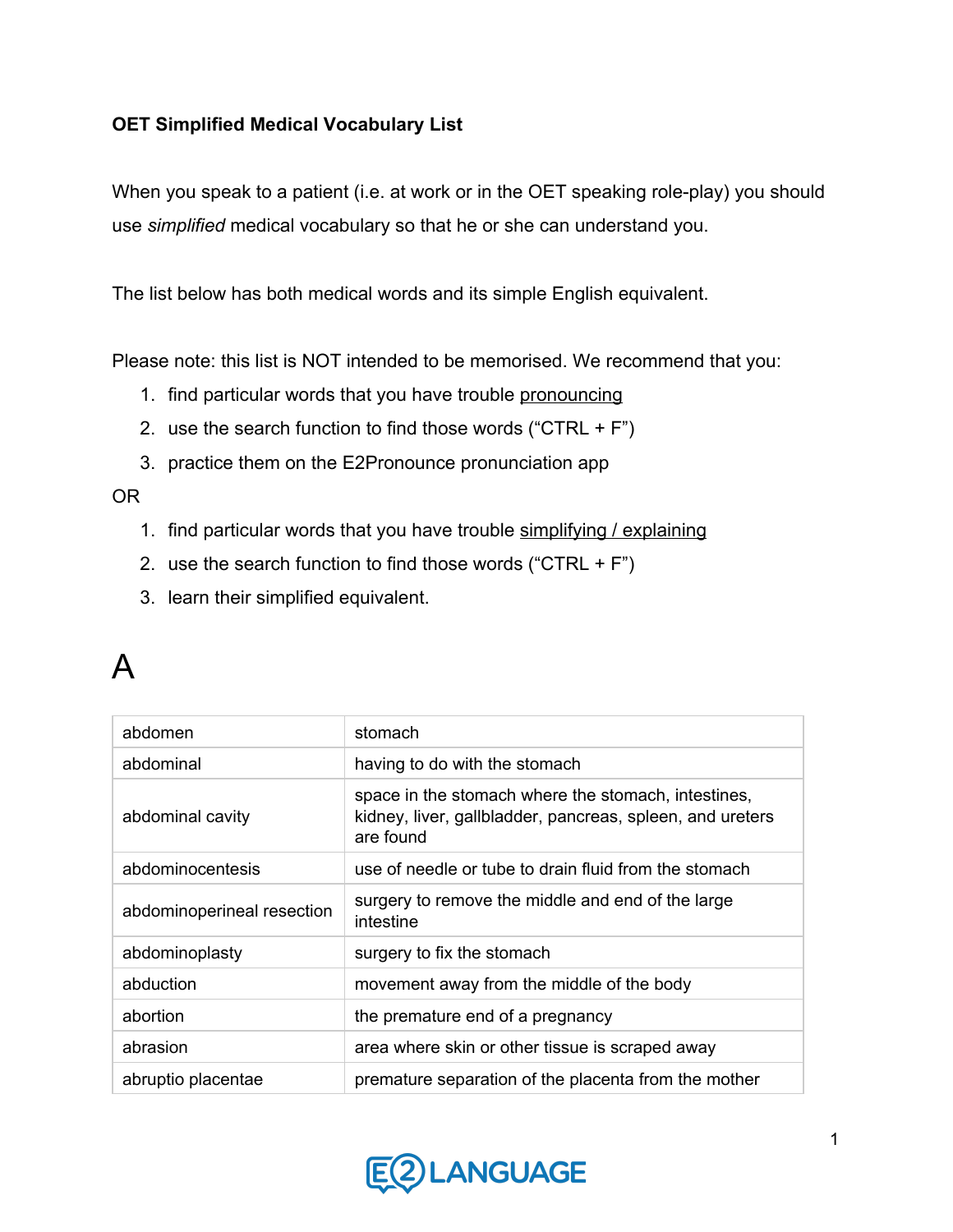| abscess                                      | swelling filled with pus                                                                                                                                       |
|----------------------------------------------|----------------------------------------------------------------------------------------------------------------------------------------------------------------|
| absorption                                   | the way a drug or other substance enters the body<br>the route and rate that a compound gets into the system<br>(bloodstream)                                  |
| acapnia                                      | decreased carbon dioxide in the blood                                                                                                                          |
| acetabulum                                   | pocket in the hip bone that holds the top of the upper leg<br>bone                                                                                             |
| acidosis                                     | increase of acid in the blood                                                                                                                                  |
| acne                                         | pimples                                                                                                                                                        |
| acoumeter                                    | tool used to measure hearing                                                                                                                                   |
| acoustic neuroma                             | growth in the ear canal                                                                                                                                        |
| acquired immunodeficiency<br>syndrome (AIDS) | contagious illness that results in decreased ability of the<br>body to protect itself from other illnesses                                                     |
| acromegaly                                   | a disease of adults in which the body makes too much<br>growth hormone                                                                                         |
| actinic keratosis                            | skin disease (bumps) caused by extreme overexposure to<br>the sun                                                                                              |
| activated partial<br>thromboplastin time     | a test of blood clotting time used to measure the ability of<br>the blood to clot                                                                              |
| active ingredient                            | The pharmacologically active part of any medication.<br>Many pharmaceutical products contain inactive<br>ingredients that create the formulation.              |
| acute                                        | lasting a short time but often causing a serious problem                                                                                                       |
| Addison's disease                            | serious disorder in which there is decreased cortisol and<br>aldosterone in the body, resulting in weakness, low blood<br>pressure, and other serious problems |
| adduction                                    | movement toward the middle of the body                                                                                                                         |
| adenohypophysis                              | gland in the brain that makes many hormones that control<br>body functions                                                                                     |
| adenoidectomy                                | surgery to take out the adenoids                                                                                                                               |
| adenoiditis                                  | inflammation of the adenoids                                                                                                                                   |
| adenoids                                     | infection-fighting glands in the back of the throat                                                                                                            |
| adenomyosis                                  | a growth of muscle in the uterus                                                                                                                               |
| adenotome                                    | tool used to remove adenoids                                                                                                                                   |
| adhesion                                     | tissue stuck together                                                                                                                                          |

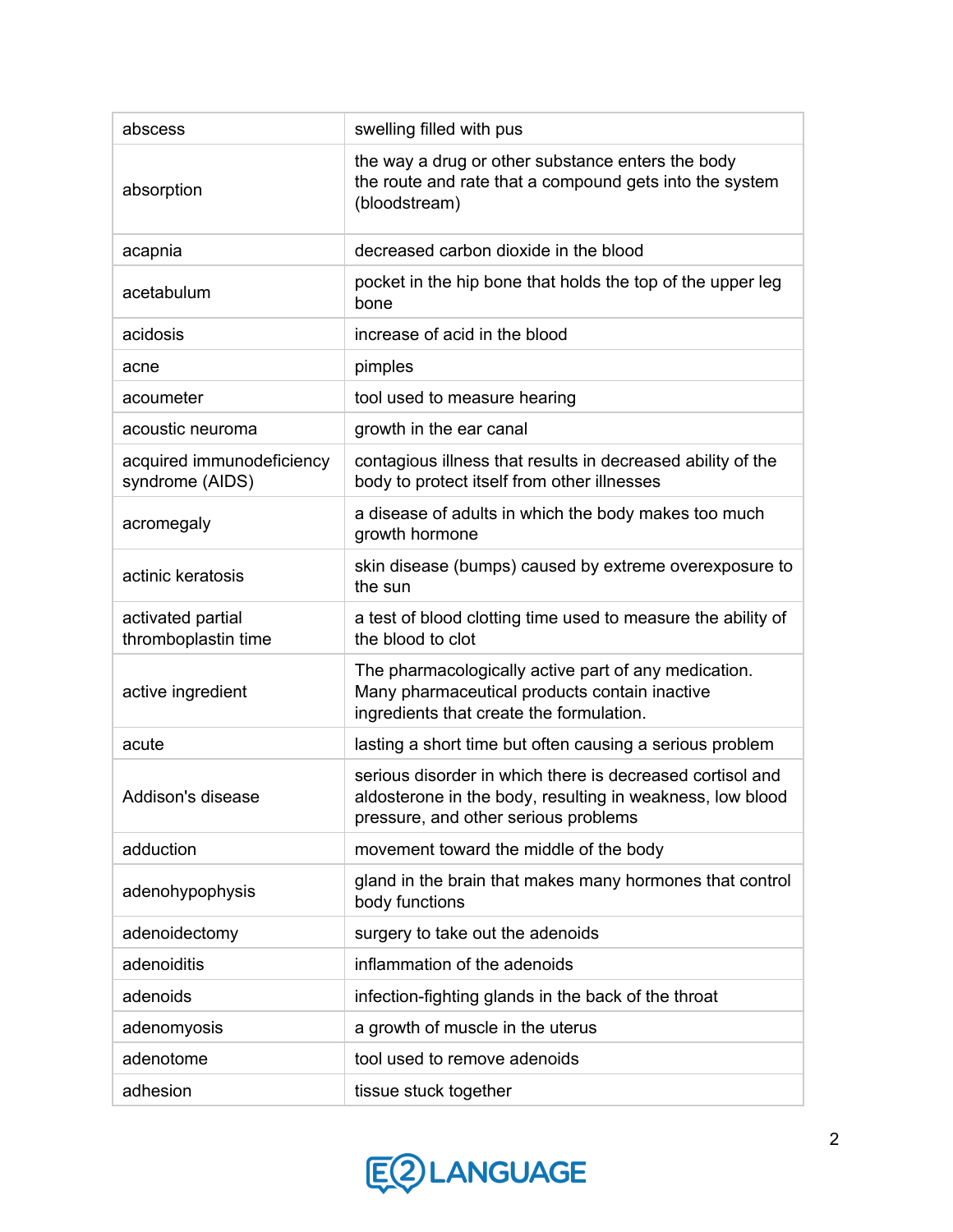| adipose                                                | having to do with fat                                                                                                                                                                                                                                                                                                                                                                                                                                                                                                                                                                                                                                                                                                                                                                     |
|--------------------------------------------------------|-------------------------------------------------------------------------------------------------------------------------------------------------------------------------------------------------------------------------------------------------------------------------------------------------------------------------------------------------------------------------------------------------------------------------------------------------------------------------------------------------------------------------------------------------------------------------------------------------------------------------------------------------------------------------------------------------------------------------------------------------------------------------------------------|
| <b>ADME</b>                                            | Absorption, Distribution, Metabolism and Excretion. This<br>describes the four stages that a pharmaceutical product<br>would go through when administered to a human.                                                                                                                                                                                                                                                                                                                                                                                                                                                                                                                                                                                                                     |
| administer                                             | give                                                                                                                                                                                                                                                                                                                                                                                                                                                                                                                                                                                                                                                                                                                                                                                      |
| adrenal gland                                          | a gland found over each kidney                                                                                                                                                                                                                                                                                                                                                                                                                                                                                                                                                                                                                                                                                                                                                            |
| adrenalectomy                                          | surgery to remove an adrenal gland                                                                                                                                                                                                                                                                                                                                                                                                                                                                                                                                                                                                                                                                                                                                                        |
| adrenaline                                             | hormone made by the adrenal glands that speeds up<br>body organs and helps the body deal with stress                                                                                                                                                                                                                                                                                                                                                                                                                                                                                                                                                                                                                                                                                      |
| adrenalitis                                            | inflammation of one or both adrenal glands                                                                                                                                                                                                                                                                                                                                                                                                                                                                                                                                                                                                                                                                                                                                                |
| adrenocortical hormone                                 | any of the hormones made by the outer layer of the<br>adrenal glands                                                                                                                                                                                                                                                                                                                                                                                                                                                                                                                                                                                                                                                                                                                      |
| adrenocorticohyperplasia                               | increased growth of one or both adrenal glands                                                                                                                                                                                                                                                                                                                                                                                                                                                                                                                                                                                                                                                                                                                                            |
| adrenocorticotropic<br>hormone                         | hormone made by the brain that activates the adrenal<br>glands                                                                                                                                                                                                                                                                                                                                                                                                                                                                                                                                                                                                                                                                                                                            |
| adrenomegaly                                           | increase in size of one or both adrenal glands                                                                                                                                                                                                                                                                                                                                                                                                                                                                                                                                                                                                                                                                                                                                            |
| adrenopathy                                            | disease of one or both adrenal glands                                                                                                                                                                                                                                                                                                                                                                                                                                                                                                                                                                                                                                                                                                                                                     |
| <b>Advanced Technology</b><br>Medicinal Product (ATMP) | a gene therapy medicinal product<br>a somatic cell therapy medicinal product<br>a tissue engineered product.                                                                                                                                                                                                                                                                                                                                                                                                                                                                                                                                                                                                                                                                              |
| adverse                                                | harmful, bad                                                                                                                                                                                                                                                                                                                                                                                                                                                                                                                                                                                                                                                                                                                                                                              |
| <b>Adverse Drug Reaction</b><br>(ADR)                  | In the pre-approval clinical experience with a new<br>medicinal product or its new usages, particularly as the<br>therapeutic dose(s) may not be established: all noxious<br>and unintended responses to a medicinal product related<br>to any dose should be considered adverse drug<br>reactions.<br>The phrase responses to a medicinal product means that<br>a causal relationship between a medicinal product and an<br>adverse event is at least a reasonable possibility, i.e. the<br>relationship cannot be ruled out.<br>Regarding marketed medicinal products: a response to a<br>drug which is noxious and unintended and which occurs<br>at doses normally used in man for prophylaxis, diagnosis,<br>or therapy of diseases or for modification of physiological<br>function |

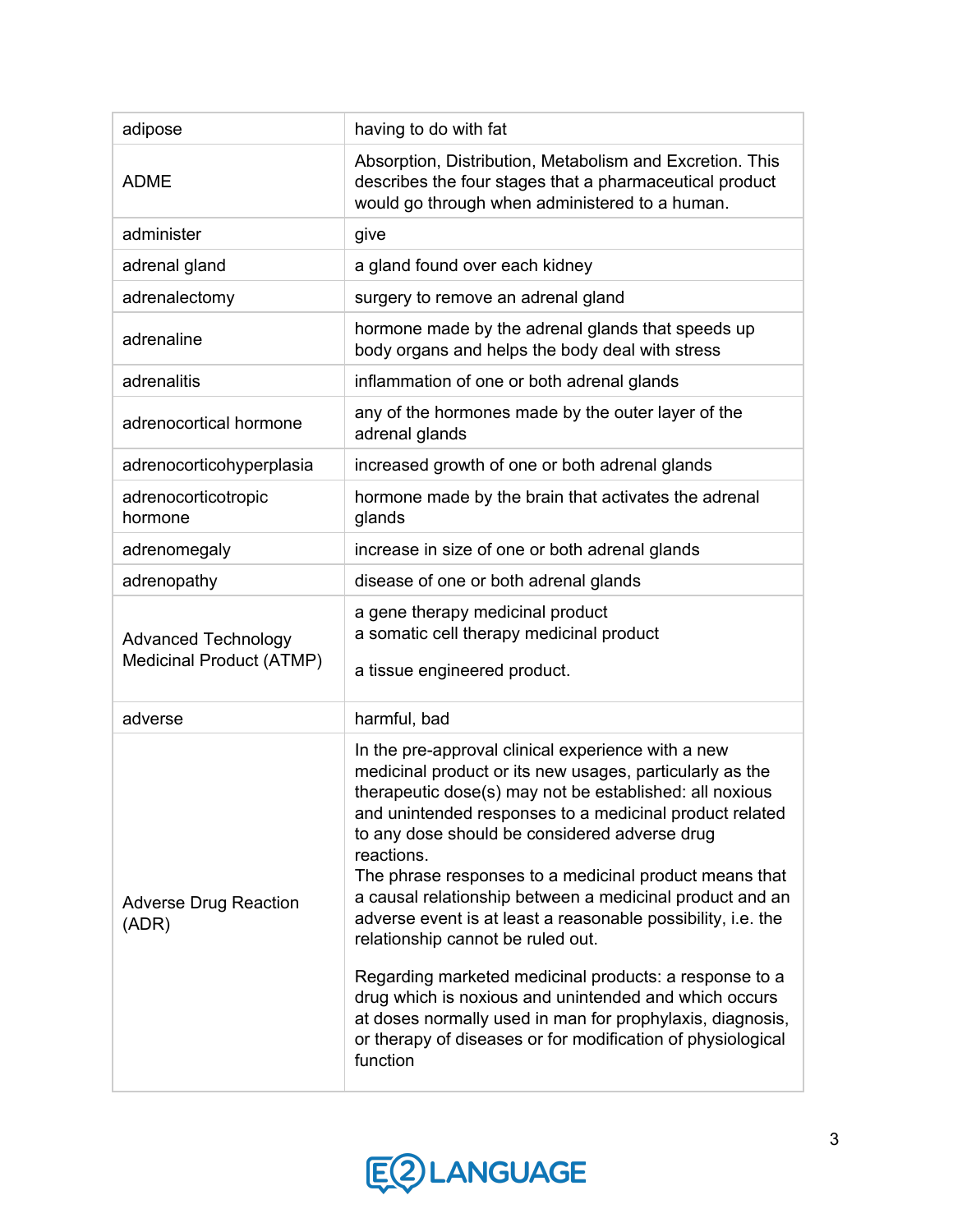| Adverse Event (AE)                | Any untoward medical occurrence in a patient or clinical<br>investigation subject administered a pharmaceutical<br>product and which does not necessarily have a causal<br>relationship with this treatment. |
|-----------------------------------|--------------------------------------------------------------------------------------------------------------------------------------------------------------------------------------------------------------|
| aerosol                           | drug or substance made as a mist to be breathed in                                                                                                                                                           |
| Aetiology                         | The factors involved in causing a disease.                                                                                                                                                                   |
| afferent                          | going toward the center area                                                                                                                                                                                 |
| afterbirth                        | material that provides nutrition for the unborn baby and<br>comes out after the baby is born (placenta)                                                                                                      |
| airway                            | tube through which air passes to enter and leave the<br>lungs                                                                                                                                                |
| alanine aminotransferase<br>(ALT) | substance in blood that is measured to check for liver<br>disease                                                                                                                                            |
| albino                            | white; lacking pigment (lacking color)                                                                                                                                                                       |
| albuminuria                       | protein in the urine                                                                                                                                                                                         |
| alcohol                           | drug found in whisky, wine, and beer that slows down the<br>central nervous system                                                                                                                           |
| aldosterone                       | hormone made by the adrenal glands that controls the<br>amount of mineral salts in the body                                                                                                                  |
| Algorithm                         | A procedure to assist the structured achievement of an<br>outcome that involves a series of alternative decisions                                                                                            |
| allergy                           | oversensitivity to a substance                                                                                                                                                                               |
| alopecia                          | baldness                                                                                                                                                                                                     |
| alpha-fetoprotein                 | substance in blood that is measured to check for liver<br>cancer, testicular cancer, and spina bifida                                                                                                        |
| <b>ALS</b>                        | see amyotrophic lateral sclerosis (ALS)                                                                                                                                                                      |
| Alzheimer's disease               | disorder that causes mental confusion                                                                                                                                                                        |
| amenorrhea                        | when a woman has no menstrual period                                                                                                                                                                         |
| amniocentesis                     | removal of some of the waters from around an unborn<br>baby for laboratory testing                                                                                                                           |
| amniochorial                      | having to do with the tissues that surround the unborn<br>baby                                                                                                                                               |
| amniography                       | x-ray of the uterus (womb) and unborn baby taken after<br>putting a dye into the bag of waters                                                                                                               |
| amnion                            | tissue that covers the unborn baby                                                                                                                                                                           |
| amnionitis                        | inflammation of the amnion                                                                                                                                                                                   |

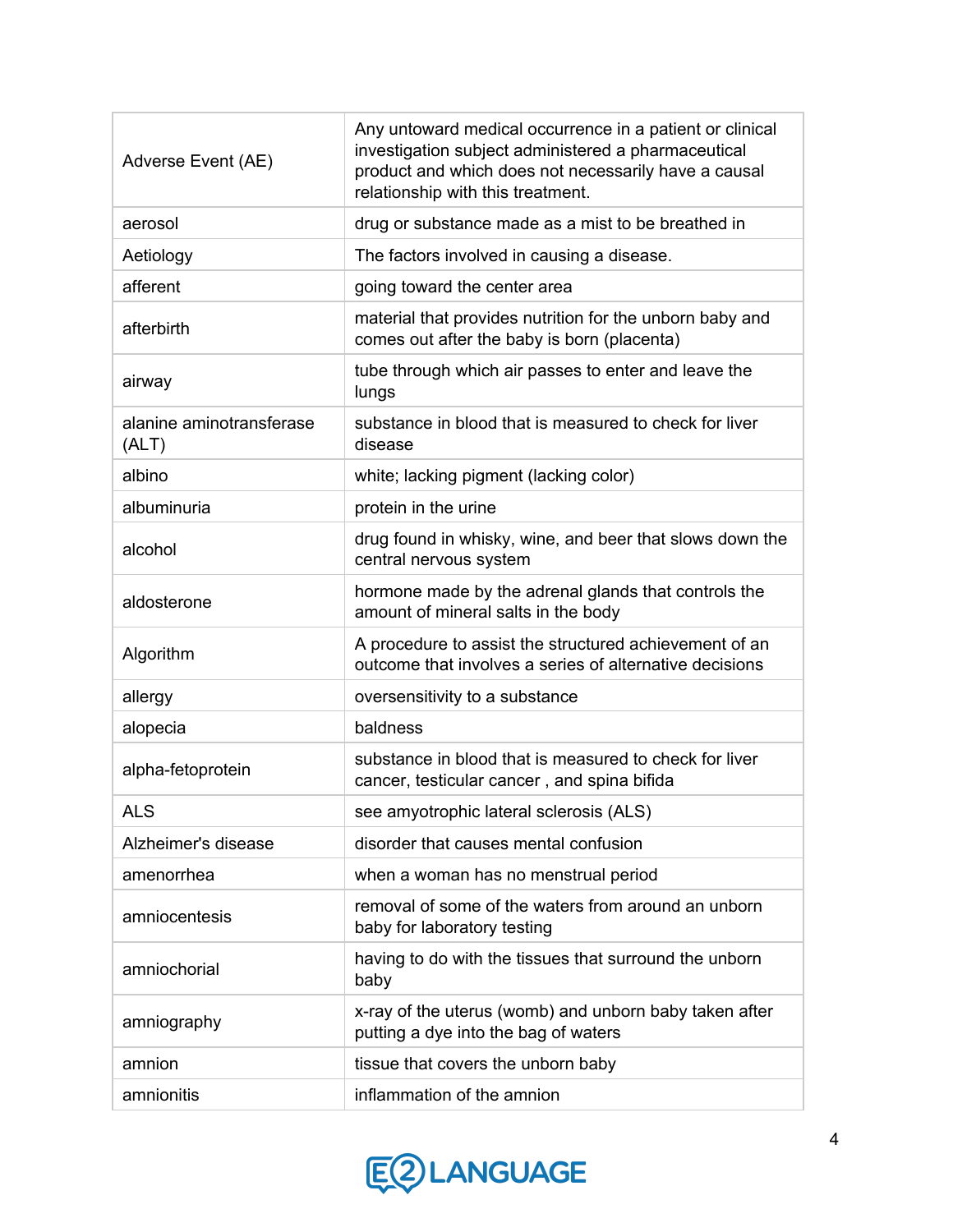| amniorrhea                             | leaking of waters from around the unborn baby                                                                                                                                                             |
|----------------------------------------|-----------------------------------------------------------------------------------------------------------------------------------------------------------------------------------------------------------|
| amniorrhexis                           | breaking of the amnion                                                                                                                                                                                    |
| amnioscope                             | tool inserted through the cervix to look at the amniotic<br>fluid and the unborn baby                                                                                                                     |
| amniotic fluid                         | waters around the unborn baby                                                                                                                                                                             |
| amniotic sac                           | bag of tissue that surrounds the unborn baby                                                                                                                                                              |
| amniotomy                              | rupture of the membranes (breaking of the tissues around<br>the unborn baby) - done to start labor                                                                                                        |
| amphetamines                           | drugs that speed up metabolism and decrease appetite<br>("speed")                                                                                                                                         |
| amyotrophic lateral<br>sclerosis (ALS) | a disease of the nerves that causes weakness, also<br>known as Lou Gehrig's Disease                                                                                                                       |
| anal                                   | having to do with the anus                                                                                                                                                                                |
| analgesic                              | drug used to control pain<br>Drugs to relieve or reduce pain                                                                                                                                              |
| Analysis of Variance<br>(ANOVA)        | A statistical technique to determine whether the mean<br>values of different treatment groups are the same or<br>different.                                                                               |
| anaphylactic shock                     | serious allergic reaction to a substance (e.g., food, drug)<br>Severe generalised form of anaphylaxis which may lead<br>to a sudden attack of wheezing, collapse, cardiac arrest<br>and may lead to death |
| Anaphylaxis                            | Severe allergic reaction                                                                                                                                                                                  |
| androgen                               | male sex hormone                                                                                                                                                                                          |
| anemia                                 | decreased number of red blood cells                                                                                                                                                                       |
| anesthesia                             | loss of sensation or feeling                                                                                                                                                                              |
| anesthetic                             | drug that is used to produce loss of pain sensation                                                                                                                                                       |
| aneurysm                               | area where an artery is swollen like a sack because the<br>wall of the artery is weak                                                                                                                     |
| aneurysmectomy                         | surgery to take out an aneurysm                                                                                                                                                                           |
| angina pectoris                        | chest pain due to decreased oxygen being supplied to the<br>heart                                                                                                                                         |
| angiocarditis                          | inflammation of the heart and the blood vessels entering<br>the heart                                                                                                                                     |
| angioma                                | growth made up of blood vessels or lymph vessels                                                                                                                                                          |

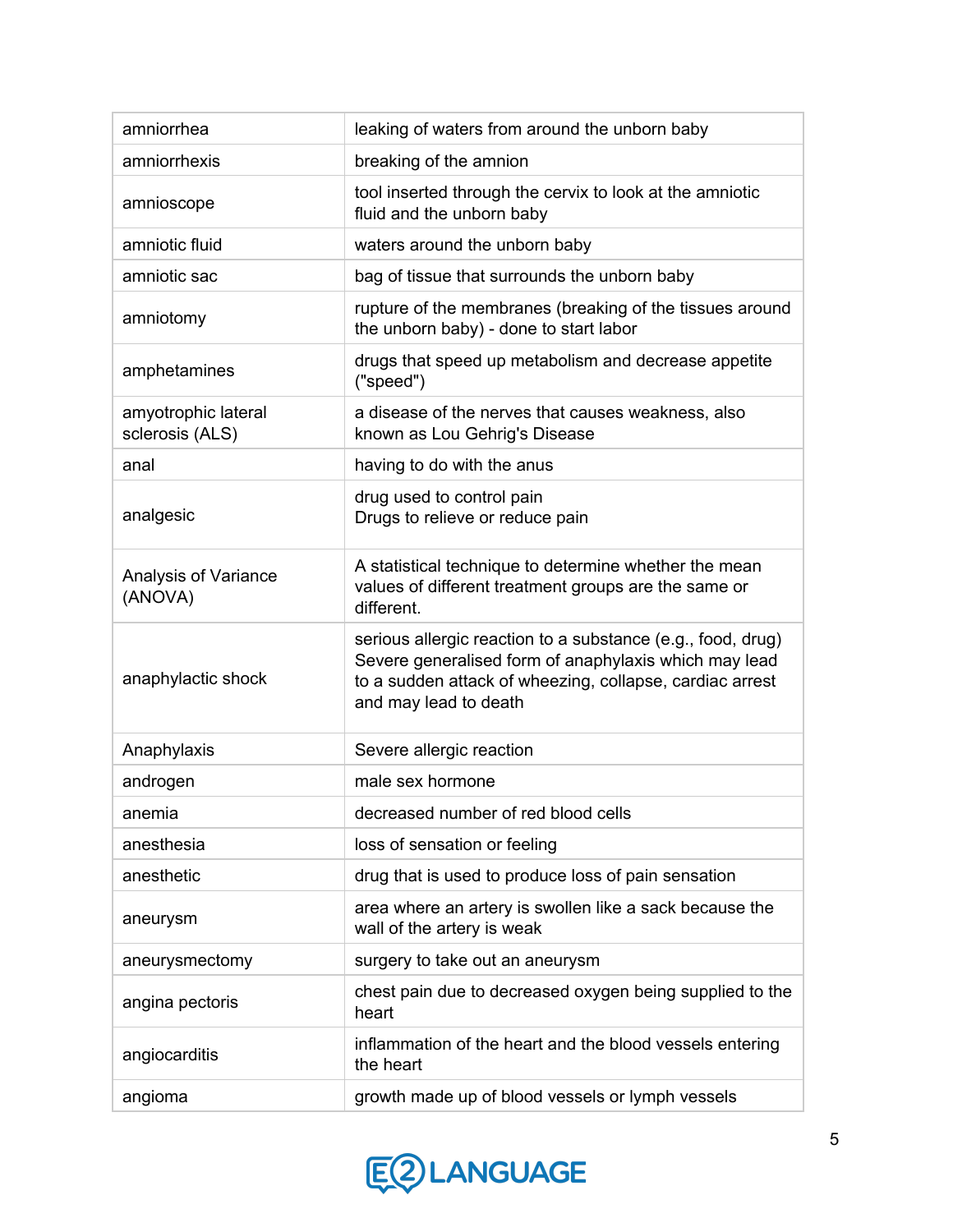| angioplasty                            | surgery to open up a narrow blood vessel                                                                              |
|----------------------------------------|-----------------------------------------------------------------------------------------------------------------------|
| angiorrhaphy                           | stitching a blood vessel                                                                                              |
| angioplasm                             | cramp in the blood vessels                                                                                            |
| angiostenosis                          | narrowing of the inside of a blood vessel                                                                             |
| angled                                 | bent, not straight                                                                                                    |
| ankylosing spondylitis                 | inflammation of the spine causing pain and stiffness                                                                  |
| ankylosis                              | joint stiffness                                                                                                       |
| anoplasty                              | surgery to fix the anus                                                                                               |
| anorexia                               | no appetite for food                                                                                                  |
| anorexia nervosa                       | mental disorder in which fear of getting fat results in<br>starvation and weight loss                                 |
| anoxia                                 | no oxygen                                                                                                             |
| antacid                                | drug used to decrease acid in the stomach (e.g., Tums,<br>Rolaids)                                                    |
| antecubital.                           | in front of the elbow                                                                                                 |
| antepartum                             | before childbirth                                                                                                     |
| anterior                               | having to do with the front of the body                                                                               |
| anterior and posterior<br>colporrhaphy | surgery to fix weak muscles in the pelvic area                                                                        |
| anterior lobe                          | front part of an organ                                                                                                |
| anterior lobe of the pituitary         | part of the pituitary gland that discharges many hormones                                                             |
| antianginal                            | drug used to relieve chest pain                                                                                       |
| antiarrhythmic                         | drug used to restore the natural rhythm of the heart                                                                  |
| antibiotic                             | drug used to stop or slow down the growth of germs                                                                    |
| antibody                               | type of protein that helps protect the body against foreign<br>matter, such as bacteria and viruses                   |
| anticoagulant                          | drug used to stop blood from clotting                                                                                 |
| anticonvulsant                         | drug used to stop seizures                                                                                            |
| antidiarrheal                          | drug used to stop diarrhea                                                                                            |
| antidiuretic hormone                   | hormone made by the pituitary gland that helps the<br>kidneys keep water in the body by decreasing urine<br>formation |
| antidote                               | substance used to treat allergic reactions                                                                            |

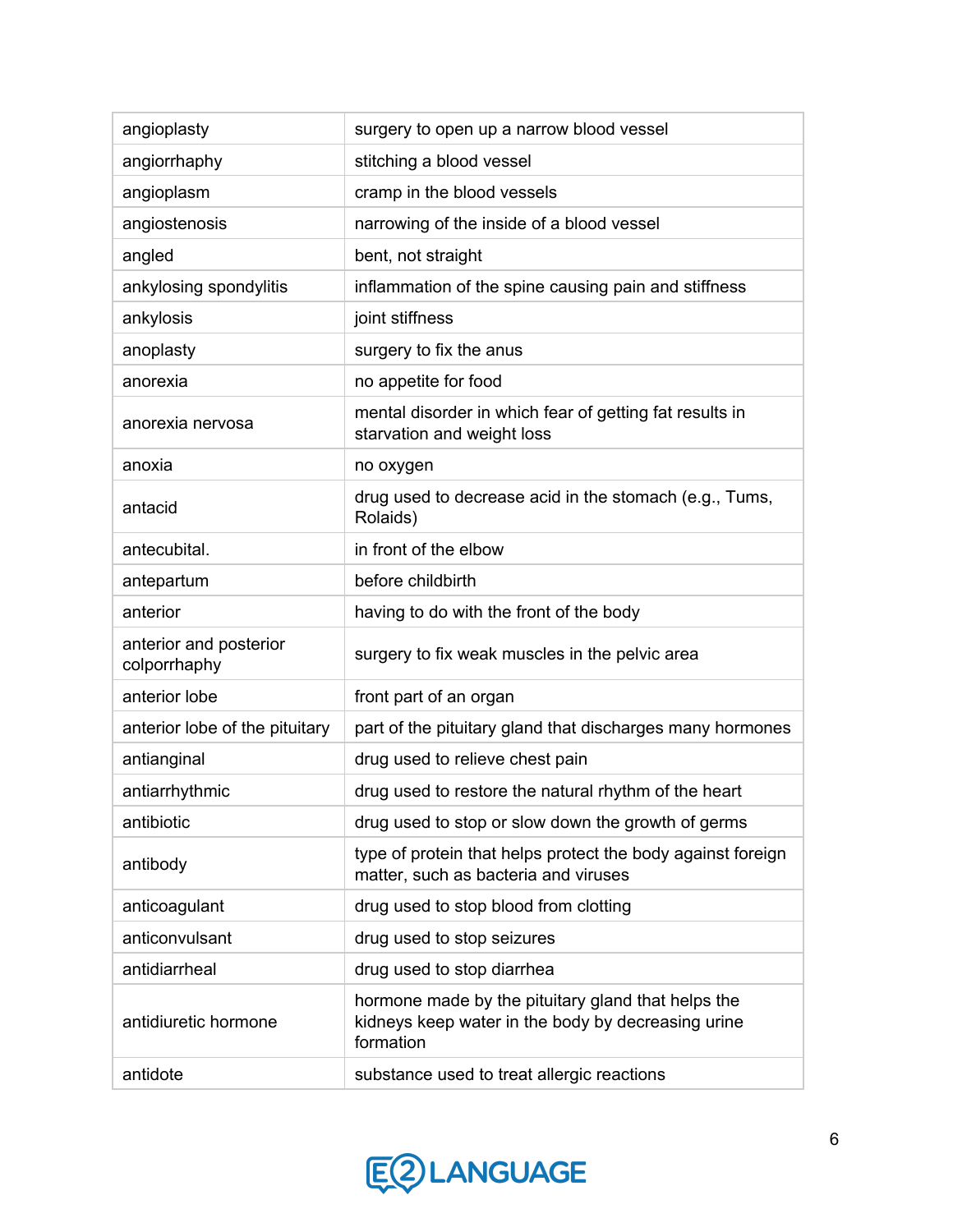| antiemetic                                     | drug used to stop vomiting                                                                                           |
|------------------------------------------------|----------------------------------------------------------------------------------------------------------------------|
| antihistamine                                  | drug used to treat allergic reaction                                                                                 |
| antinauseant                                   | drug used to stop nausea and vomiting                                                                                |
| antipruritic                                   | drug used to stop itching                                                                                            |
| antiseptic                                     | substance used to stop or slow down the growth of germs                                                              |
| antrectomy                                     | surgery to remove the lower part of the stomach                                                                      |
| antrum                                         | lower part of the stomach                                                                                            |
| anuria                                         | no urine being made                                                                                                  |
| anus                                           | ring of muscle that keeps the opening at the end of the<br>digestive tract closed                                    |
| aorta                                          | biggest artery in the body                                                                                           |
| aortic stenosis                                | narrowing of the aorta where it comes out of the heart                                                               |
| aortogram                                      | x-ray of the aorta                                                                                                   |
| apepsia                                        | without digestion                                                                                                    |
| aphagia                                        | not able to swallow                                                                                                  |
| aphasia                                        | not able to speak or write and not able to understand<br>spoken or written words                                     |
| apnea                                          | stopping of breathing                                                                                                |
| aponeurorrhaphy                                | stitching of an aponeurosis                                                                                          |
| aponeurosis                                    | strong tissue that joins muscle to bone                                                                              |
| appendectomy                                   | surgery to remove the appendix                                                                                       |
| appendicitis                                   | inflammation of the appendix                                                                                         |
| <b>Applicable Regulatory</b><br>Requirement(s) | Any law(s) and regulation(s) addressing the conduct of<br>clinical trials of investigational products.               |
| approximately                                  | nearly, about                                                                                                        |
| aqueous humor                                  | liquid found in the front of the cavity of the eye                                                                   |
| arachnoid                                      | middle layer of the meninges                                                                                         |
| Area Under Curve (AUC)                         | Plot of concentration of a drug against time. Used as a<br>method of comparing bioavailability of different products |
| areola                                         | dark-colored skin around the breast nipple                                                                           |
| arrhythmia                                     | uneven heartbeat                                                                                                     |
| arteriogram                                    | x-ray using a dye to outline an artery                                                                               |
| arterioles                                     | small branches of arteries                                                                                           |

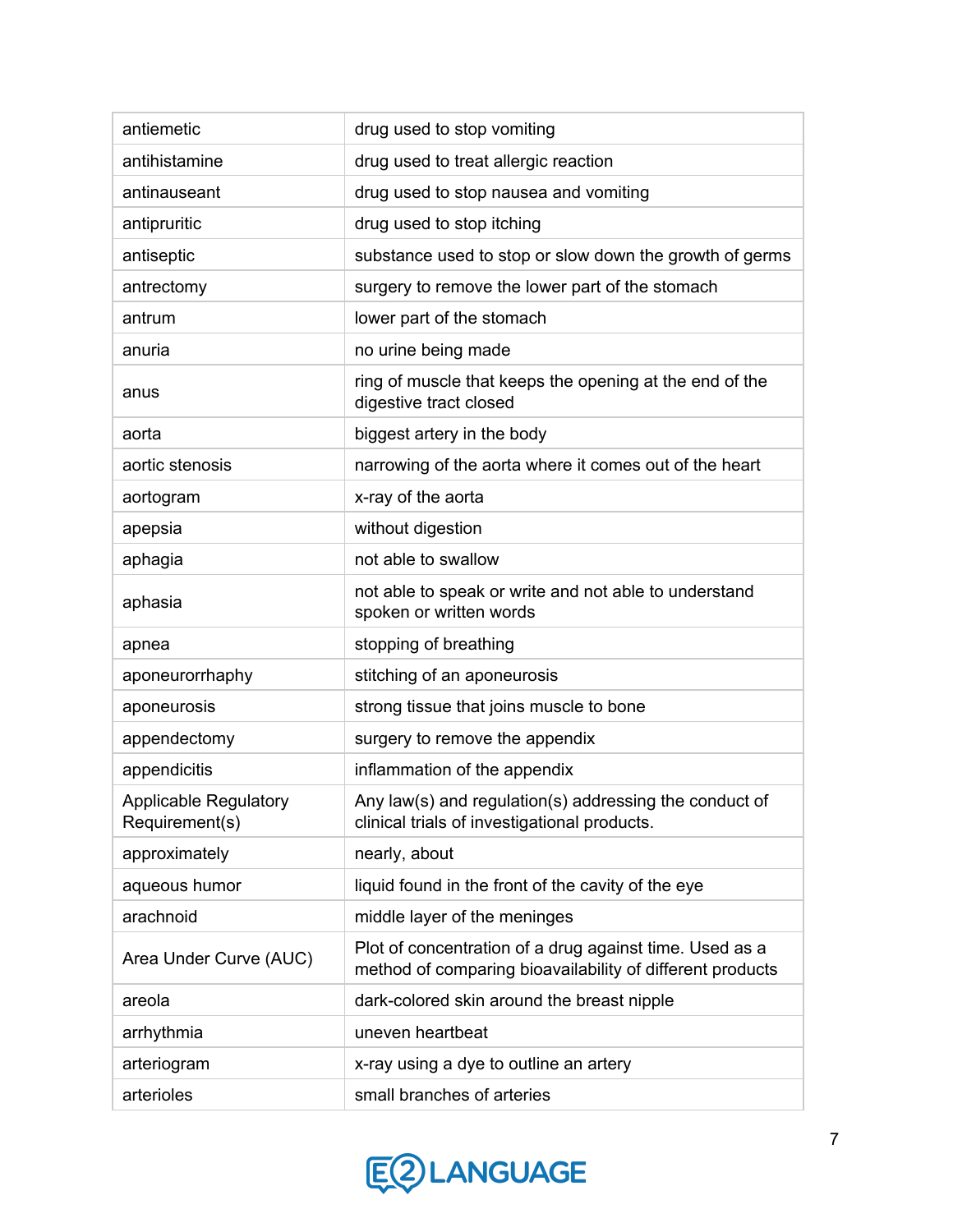| arteriorrhexis                      | breaking of an artery                                                                            |
|-------------------------------------|--------------------------------------------------------------------------------------------------|
| arteriosclerosis                    | hardening of the artery                                                                          |
| artery                              | the type of blood vessel that carries blood and oxygen<br>from the heart to the rest of the body |
| arthralgia                          | pain in a joint                                                                                  |
| arthritis                           | inflammation of one or more joints                                                               |
| arthrocentesis                      | use of a needle to remove fluid from a joint                                                     |
| arthroclasia                        | surgery to free up a joint that it is stiff so it cannot move                                    |
| arthrodesis                         | surgery to fasten a joint so it cannot move                                                      |
| arthrogram                          | x-ray of a joint                                                                                 |
| arthroplasty                        | surgery to fix a joint                                                                           |
| arthrosclerosis                     | stiffening of the joints                                                                         |
| arthroscope                         | tool used to look into a joint                                                                   |
| arthrotomy                          | surgery to cut into a joint                                                                      |
| articular cartilage                 | smooth tissue that covers the bones inside a joint                                               |
| artificial insemination             | use of a tool to put sperm into the vagina for the purpose<br>of beginning pregnancy             |
| ascites                             | fluid in the stomach                                                                             |
| aspartate aminotransferase<br>(AST) | substance in blood that is measured to detect liver<br>disease                                   |
| aspermia                            | no sperm                                                                                         |
| asphyxia                            | suffocation                                                                                      |
| aspirate                            | removing a substance using suction                                                               |
| asthma                              | breathing disorder in which there is a wheezing and<br>difficulty breathing                      |
| astigmatism                         | flaw in the curve of the eye                                                                     |
| ataxia                              | uncontrolled muscle movement; incoordination                                                     |
| atelectasis                         | collapse of a lung                                                                               |
| atherosclerosis                     | hardening of the arteries                                                                        |
| atraumatic                          | not damaging to tissue                                                                           |
| atrioventricular defect             | hole in the heart present at birth                                                               |
| atrophy                             | wasting away, or decrease in size, of a body organ                                               |
| audiogram                           | report of a hearing test                                                                         |

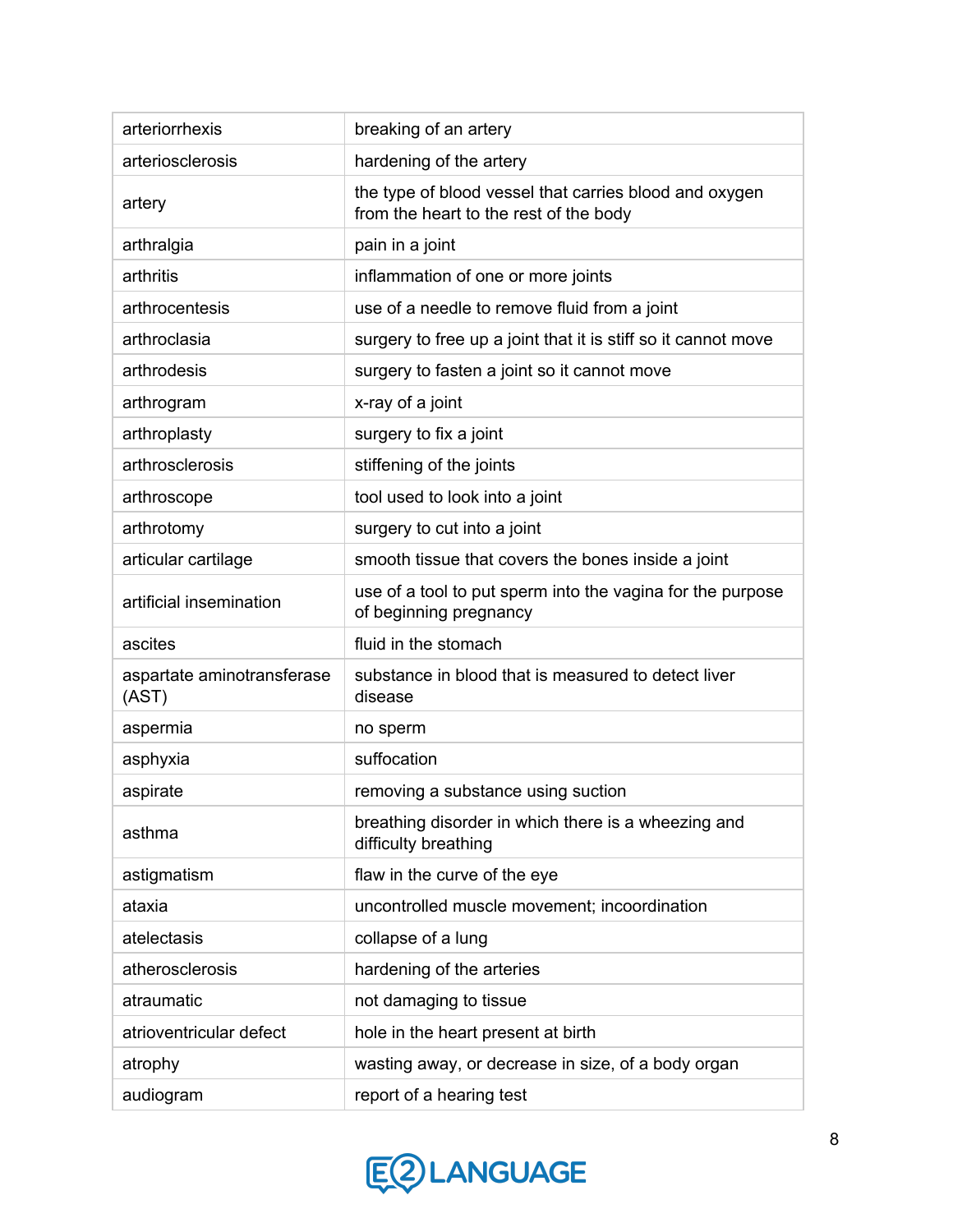| audiologist              | doctor who studies hearing                                                                                                                                                                                                                                                                                                                                                                           |
|--------------------------|------------------------------------------------------------------------------------------------------------------------------------------------------------------------------------------------------------------------------------------------------------------------------------------------------------------------------------------------------------------------------------------------------|
| audiology                | the study of hearing                                                                                                                                                                                                                                                                                                                                                                                 |
| audiometer               | tool used to measure hearing                                                                                                                                                                                                                                                                                                                                                                         |
| audiometry               | measurement of hearing                                                                                                                                                                                                                                                                                                                                                                               |
| Audit                    | A systematic and independent examination of trial related<br>activities and documents to determine whether the<br>evaluated trial related activities were conducted, and the<br>data were recorded, analyzed and accurately reported<br>according to the protocol, sponsor's standard operating<br>procedures (SOPs), Good Clinical Practice (GCP), and<br>the applicable regulatory requirement(s). |
| <b>Audit Certificate</b> | A declaration of confirmation by the auditor that an audit<br>has taken place                                                                                                                                                                                                                                                                                                                        |
| <b>Audit Report</b>      | A written evaluation by the sponsor's auditor of the results<br>of the audit.                                                                                                                                                                                                                                                                                                                        |
| <b>Audit Trail</b>       | Documentation (paper or electronic) that allows<br>reconstruction of the course of events.                                                                                                                                                                                                                                                                                                           |
| aural                    | having to do with the ear                                                                                                                                                                                                                                                                                                                                                                            |
| auricle                  | outside flap of the ear                                                                                                                                                                                                                                                                                                                                                                              |
| auscultation             | use of a stethoscope to listen to sounds inside the body                                                                                                                                                                                                                                                                                                                                             |
| autoimmune disease       | disorder in which a person's immune system attacks parts<br>of his or her own body                                                                                                                                                                                                                                                                                                                   |

### B

| bacteria               | type of germs                                                                                                        |
|------------------------|----------------------------------------------------------------------------------------------------------------------|
| bacterial              | having to do with bacteria                                                                                           |
| bacterial analysis     | test used to detect and identify bacteria                                                                            |
| bacterial endocarditis | bacterial infection of the inner lining of the heart                                                                 |
| bag of waters          | sack containing liquid that surrounds the unborn baby                                                                |
| balanitis              | inflammation of the end of the penis                                                                                 |
| balanorrhagia          | balanitis with discharge of pus from the end of the penis                                                            |
| balanorrhea            | discharge of fluid from the penis                                                                                    |
| barbiturates           | group of drugs that are used for different reasons, including<br>general anesthesia, sedation, and stopping seizures |
| Bartholin adenitis     | inflammation of the mucus-producing glands in the vagina                                                             |

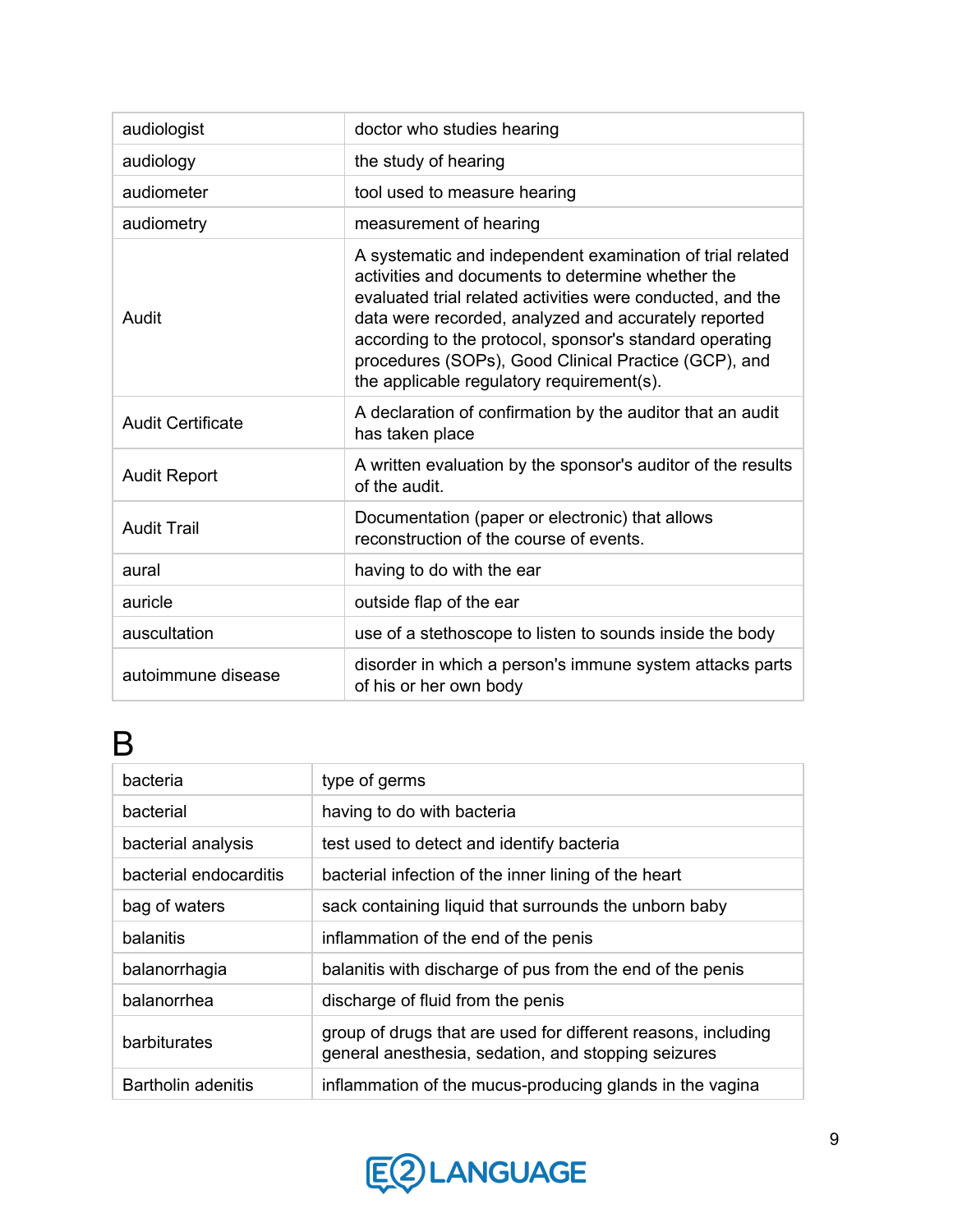| Bartholin's glands                         | mucus-producing glands in the vagina                                                                                                 |
|--------------------------------------------|--------------------------------------------------------------------------------------------------------------------------------------|
| basal cell carcinoma                       | type of skin cancer                                                                                                                  |
| bayonet                                    | tool that is sharp like a knife                                                                                                      |
| benign                                     | not cancerous                                                                                                                        |
| benign prostatic<br>hypertrophy            | increase in size of the prostate gland                                                                                               |
| beta blocker                               | drug used to slow down the heart                                                                                                     |
| beta-HCG (human<br>chorionic gonadotropin) | substance in blood that is measured to detect cancer of the<br>testicles                                                             |
| bicuspid valve                             | a valve in the heart that controls the flow of blood by opening<br>and closing with each heartbeat                                   |
| bilateral                                  | having to do with both sides of the body                                                                                             |
| bile                                       | brown-yellow-green liquid made in the liver and stored in the<br>gallbladder that helps with digestion                               |
| bile duct                                  | tube that carries bile                                                                                                               |
| bilirubin                                  | a substance found in bile- a high level of bilirubin in the blood<br>causes jaundice                                                 |
| binocular                                  | having to do with both eyes                                                                                                          |
| Bioavailability                            | A measure of the amount of active drug which enters the<br>appropriate body system and is therefore available at the<br>target site. |
| <b>Bioequivalence Study</b>                | Bioavailability study to compare two products to determine<br>whether they have the same bioavailability profile                     |
| biopsy                                     | removal of tissue so it can be looked at under a microscope                                                                          |
| bleeding time                              | test to measure how long it takes for a small cut to stop<br>bleeding                                                                |
| blepharitis                                | inflammation of the eyelid                                                                                                           |
| blepharoplasty                             | surgery to fix the eyelid                                                                                                            |
| blepharoptosis                             | drooping of the upper eyelid                                                                                                         |
| <b>Blinding</b>                            | A procedure in which one or more parties to the trial are kept<br>unaware of the treatment assignment(s).                            |
|                                            | Single-blinding usually refers to the subject(s) being unaware.                                                                      |

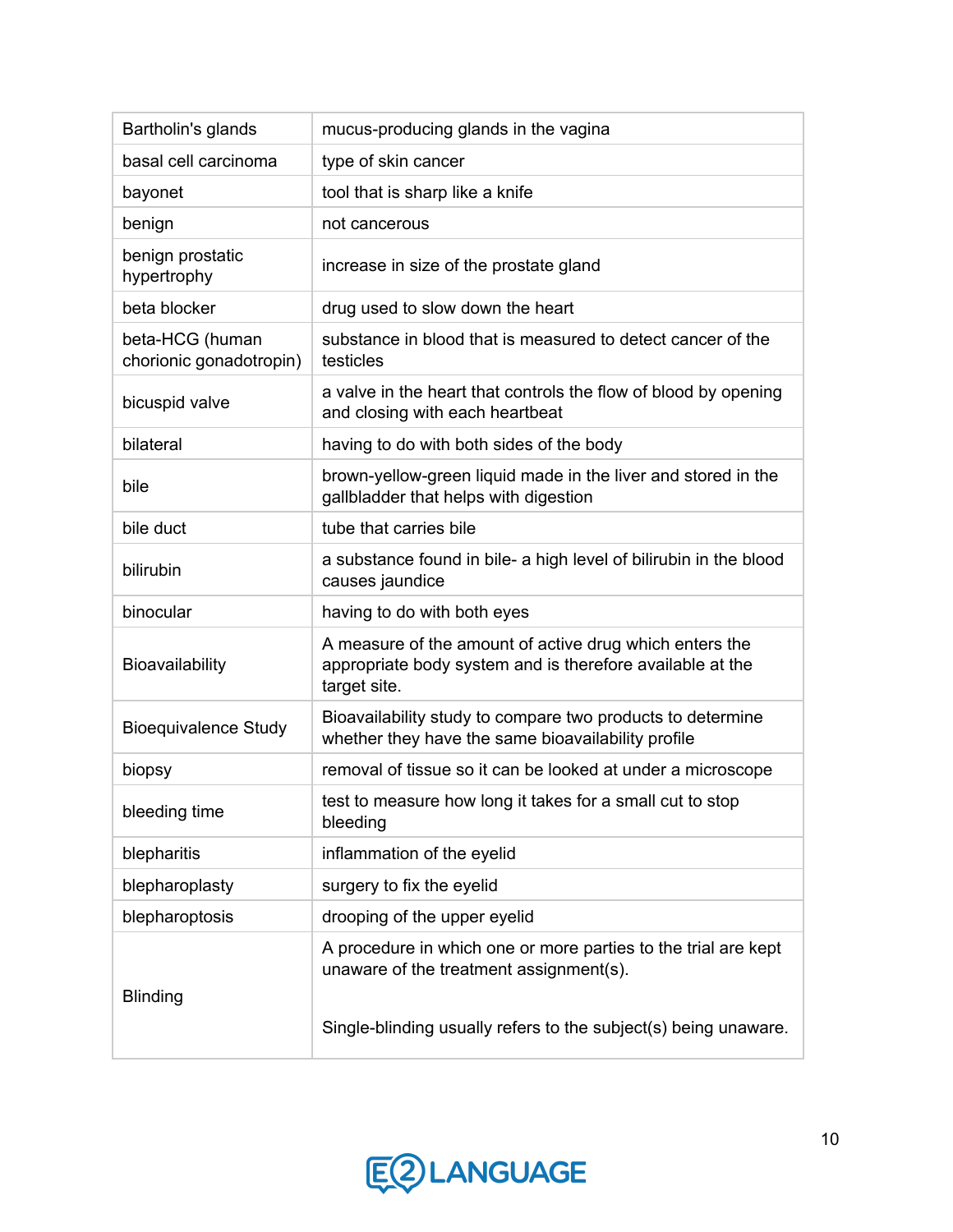|                              | Double-blinding usually refers to the subject(s),<br>investigator(s), monitor, and, in some cases, data analyst(s)<br>being unaware of the treatment assignment(s). |
|------------------------------|---------------------------------------------------------------------------------------------------------------------------------------------------------------------|
| blood                        | red liquid pumped by the heart                                                                                                                                      |
| blood pressure (BP)          | the pressure of blood flowing through blood vessels                                                                                                                 |
| blood urea nitrogen<br>(BUN) | substance in blood that is measured to check kidney function                                                                                                        |
| blood vessels                | tubes that carry blood through the body                                                                                                                             |
| bone marrow                  | soft tissue inside bones that makes blood cells                                                                                                                     |
| bone marrow biopsy           | use of a needle to remove bone marrow so that it can be<br>looked at under a microscope                                                                             |
| bone marrow transplant       | putting normal bone marrow from one person into another<br>person                                                                                                   |
| bowel                        | the intestine                                                                                                                                                       |
| bradycardia                  | slow heartbeat                                                                                                                                                      |
| bradykinesia                 | moving slow                                                                                                                                                         |
| bradypepsia                  | slow digestion                                                                                                                                                      |
| brain                        | main part of the central nervous system                                                                                                                             |
| brain stem                   | joins the brain to the spinal column                                                                                                                                |
| brand name                   | commercial name or trade name for a drug                                                                                                                            |
| breasts                      | milk-producing glands of women                                                                                                                                      |
| breech birth                 | when feet, buttocks, or knees come out before head at birth                                                                                                         |
| bronchi                      | more than one bronchus                                                                                                                                              |
| bronchitis                   | inflammation of the bronchi                                                                                                                                         |
| bronchoconstrictor           | drug used to make the bronchi tighten up and become<br>narrower                                                                                                     |
| bronchodilator               | drug used to make the bronchi open up and become bigger                                                                                                             |
| bronchogenic                 | beginning in the bronchus                                                                                                                                           |
| bronchogram                  | x-ray of the bronchi                                                                                                                                                |
| bronchoplasty                | surgery to fix the bronchi                                                                                                                                          |
| bronchopneumonia             | inflammation of the bronchi and lungs                                                                                                                               |
| bronchoscope                 | tool used to look into the bronchi                                                                                                                                  |
| bronchospasm                 | sudden, uncontrolled narrowing of airways in lungs                                                                                                                  |

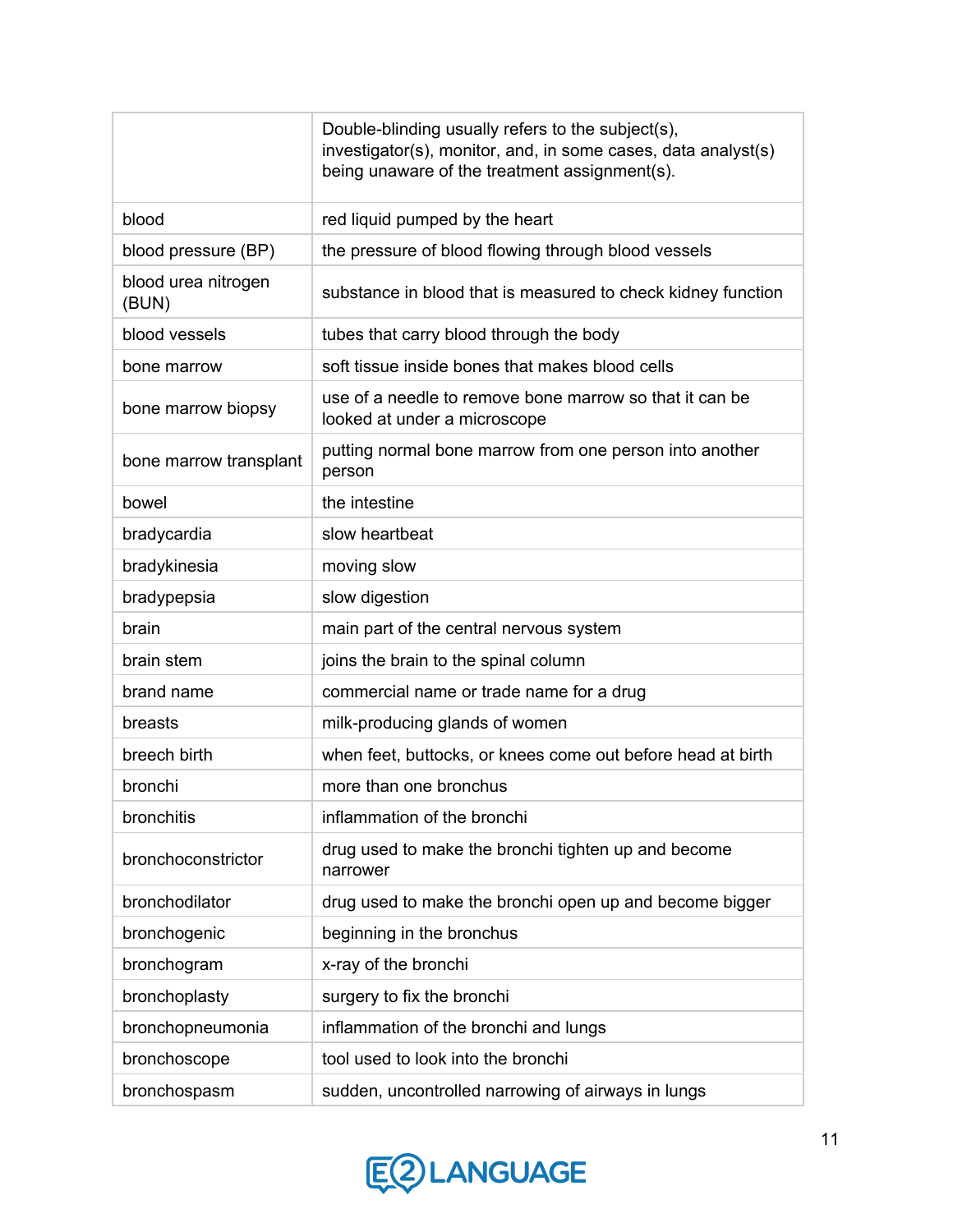| bronchus                    | tube that carries air from the bronchi                                                                      |
|-----------------------------|-------------------------------------------------------------------------------------------------------------|
| bulimia                     | an eating disorder in which a person cannot stop eating and<br>often vomits to make room for more food      |
| bunion                      | bone growth inside the base of the big toe                                                                  |
| bursa                       | small sack filled with liquid that cushions moving parts, such<br>as two bones in a joint                   |
| bursitis                    | inflammation of the bursa                                                                                   |
| bursolith                   | stone in a bursa                                                                                            |
| bursotomy                   | surgery to cut into a bursa                                                                                 |
| bypass                      | an artificial passageway from one blood vessel to another to<br>get around a blood clot                     |
|                             |                                                                                                             |
| caffeine                    | drug found in coffee and colas that speeds up the central<br>nervous system, heart rate, and blood pressure |
| calcaneus                   | heel bone                                                                                                   |
| calcipenia                  | low in calcium                                                                                              |
| cancellous bone             | a type of bone that looks like a sponge                                                                     |
| cancer                      | abnormal tissue that grows and spreads in the body until it<br>kills                                        |
| cancer chemotherapy         | treatment of cancer using drugs                                                                             |
| cancer radiotherapy         | treatment of cancer using x-rays                                                                            |
| cancerous                   | having to do with cancer                                                                                    |
| capillary                   | tiny blood vessel that connects arterioles to venules                                                       |
| carbohydrates               | type of fuel for the body that includes sugars and starches                                                 |
| carbuncle                   | group of boils on the skin                                                                                  |
| carcinoembryonic<br>antigen | substance in blood that is measured to detect tumors of<br>stomach or intestines                            |
| carcinogenic                | causing cancer                                                                                              |
| carcinoma                   | type of cancer                                                                                              |
| cardiac                     | having to do with the heart                                                                                 |
| cardiac arrest              | stopping of the heart                                                                                       |
| cardiac catheterization     | putting a catheter into the heart to test for or treat a heart<br>problem                                   |

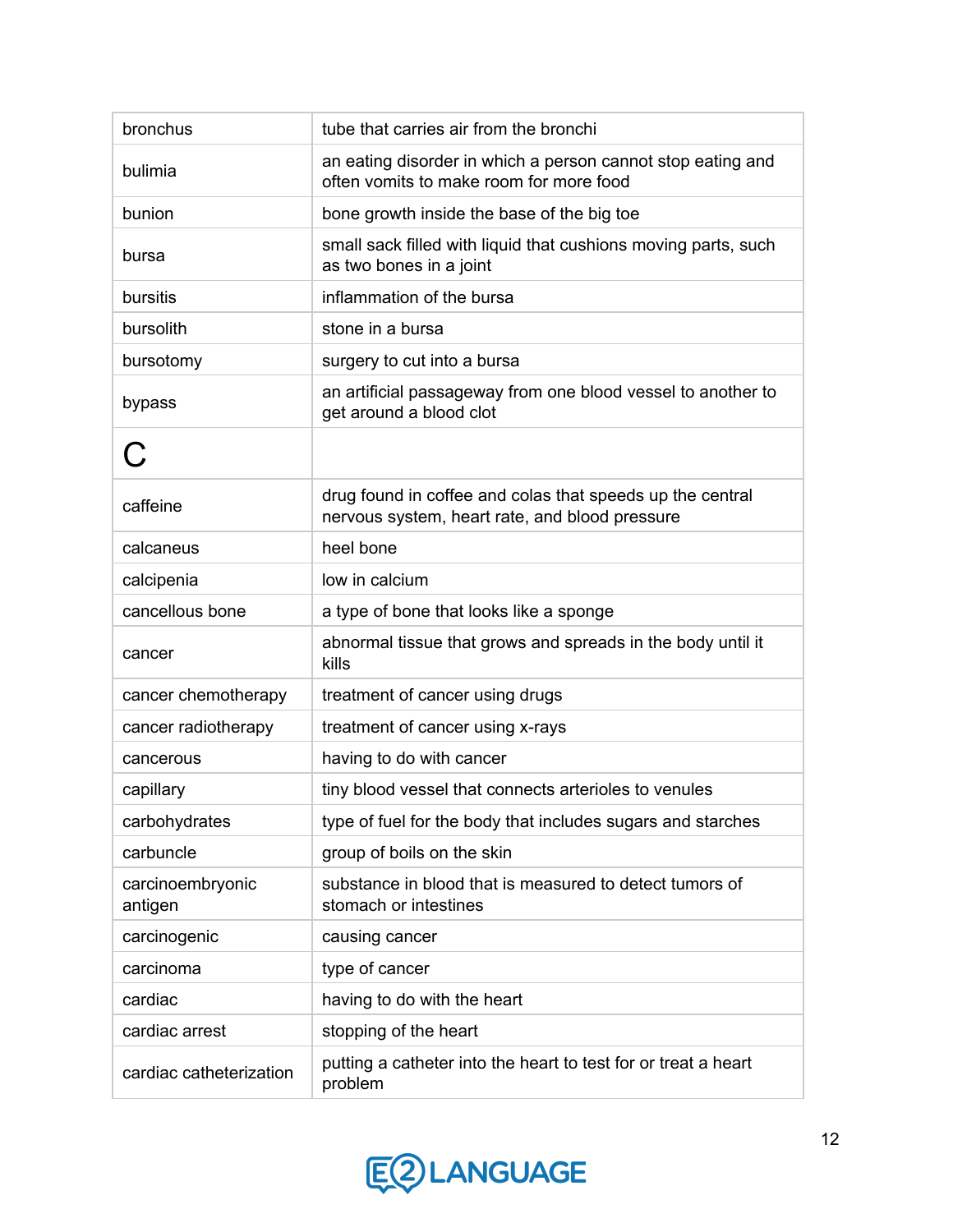| cardiac pacemaker                      | battery-powered tool put under the skin to control the heart<br>rate                                                                                                        |
|----------------------------------------|-----------------------------------------------------------------------------------------------------------------------------------------------------------------------------|
| cardiac scan                           | ultrasonographic test to view the structure of the heart                                                                                                                    |
| cardiac tamponade                      | squeezing of the heart caused by fluid or blood build-up in the<br>sac around the heart                                                                                     |
| cardiodynia                            | pain in the heart                                                                                                                                                           |
| cardiogenic                            | beginning in the heart                                                                                                                                                      |
| cardiologist                           | doctor who treats disorders of the heart                                                                                                                                    |
| cardiology                             | increase in the size of the heart                                                                                                                                           |
| cardiomegaly                           | disorder of the heart muscle                                                                                                                                                |
| cardiomyopathy                         | disorder of the heart muscle                                                                                                                                                |
| cardiopulmonary<br>bypass              | artificial passageway through which blood goes around the<br>heart during open-heart surgery                                                                                |
| cardiopulmonary<br>resuscitation (CPR) | giving artificial respiration and heart massage to try to save a<br>person whose breathing or heart has stopped                                                             |
| cardiotonic                            | drug used to strengthen the pumping action of the heart                                                                                                                     |
| cardiovalvulitis                       | inflammation of the heart valves                                                                                                                                            |
| cardioversion                          | use of electric shock to make the heart beat with normal<br>rhythm                                                                                                          |
| <b>Carryover Effect</b>                | Any effect of a drug which lasts beyond the period of<br>treatment                                                                                                          |
| carpal                                 | having to do with the wrist                                                                                                                                                 |
| carpal bones                           | wrist bones                                                                                                                                                                 |
| carpal tunnel syndrome                 | painful disorder caused by a pinched nerve in the wrist                                                                                                                     |
| carpectomy                             | surgery to remove a wrist bone                                                                                                                                              |
| carpoptosis                            | drooping wrist                                                                                                                                                              |
| Case Report Form<br>(CRF)              | A printed, optical, or electronic document designed to record<br>all of the protocol required information to be reported to the<br>sponsor on each trial subject.           |
| cartilage                              | a rubbery type of tissue that pads the joints and keeps the<br>shape of the nose and outside ear flaps                                                                      |
| cataract                               | clouding of the lens of the eye                                                                                                                                             |
| <b>Categorical Data</b>                | Data which are evaluated by sorting the values into various<br>categories (eg low, medium, high) or data that is only<br>available in categories (eg ethnic origin, gender) |

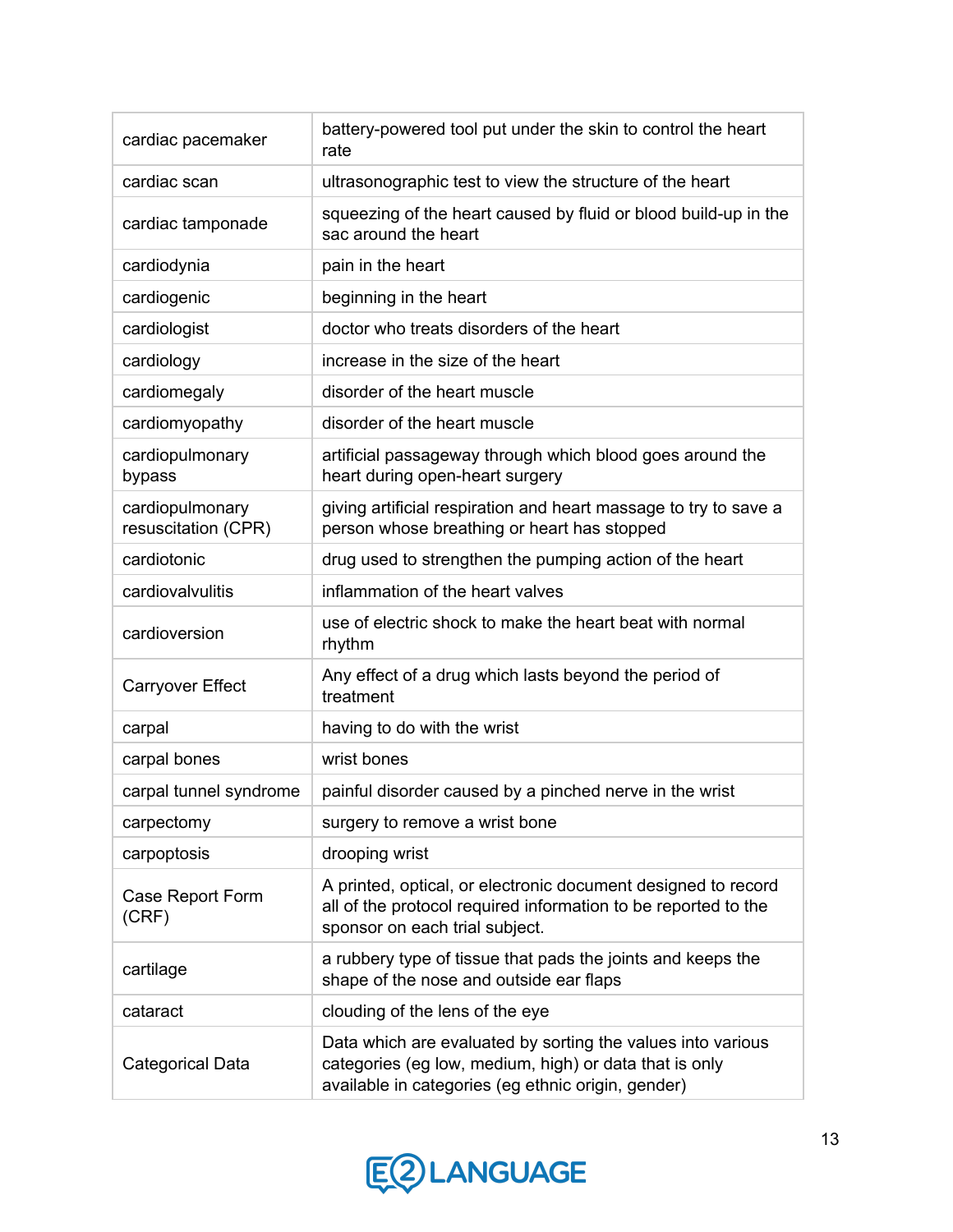| cathartic                       | drug used to stop constipation                                                                                                                                                                                      |
|---------------------------------|---------------------------------------------------------------------------------------------------------------------------------------------------------------------------------------------------------------------|
| catheter                        | flexible, tube-like tool used to take fluids out or put fluids into<br>the body                                                                                                                                     |
| caudal                          | toward the lower side of an organ or structure                                                                                                                                                                      |
| Causality                       | The relationship of an adverse event to the use of study<br>medication. The likelihood of the event being caused by the<br>study drug is often classified as: unknown, not related,<br>possible, probable, definite |
| cecum                           | the first part of the large intestine, which is shaped like a<br>pouch                                                                                                                                              |
| celiotomy                       | surgery to cut into the abdominal cavity                                                                                                                                                                            |
| cell                            | the basic building block of all living things                                                                                                                                                                       |
| cell membrane                   | layer that surrounds a cell                                                                                                                                                                                         |
| cellulitis                      | inflammation of connective tissue                                                                                                                                                                                   |
| <b>Central Laboratory</b>       | A single laboratory (often a contract laboratory) which is<br>contracted to perform laboratory testing for some or all sites in<br>a multi-center clinical trial                                                    |
| central nervous system<br>(CNS) | the brain and spinal cord                                                                                                                                                                                           |
| central nervous system<br>drugs | drugs that speed up or slow down the central nervous system                                                                                                                                                         |
| cephalalgia                     | headache                                                                                                                                                                                                            |
| cephalic                        | related to the head or the head end of the body                                                                                                                                                                     |
| cephalosporin                   | type of antibiotic                                                                                                                                                                                                  |
| cerebellitis                    | .inflammation of the cerebellum                                                                                                                                                                                     |
| cerebellum                      | the part of the brain that controls the movement of the<br>muscles and helps maintain balance                                                                                                                       |
| cerebral                        | having to do with the cerebrum                                                                                                                                                                                      |
| cerebral aneurysm               | aneurysm in the brain                                                                                                                                                                                               |
| cerebral angiography            | x-ray of the blood vessels in the brain                                                                                                                                                                             |
| cerebral palsy (CP)             | birth disorder of the brain that results in difficulty moving                                                                                                                                                       |
| cerebral thrombosis             | blood clot in the brain                                                                                                                                                                                             |
| cerebrospinal fluid<br>(CSF)    | the liquid around and in the brain and spinal cord                                                                                                                                                                  |

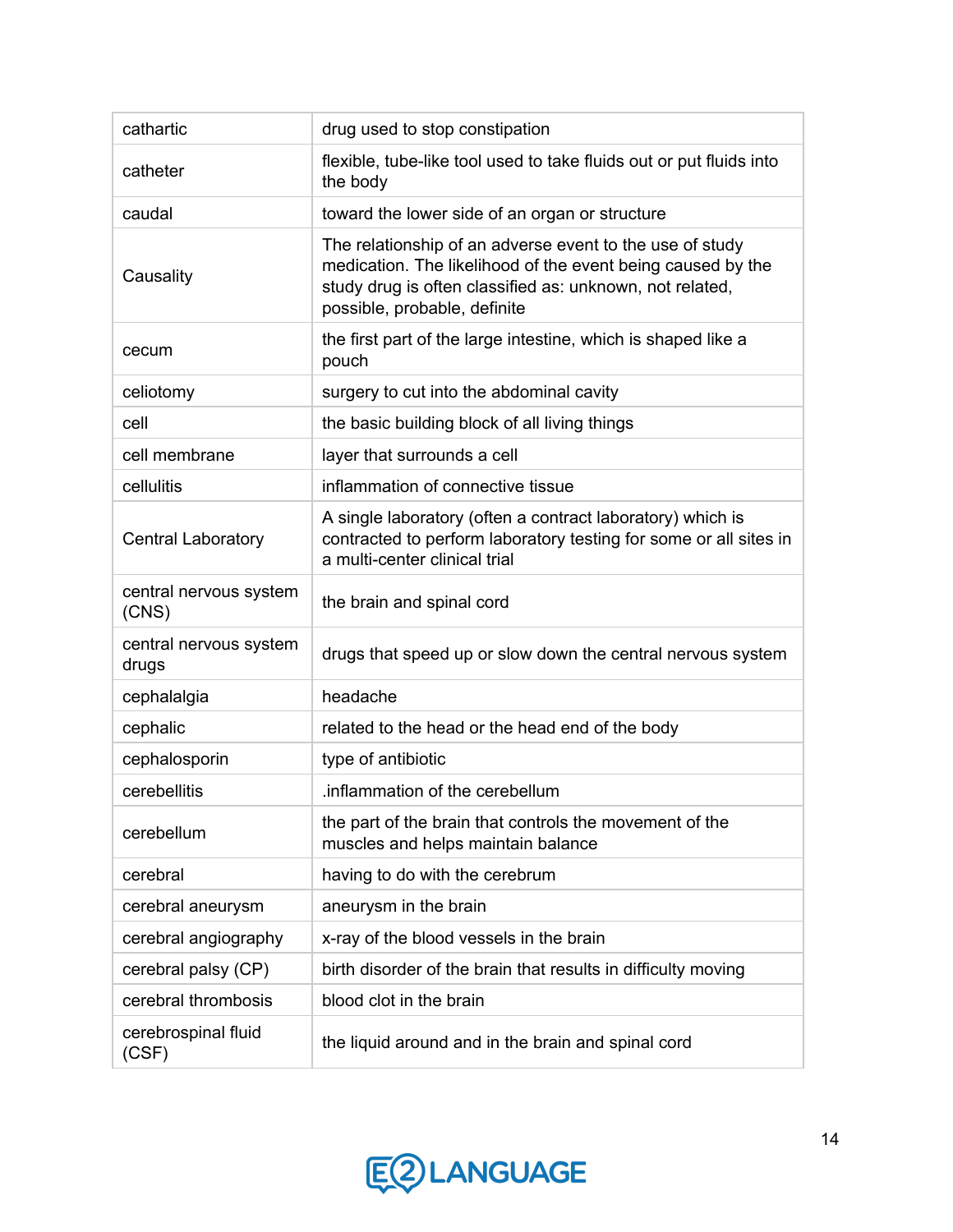| cerebrovascular<br>accident (CVA) | stroke                                                                               |
|-----------------------------------|--------------------------------------------------------------------------------------|
| cerebrum                          | largest part of the brain, divided into right and left side                          |
| cerumen                           | ear wax                                                                              |
| ceruminoma                        | growth inside the gland that discharges ear wax                                      |
| cervical vertebrae                | bones of the neck                                                                    |
| cervicectomy                      | surgery to remove the cervix                                                         |
| cervicitis                        | inflammation of the cervix                                                           |
| chalazion                         | pimple on the eyelid caused by an inflamed gland                                     |
| cheilorrhaphy                     | surgery to stitch a lip                                                              |
| chemical name                     | chemical formula for a drug (generic)                                                |
| chemotherapeutic<br>agent         | anticancer drug                                                                      |
| chemotherapy                      | treatment of disease using drugs                                                     |
| chest cavity                      | space where the heart, lungs, esophagus, trachea, bronchi,<br>and thymus are located |
| chiropodist                       | doctor who treats disorders of the feet                                              |
| chiropractor                      | doctor who treats disorders of the spine and nerves                                  |
| chisel                            | wedge-like tool with a blade that is used for cutting or chipping                    |
| chlamydia                         | type of germ that usually infects the eyes, lungs, or sex<br>organs                  |
| chloasma                          | a tumor arising from the skin and other organs                                       |
| cholangiogram                     | x-ray of the gallbladder and bile ducts                                              |
| cholangioma                       | cancer of a bile duct                                                                |
| cholecystectomy                   | surgery to remove the gallbladder                                                    |
| cholecystitis                     | inflammation of the gallbladder                                                      |
| choledocholithiasis               | gallstones in a bile duct                                                            |
| choledocholithotripsy             | surgery to crush gallstones in a bile duct                                           |
| cholelithiasis                    | gallstones                                                                           |
| cholinergic                       | type of nerve or a drug used to change its action                                    |
| chondrectomy                      | surgery to remove cartilage                                                          |
| chondromalacia                    | softening of joint cartilage, usually inside the knee                                |
| chorioamnionitis                  | inflammation of the tissue that covers the unborn baby                               |

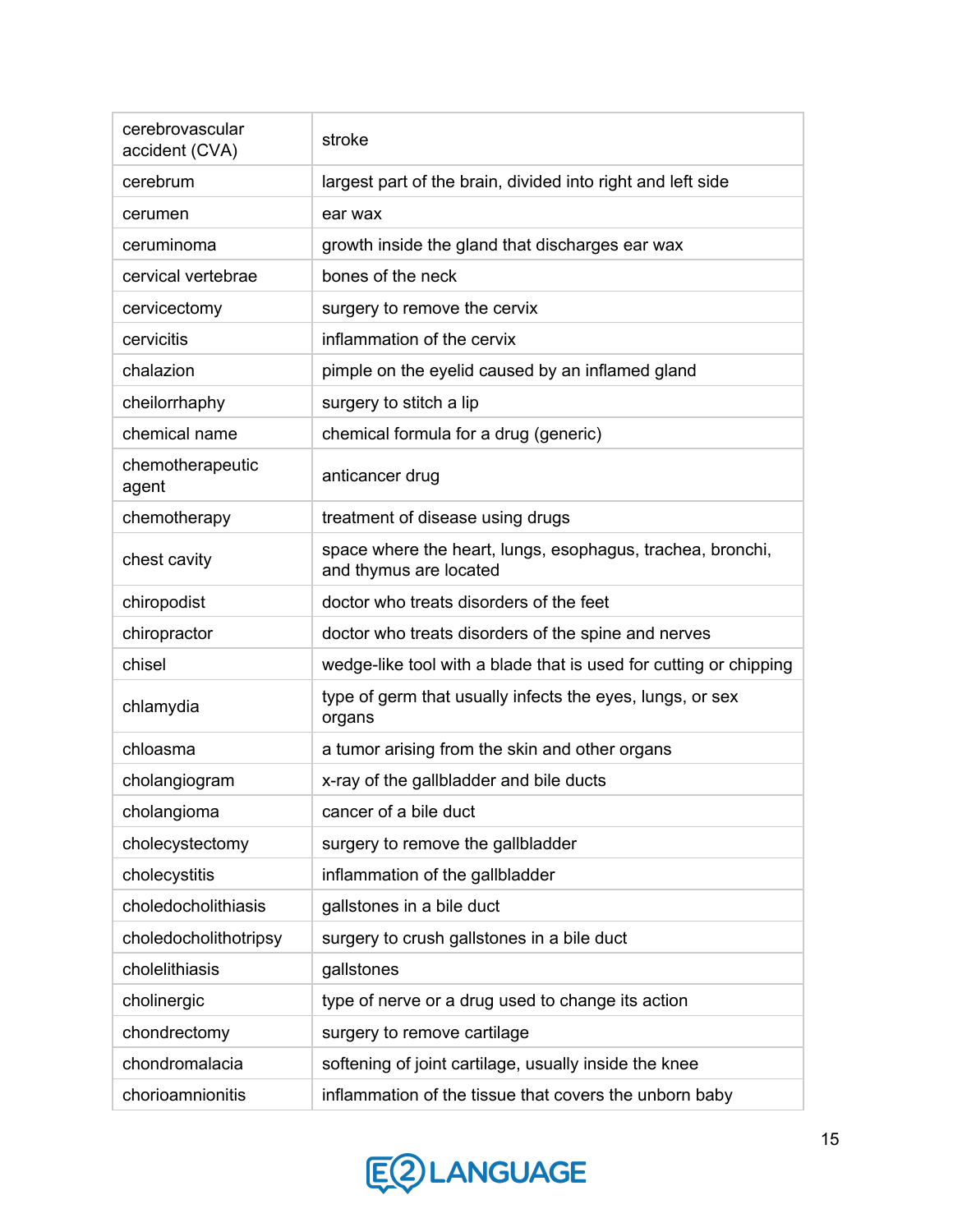| chorion                                            | outside layer of the tissue that covers the unborn baby                                                                                   |
|----------------------------------------------------|-------------------------------------------------------------------------------------------------------------------------------------------|
| choroid                                            | middle layer of the eyeball                                                                                                               |
| chromosomes                                        | structures that hold the genes                                                                                                            |
| chronic                                            | lasting a long time                                                                                                                       |
| chronic obstructive<br>pulmonary disease<br>(COPD) | lung disorder in which the flow of air to the lungs is blocked<br>(e.g., emphysema)                                                       |
| cicatrix                                           | scar                                                                                                                                      |
| circumcision                                       | surgery to remove the foreskin                                                                                                            |
| cirrhosis                                          | serious liver disorder in which connective tissue replaces<br>normal liver tissue, and liver failure often occurs                         |
| clavicle                                           | collarbone                                                                                                                                |
| cleft lip and palate                               | birth defect in which there is a split in the lip and the roof of<br>the mouth                                                            |
| clinical trial                                     | research study usually involving a drug or device                                                                                         |
| clip                                               | metal fastener used to join or close the edges of a wound                                                                                 |
| clitoris                                           | sensitive female sex tissue located above the opening for<br>urination                                                                    |
| coagulation time                                   | measure of how long it takes for blood to clot in a test tube                                                                             |
| coarctation of the aorta                           | birth disorder in which an area of the aorta is very narrow                                                                               |
| coccyx                                             | tailbone                                                                                                                                  |
| cochlea                                            | the organ of hearing inside the ear                                                                                                       |
| Cohort                                             | A group of subjects in a research study who all fulfil the<br>prespecified criteria for entry to a trial.                                 |
| <b>Cohort Study</b>                                | A group of subjects are followed over a period of time for a<br>specific reason, e.g. to assess their experiences in a period of<br>time. |
| coitus                                             | sexual intercourse between a man and a woman                                                                                              |
| colectomy                                          | surgery to remove part or all of the colon                                                                                                |
| colonoscope                                        | tool used to look into the colon                                                                                                          |
| colostomy                                          | an opening, or the surgery to make an opening, between the<br>colon and the outside of the body                                           |
| colpitis                                           | inflammation of the vagina                                                                                                                |
| colporrhaphy                                       | stitching of the vagina                                                                                                                   |

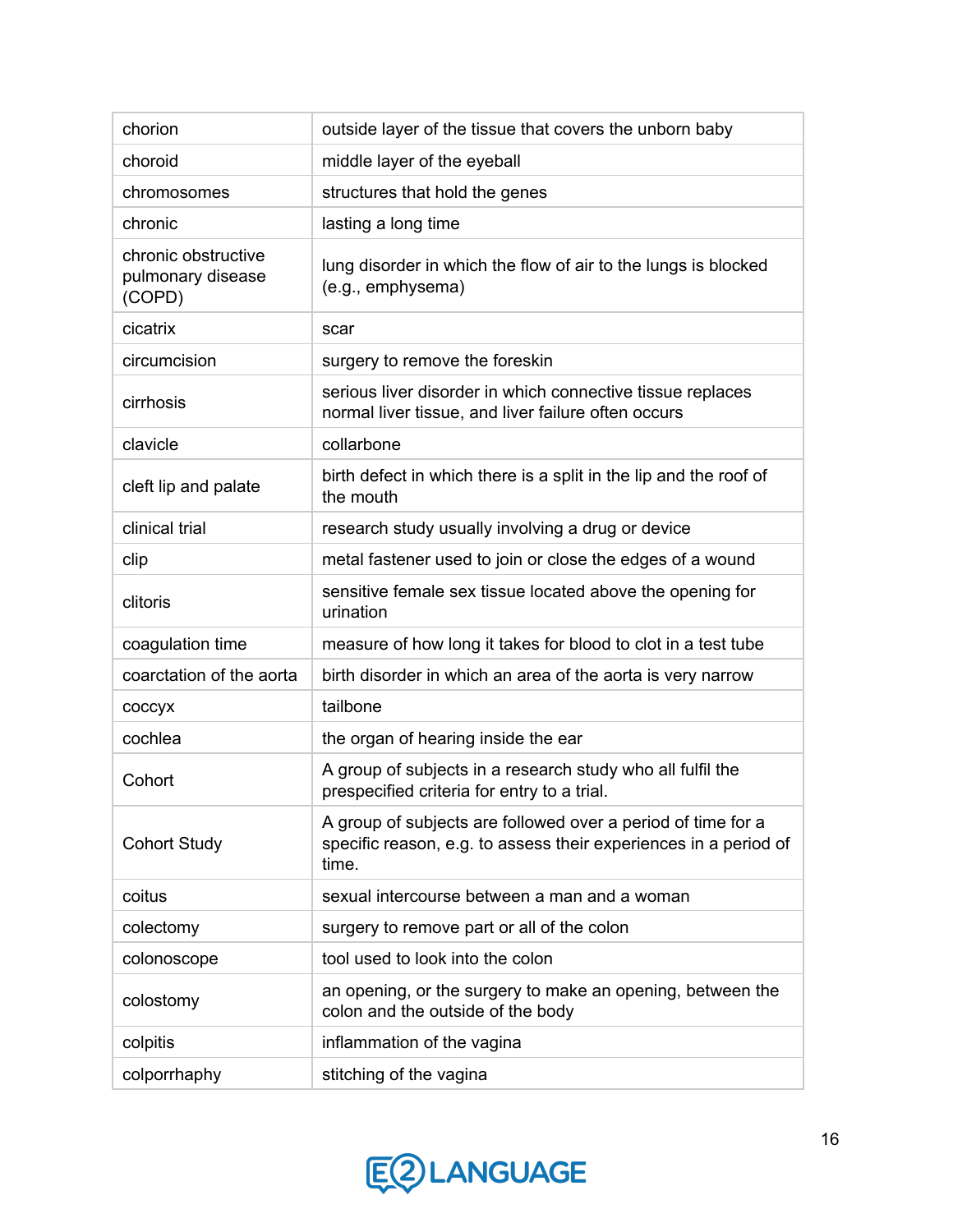| colposcope                             | tool with magnifying glass used to look into the vagina and at<br>the cervix                                                                                                                                 |
|----------------------------------------|--------------------------------------------------------------------------------------------------------------------------------------------------------------------------------------------------------------|
| coma                                   | varying degrees of unconsciousness from which a person<br>may not awaken                                                                                                                                     |
| compact bone                           | hard layers of the bone                                                                                                                                                                                      |
| compensation                           | payment, money                                                                                                                                                                                               |
| Compliance                             | For the study team: Adherence to all the trial-related<br>requirements, Good Clinical Practice (GCP) requirements,<br>and the applicable regulatory requirements                                             |
|                                        | For the subject: Completing all study related activities exactly<br>as described in the informed consent. Examples include:<br>taking a study medication as prescribed or attendance at all<br>study visits. |
| complications                          | difficulties, problems                                                                                                                                                                                       |
| computerized<br>tomography (CT)        | x-ray machine that uses a computer to make pictures of the<br>organs of the body                                                                                                                             |
| computerized axial<br>tomography (CAT) | x-ray machine that uses a computer to make pictures of the<br>body                                                                                                                                           |
| conception                             | the beginning of pregnancy when the fertilized egg implants in<br>the uterus                                                                                                                                 |
| concomitant                            | given at the same time                                                                                                                                                                                       |
| concussion                             | unconsciousness resulting from a blow to the head affecting<br>the brain                                                                                                                                     |
| Confidentiality                        | Prevention of disclosure, to other than authorized individuals,<br>of a sponsor's proprietary information or of a subject's identity.                                                                        |
| condom                                 | cover worn over the penis during sexual intercourse to<br>prevent infection or pregnancy                                                                                                                     |
| congenital anomaly                     | birth defect                                                                                                                                                                                                 |
| congenital heart<br>disease (CHD)      | heart disease present at birth                                                                                                                                                                               |
| congenital heart failure<br>(CHF)      | failure of the heart resulting in fluid build-up in the lungs, other<br>body tissues, or both                                                                                                                |
| conjunctiva                            | tissue that lines the eyelids and covers part of the eye inside<br>its sockets                                                                                                                               |
| conjunctivitis                         | inflammation of the conjunctiva                                                                                                                                                                              |

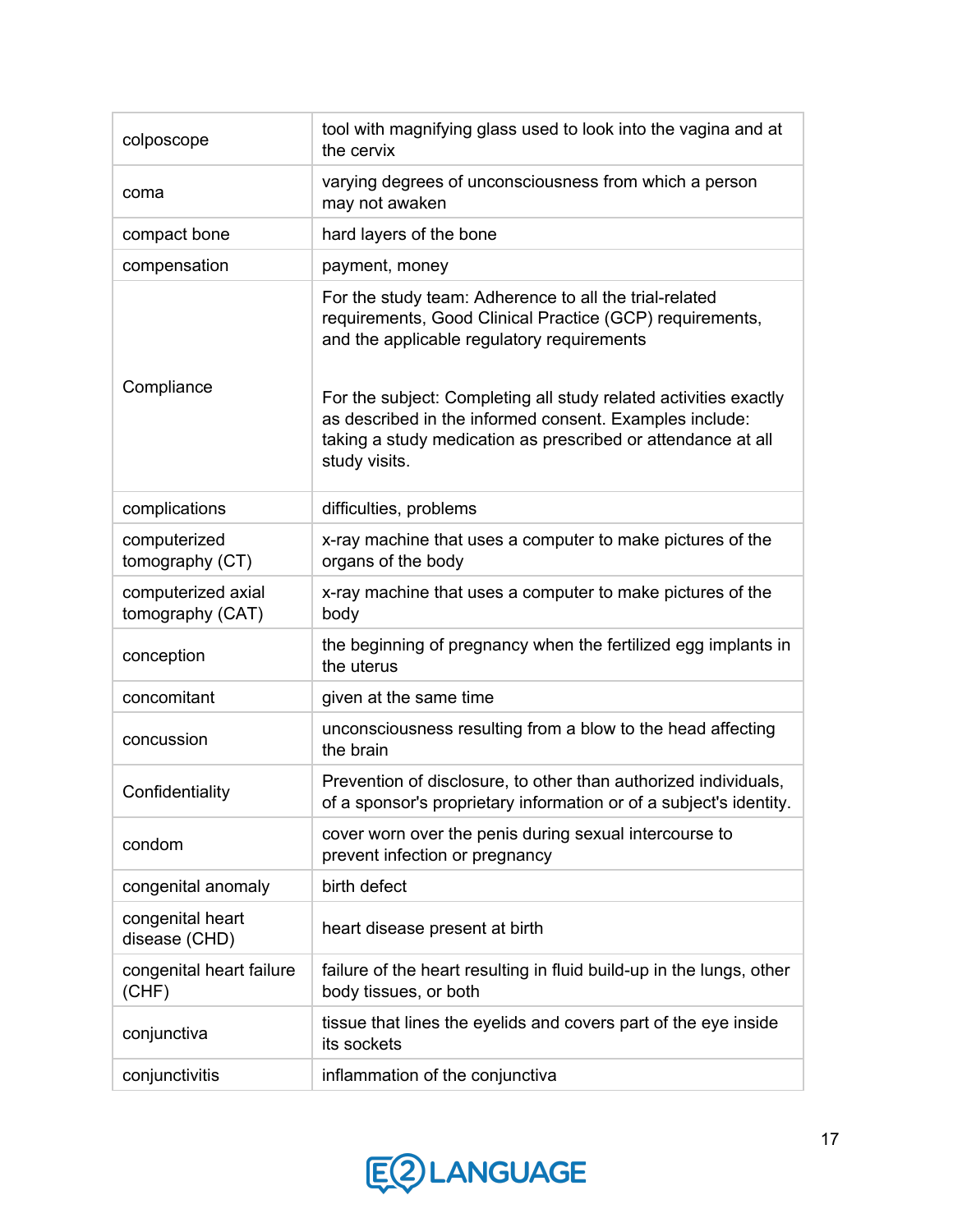| connective tissue                      | type of tissue that connects, supports, touches, and surrounds<br>various body parts                                                             |
|----------------------------------------|--------------------------------------------------------------------------------------------------------------------------------------------------|
| conscious                              | awake and aware                                                                                                                                  |
| consequences                           | outcomes, results                                                                                                                                |
| constipation                           | decreased number of or difficulty making bowel movements                                                                                         |
| contraindications                      | medical reasons that prevent a person from using a certain<br>drug or treatment                                                                  |
| contusion                              | bruise                                                                                                                                           |
| convulsion                             | seizure                                                                                                                                          |
| Coombs' test                           | blood test to detect antibodies against red blood cells that is<br>used in analyzing blood problems and cross matching blood<br>for transfusions |
| cor pulmonale                          | heart disease or heart failure caused by a disorder of the<br>lungs                                                                              |
| cornea                                 | clear tissue covering the front part of the eye                                                                                                  |
| corneoiritis                           | inflammation of the cornea and iris                                                                                                              |
| coronary artery                        | artery that supplies blood to the heart                                                                                                          |
| coronary artery bypass<br>graft (CABG) | surgery to make a new passageway for blood to the heart                                                                                          |
| coronary ischemia                      | not enough blood going to the heart                                                                                                              |
| coronary thrombosis                    | blood clot in a coronary artery                                                                                                                  |
| corpus                                 | main portion of a body part or organ                                                                                                             |
| cortex                                 | outer layer of an organ or other structure in the body                                                                                           |
| cortical                               | having to do with a cortex                                                                                                                       |
| corticotropin                          | hormone made by the brain that activates the adrenal glands                                                                                      |
| cortisol                               | important hormone made by the adrenal gland that affects<br>metabolism and mineral balance                                                       |
| costectomy                             | surgery to remove a rib                                                                                                                          |
| cough                                  | sudden, loud flow if air from the lungs                                                                                                          |
| <b>CPR</b>                             | see cardiopulmonary resuscitation (CPR)                                                                                                          |
| cranial                                | related to the head or top of the body                                                                                                           |
| cranial cavity                         | space inside the skull that holds the brain                                                                                                      |
| cranioplasty                           | surgery to fix the skull                                                                                                                         |
| craniotomy                             | surgery on the skull or to make an opening in the skull                                                                                          |

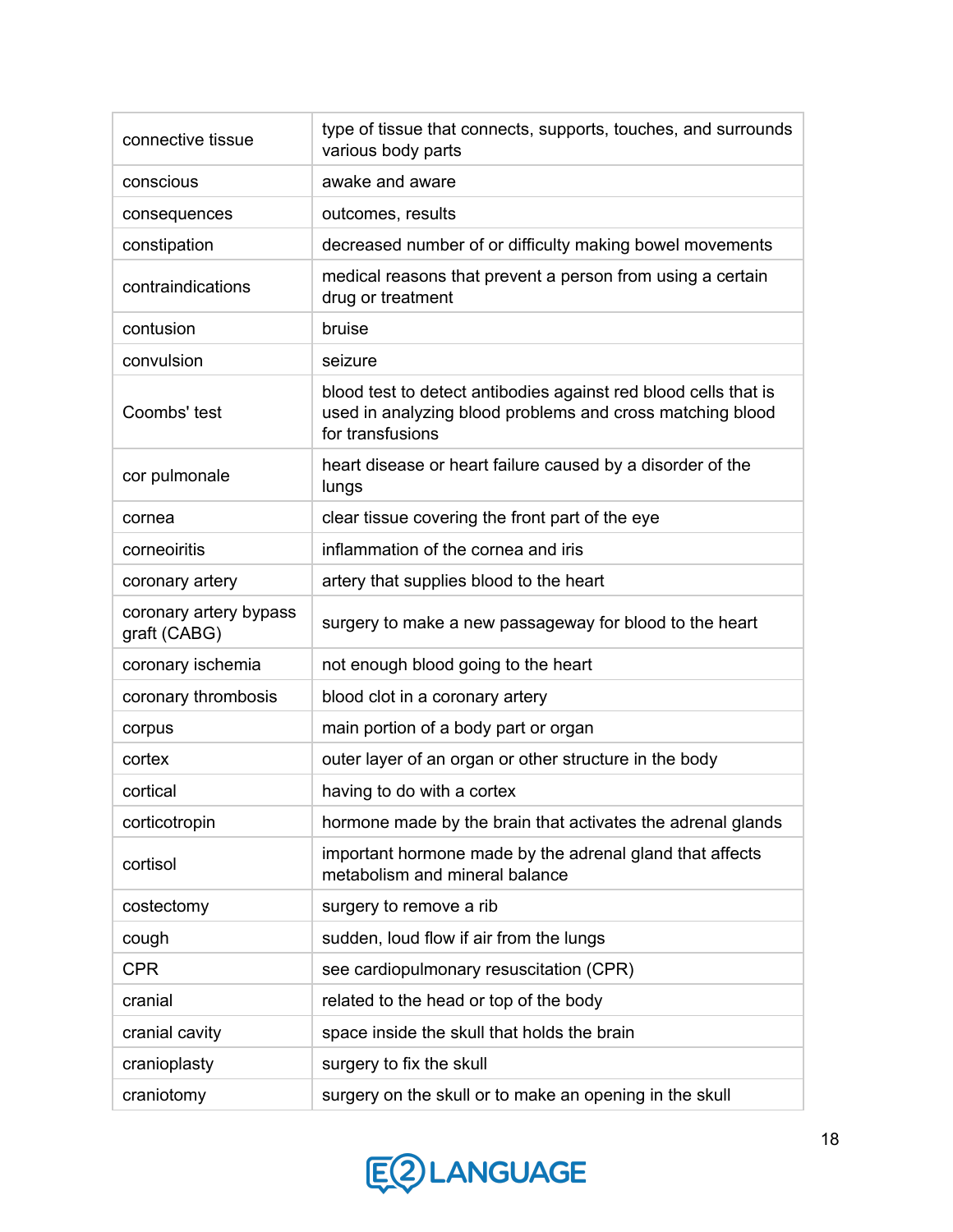| cranium bifidum               | birth defect in which there is a crack in the skull                                                                                                                           |
|-------------------------------|-------------------------------------------------------------------------------------------------------------------------------------------------------------------------------|
| creatinine clearance<br>test  | blood test used to see if the kidneys can effectively remove<br>creatinine from the blood                                                                                     |
| cretinism                     | a birth defect in which lack of thyroid hormone results in<br>stopping of physical and mental development                                                                     |
| Crohn's disease               | serious inflammation of any part of the gastrointestinal tract                                                                                                                |
| crossmatch                    | blood test to check if it is safe to give blood transfusion to a<br>person                                                                                                    |
| croup                         | children's breathing disorder resulting in coughing and harsh<br>breathing                                                                                                    |
| cryoextraction of the<br>lens | surgery using low temperatures to remove a cataract                                                                                                                           |
| cryoretinopexy                | surgery of the innermost layer of the eye                                                                                                                                     |
| culdocentesis                 | removal of fluid from the pouch between the vagina and the<br>rectum                                                                                                          |
| culdoscope                    | tool used to look into the pouch between the vagina and the<br>rectum                                                                                                         |
| cumulation                    | increased action of a drug when given over a period of time                                                                                                                   |
| curt (curette)                | spoon shaped tool used for scraping or cutting                                                                                                                                |
| curved                        | having a curved handle or a curved blade                                                                                                                                      |
| Cushing's syndrome            | disorder caused by too much of the adrenal hormones or<br>long-time use of cortisone-type drugs in which there are many<br>symptoms, including a fat, round face and weakness |
| cyanosis                      | blue color of tissues such as the skin or gums caused by too<br>little oxygen                                                                                                 |
| cyesiology                    | the study of pregnancy                                                                                                                                                        |
| cyesis                        | pregnancy                                                                                                                                                                     |
| cyst                          | any closed sac in the body, especially one that contains fluid<br>or semisolid material                                                                                       |
| cystectomy                    | surgery to remove the urinary bladder or gallbladder, also,<br>removal of a cyst                                                                                              |
| cystic fibrosis (CF)          | genetic disorder of glands resulting in lung and digestive<br>problems                                                                                                        |
| cystitis                      | inflammation of the urinary bladder                                                                                                                                           |
| cystocele                     | type of hernia in which the urinary bladder bulges into the<br>vagina                                                                                                         |

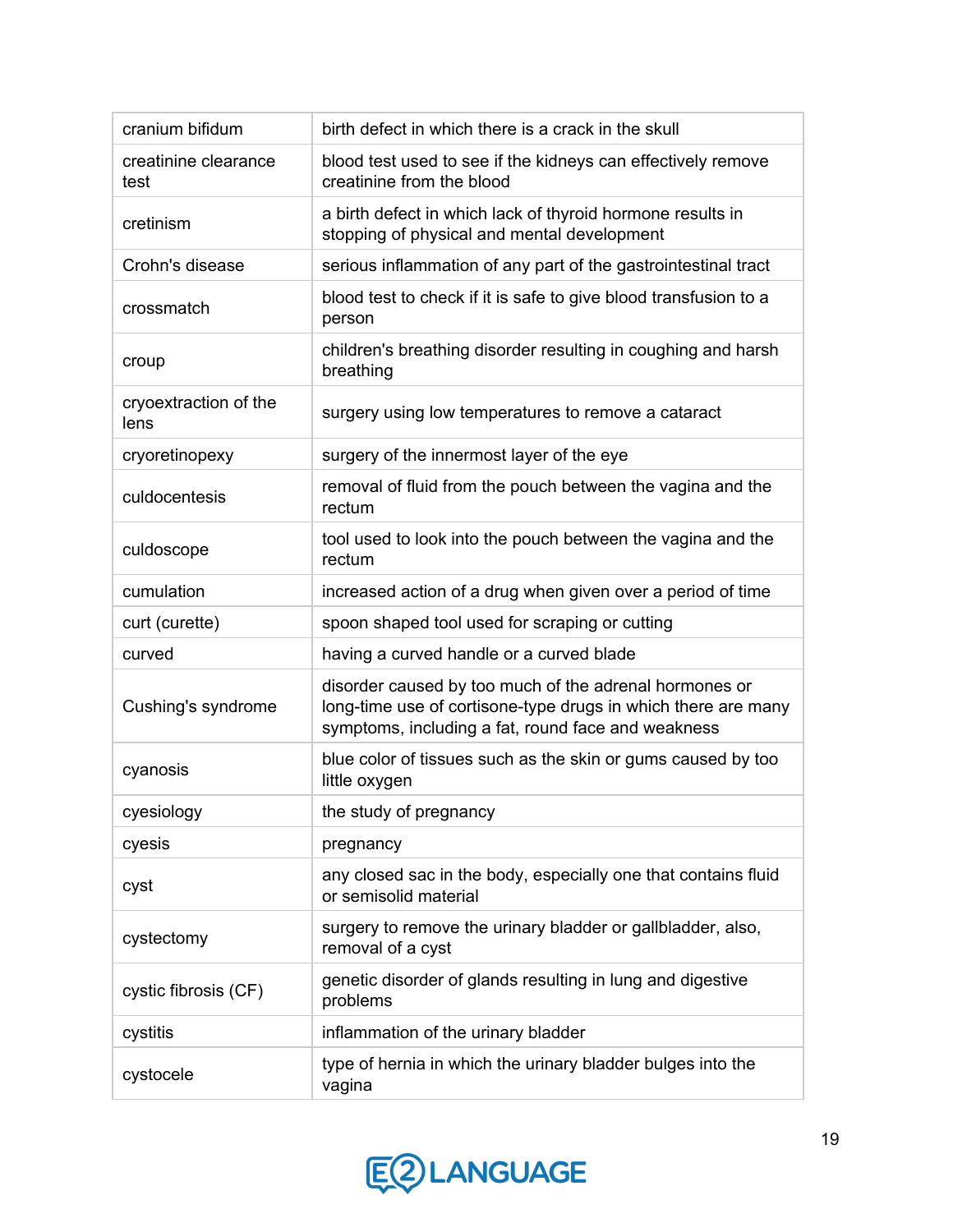| cystogram             | x-ray of the urinary bladder                        |
|-----------------------|-----------------------------------------------------|
| cystolith             | stone in the urinary bladder                        |
| cystolithotomy        | surgery to remove a stone from the urinary bladder  |
| cystoscope            | tool used to look into the urinary bladder          |
| cystostomy            | surgery to make an opening into the urinary bladder |
| cystotrachelotomy     | surgical cut into the neck of the urinary bladder   |
| cystoureterogram      | x-ray of the urinary bladder and ureters            |
| cytogenic             | making cells                                        |
| cytoid                | like a cell                                         |
| cytology              | the study of cells                                  |
| cytomegalovirus (CMV) | type of herpes virus                                |
| cytoplasm             | material inside a cell                              |

#### $\overline{D}$

| dacryocystitis                 | inflammation of the tear sac                                                                             |
|--------------------------------|----------------------------------------------------------------------------------------------------------|
| dacryocystorhinostom<br>у      | surgery to make an opening between the tear sac and<br>the nose                                          |
| debridement                    | surgery to clean foreign material and dead tissue out of<br>a wound                                      |
| decubitus ulcer                | bedsore                                                                                                  |
| decubitus ulcer                | bedsore                                                                                                  |
| deep                           | inside the body                                                                                          |
| deep vein thrombosis           | blood clot in a deep vein                                                                                |
| defecation                     | making a bowel movement                                                                                  |
| defibrillation                 | use of electric shock to make the heart start beating, or<br>to correct an abnormal heart rate or rhythm |
| dementia                       | mental decline                                                                                           |
| deoxyribonucleic acid<br>(DNA) | material that makes up the genes                                                                         |
| depressant                     | drug that slows down the action of the central nervous<br>system                                         |
| dermabrasion                   | method used to remove scars from the skin                                                                |
| dermatitis                     | skin inflammation                                                                                        |

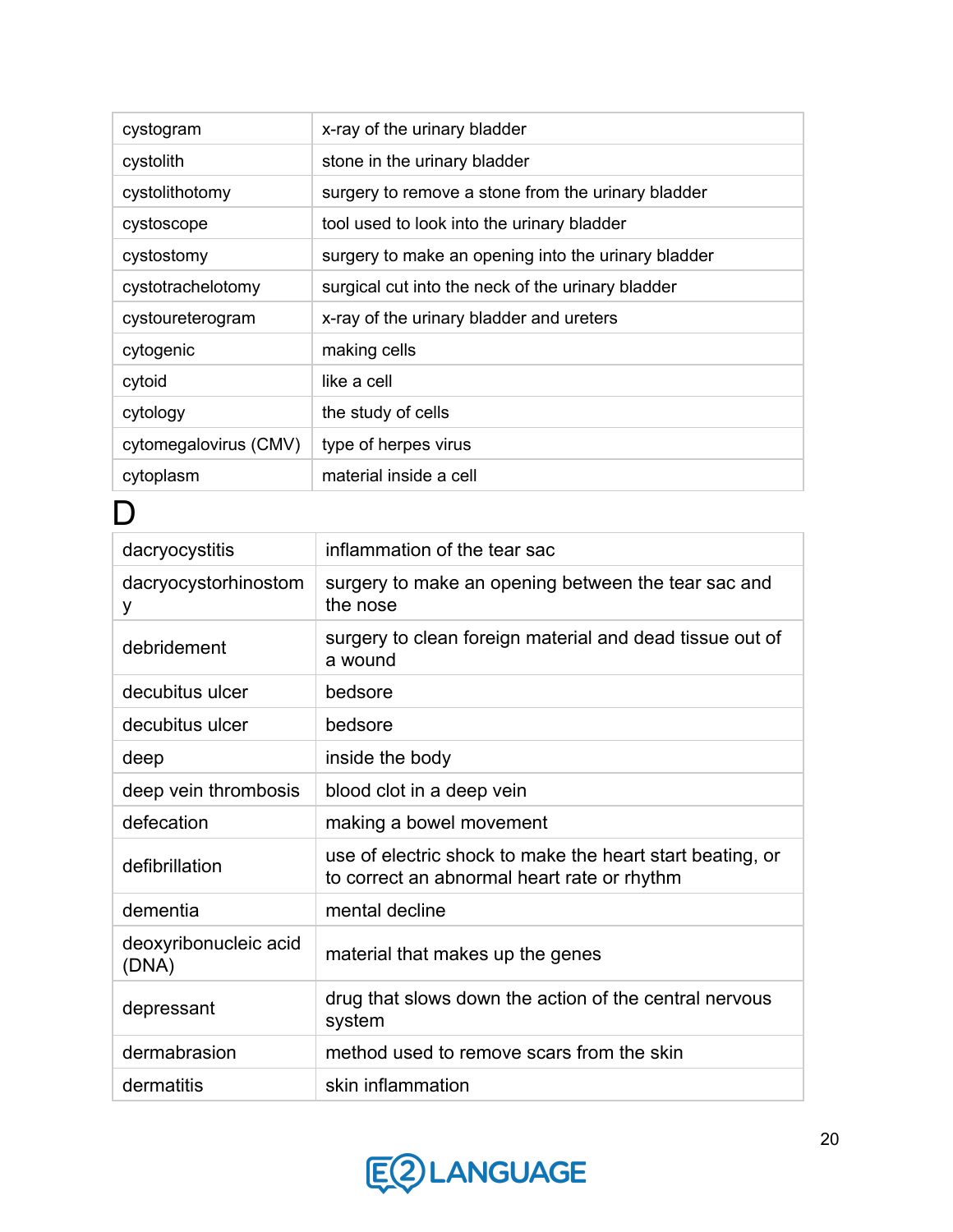| dermatoautoplasty               | skin grafting using skin from another area of the<br>patient's body                                                                                                                              |
|---------------------------------|--------------------------------------------------------------------------------------------------------------------------------------------------------------------------------------------------|
| dermatofibroma                  | type of benign skin growth                                                                                                                                                                       |
| dermatoheteroplasty             | skin grafting using skin from another person                                                                                                                                                     |
| dermatologist                   | doctor who treats disorders of the skin                                                                                                                                                          |
| dermatome                       | tool used to cut thin slices of the skin to use as skin<br>grafts                                                                                                                                |
| dermatoplasty                   | surgery to repair the skin                                                                                                                                                                       |
| dermis                          | inner layer of the skin                                                                                                                                                                          |
| detached retina                 | separation of the retina from the middle layer of the eye                                                                                                                                        |
| determine                       | find out, see if                                                                                                                                                                                 |
| deviated septum                 | when the inner wall separating the two sides of the nose<br>is off to one side                                                                                                                   |
| diabetes insipidus              | excessive discharge of urine from the body caused by a<br>deficiency in the quantity of antidiuretic hormone being<br>produced in the body                                                       |
| diabetes mellitus               | disorder in which there is decreased insulin in the body<br>or the body's insulin is not effective, resulting in high<br>blood sugar, increased thirst and urine, and many other<br>side effects |
| diagnosis                       | determination of the cause of a medical problem                                                                                                                                                  |
| diaphoresis                     | heavy sweating                                                                                                                                                                                   |
| diaphragm                       | thin flat muscle that helps with breathing and separates<br>the chest cavity from the abdominal cavity                                                                                           |
| diaphragmatocele                | bulging of the abdominal organs into the chest area<br>through a hole in the diaphragm                                                                                                           |
| diaphysis                       | the long part of arm and leg bones                                                                                                                                                               |
| diarrhea                        | frequent, loose bowel movement                                                                                                                                                                   |
| diastole                        | the time when the heart rests between contractions and<br>fills with blood                                                                                                                       |
| digital rectal exam             | exam using a finger inside the rectum to feel internal<br>organs such as the prostate gland and uterus                                                                                           |
| dilation and curettage<br>(D&C) | surgery to remove the contents and inner lining of the<br>uterus after a miscarriage or abortion; procedure is also<br>used to treat abnormal bleeding                                           |

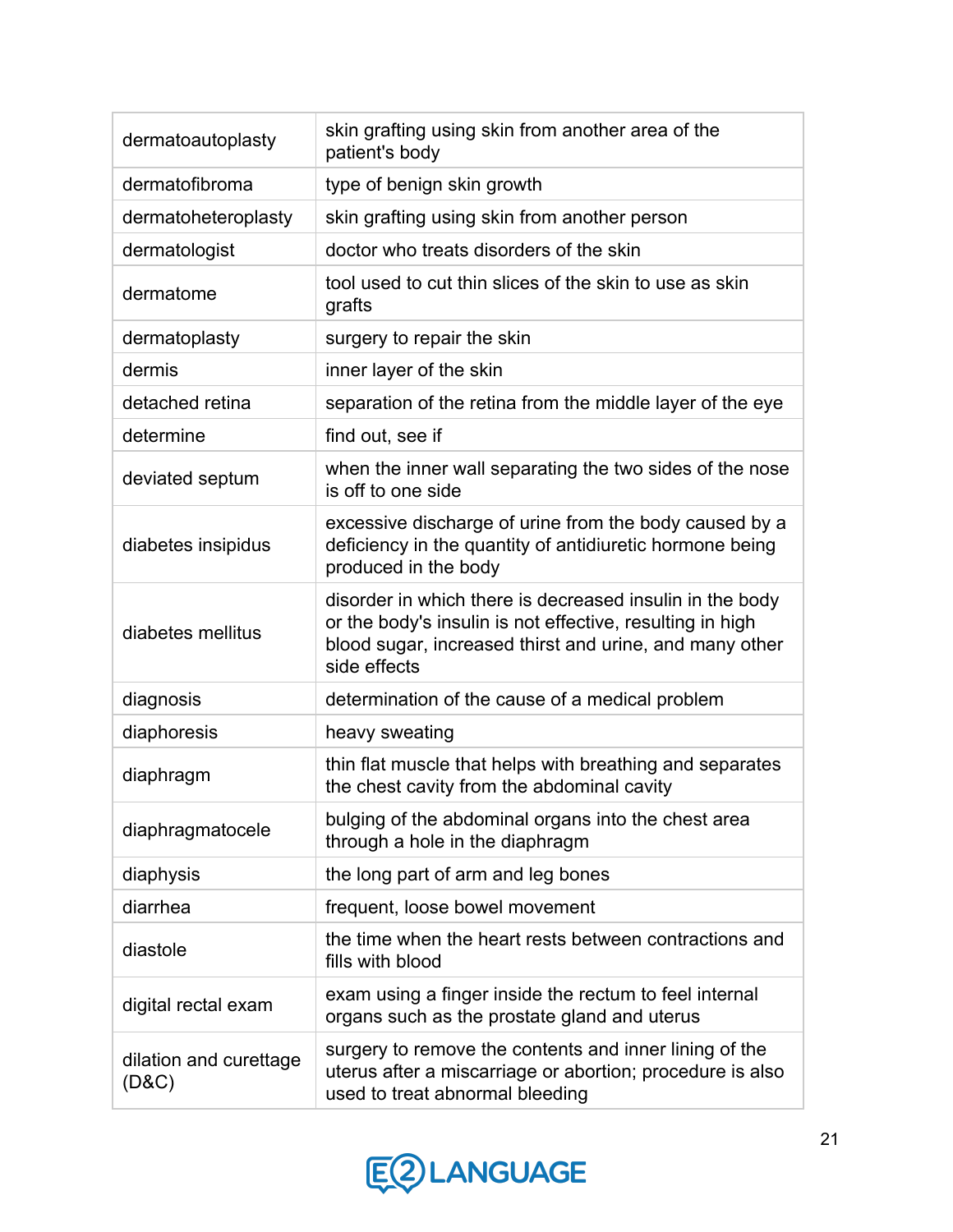| dilator                                      | tool used for stretching or enlarging an opening or tube                                                                                                                                                                     |
|----------------------------------------------|------------------------------------------------------------------------------------------------------------------------------------------------------------------------------------------------------------------------------|
| diplopia                                     | seeing double                                                                                                                                                                                                                |
| Discontinuation of a<br><b>Trial Subject</b> | A subject's participation in a clinical trial may be stopped<br>by the subject or the investigator at any time. Among<br>other things this may be because of side effects,<br>intercurrent illness or withdrawal of consent. |
| diskectomy                                   | surgery to remove one of the rings between the bones<br>that make up the spine                                                                                                                                               |
| dissector                                    | tool used to separate or cut apart tissue                                                                                                                                                                                    |
| disseminate                                  | scatter or spread                                                                                                                                                                                                            |
| distal                                       | away from the center of the body; distant                                                                                                                                                                                    |
| distended                                    | stretched out or swollen, such as a full bladder                                                                                                                                                                             |
| diuresis                                     | increased discharge of urine                                                                                                                                                                                                 |
| diuretic                                     | drug used to get excess water out of the body and<br>increase urine; "water pill"                                                                                                                                            |
| diverticulectomy                             | surgery to remove abnormal pooming off to the colon                                                                                                                                                                          |
| diverticulitis                               | inflammation of abnormal pouches coming off of the<br>colon                                                                                                                                                                  |
| diverticulosis                               | abnormal pouches coming off the colon                                                                                                                                                                                        |
| Doppler flow studies                         | use of ultrasonography to see blood flow inside blood<br>vessels                                                                                                                                                             |
| dorsal                                       | having to do with the back of the body                                                                                                                                                                                       |
| double-blind trial                           | test or experiment in which neither the person giving the<br>treatment nor the patient knows which treatment the<br>patient is receiving                                                                                     |
| Down's syndrome                              | birth disorder in which there is one extra chromosome,<br>mental retardation, and changed appearance of the<br>head, hands, and feet                                                                                         |
| duct                                         | tube that carries a body fluid                                                                                                                                                                                               |
| ductus deferens                              | tube that carries sperm out of the testicle                                                                                                                                                                                  |
| dull                                         | not sharp                                                                                                                                                                                                                    |
| duodenal ulcer                               | sore in the duodenum                                                                                                                                                                                                         |
| duodenum                                     | first part of the small intestine                                                                                                                                                                                            |

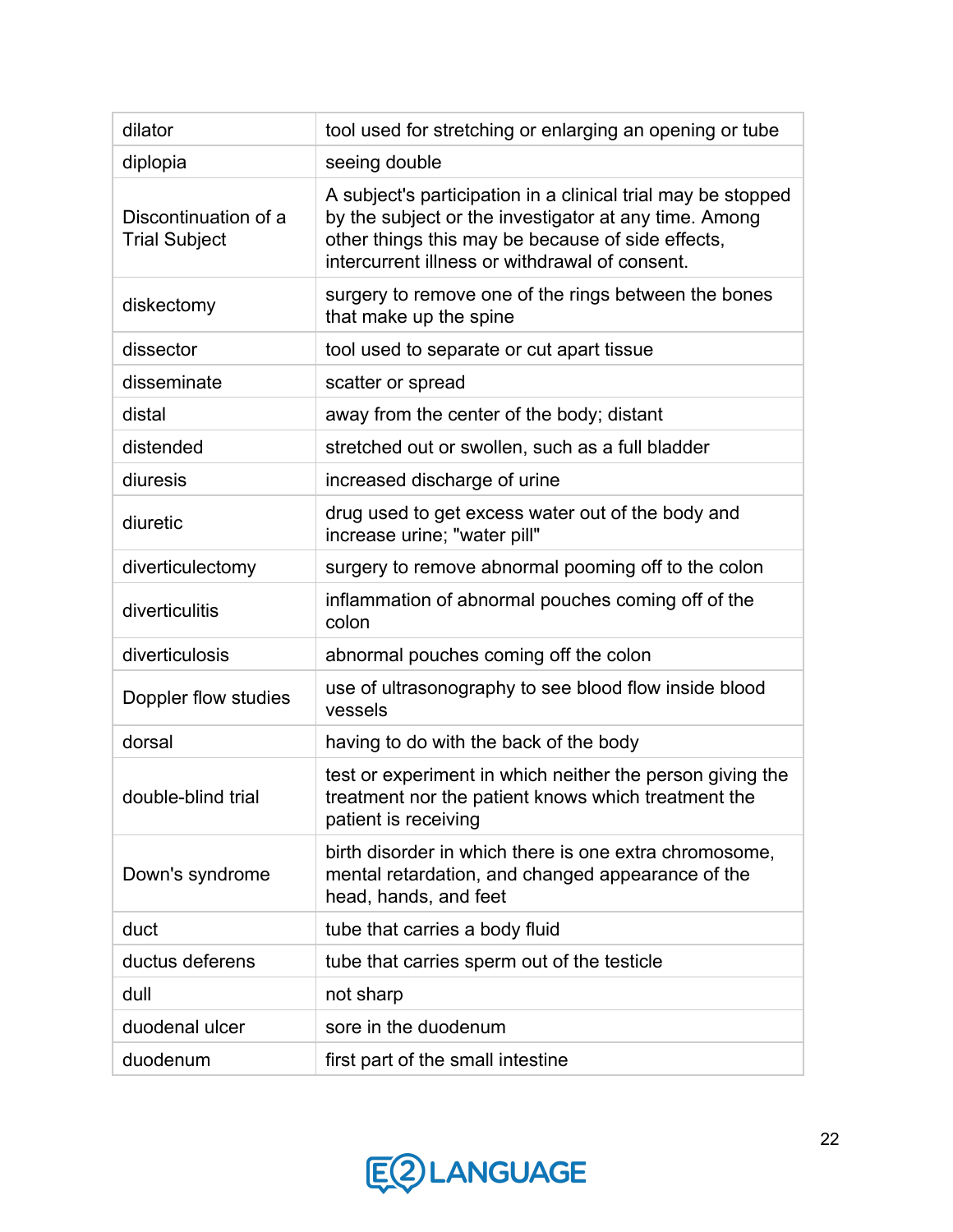| dura mater                 | outer layer of the membranes that surround brain and<br>spinal cord                                              |
|----------------------------|------------------------------------------------------------------------------------------------------------------|
| duritis                    | inflammation of the dura mater                                                                                   |
| dyscrasia                  | disorder, usually of the blood cells                                                                             |
| dysentery                  | inflammation of the intestine, usually the colon, resulting<br>in pain and in blood and mucus in bowel movements |
| dysmenorrhea               | painful menstruation                                                                                             |
| dyspepsia                  | trouble digesting food with discomfort after meals                                                               |
| dysphagia                  | trouble swallowing                                                                                               |
| dysphasia                  | difficulty speaking and putting words together                                                                   |
| dysphonia                  | trouble with the voice and speaking                                                                              |
| dysplasia                  | abnormal development or cell growth                                                                              |
| dyspnea                    | trouble breathing                                                                                                |
| dystocia                   | difficult childbirth                                                                                             |
| dysuria                    | pain when urinating                                                                                              |
| Е                          |                                                                                                                  |
| ecchymosis                 | black and blue mark; bruise                                                                                      |
| echocardiogram             | picture of the heart in motion made using<br>ultrasonography                                                     |
| echoencephalograph<br>у    | use of ultrasonography to record the shape of the brain                                                          |
| eclampsia                  | convulsions in a pregnant woman caused by high blood<br>pressure and other medical problems                      |
| ectopic pregnancy          | pregnancy growing outside the uterus, often in fallopian<br>tubes                                                |
| eczema                     | type of itchy skin rash                                                                                          |
| edema                      | swelling caused by fluid held in the tissues                                                                     |
| efferent                   | going away from the center of the body                                                                           |
| ejaculation                | discharge of semen from the penis during the climax of<br>sexual intercourse                                     |
| electrocardiogram<br>(ECG) | picture of the electrical action of the heart                                                                    |

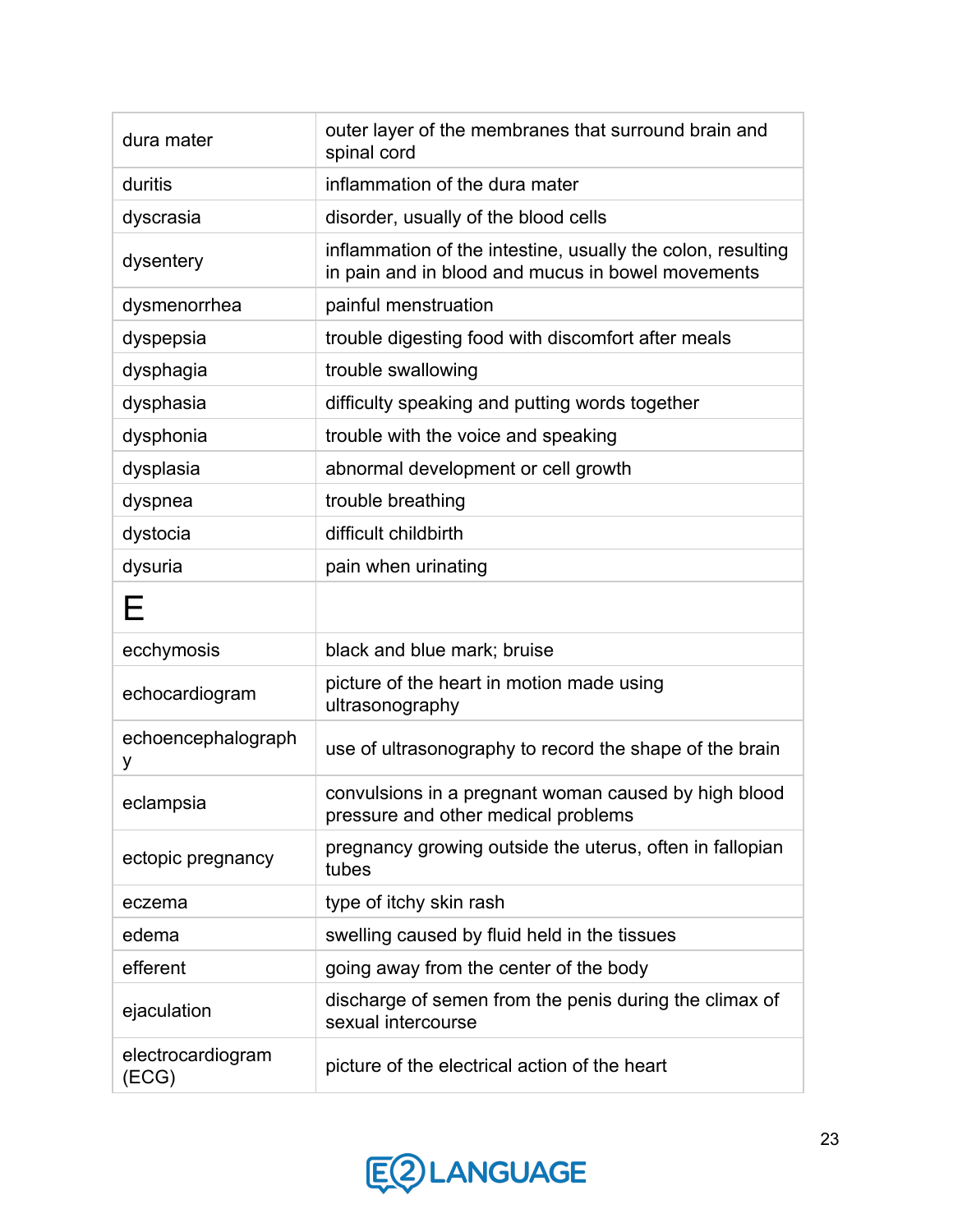| electrocardiograph               | machine that records the electrical action of the heart                       |
|----------------------------------|-------------------------------------------------------------------------------|
| electroencephalogra<br>$m$ (EEG) | picture of brain wave activity                                                |
| electroencephalograp<br>h        | machine that records brain wave activity                                      |
| elevator                         | tool used for lifting tissue                                                  |
| embolectomy                      | surgery to remove a blood clot                                                |
| embolus                          | blood clot                                                                    |
| embryo                           | unborn baby from 2 to 8 weeks after it is formed                              |
| embryoid                         | looking like an embryo                                                        |
| embryology                       | the study of the development of the unborn baby                               |
| emesis                           | vomiting                                                                      |
| emetic                           | drug used to make a person vomit; useful in treating<br>poisoning             |
| emmetropia                       | normal condition of the eye when light focuses correctly<br>on the retina     |
| emollient                        | substance that softens the skin                                               |
| emphysema                        | disorder in which too much air collects deep in the lungs                     |
| encephalitis                     | inflammation of the brain                                                     |
| encephalomyeloradic<br>ulitis    | inflammation of the brain, the spinal cord, and the spinal<br>nerve roots     |
| encephalosclerosis               | hardening of the brain                                                        |
| endocervicitis                   | inflammation of the inner lining of the cervix                                |
| endocrinologist                  | doctor who treats disorders of the glands that make<br>hormones               |
| endocrinopathy                   | disease of the glands that make hormones; hormonal<br>imbalance               |
| endometriosis                    | growths outside of the uterus made up of the tissues<br>that lines the uterus |
| endometritis                     | inflammation of the inner lining of the uterus                                |
| endometrium                      | inner lining of the uterus                                                    |
| endophthalmitis                  | inflammation of the contents of the eye                                       |
| endorphin                        | substance made by the body to stop pain                                       |

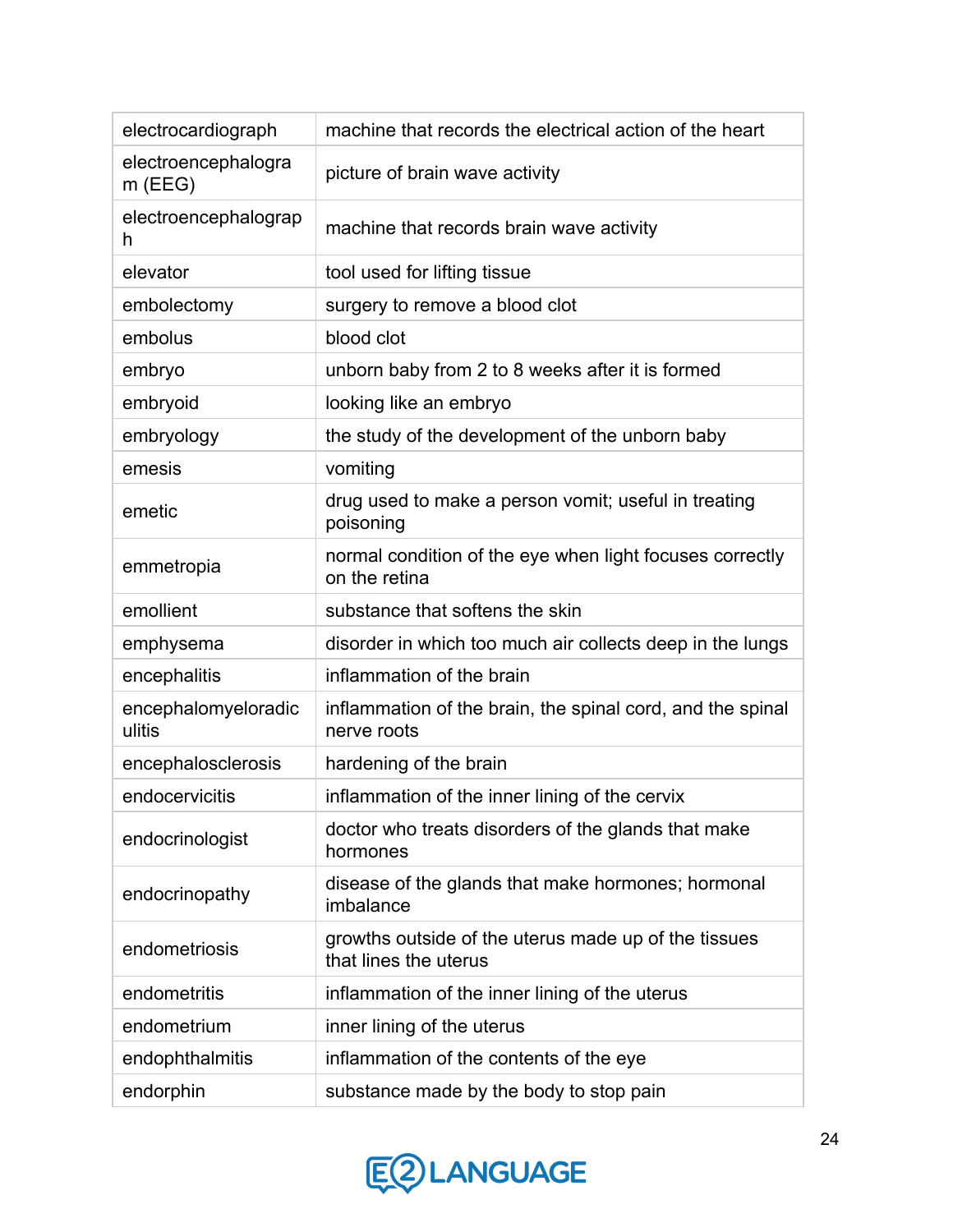| endoscope                                                       | tool used to look into body structures and hollow organs,<br>such as the stomach                                                |
|-----------------------------------------------------------------|---------------------------------------------------------------------------------------------------------------------------------|
| endoscopic<br>retrograde<br>cholangiopancreatogr<br>aphy (ERCP) | x-ray of the bile and pancreatic ducts made using an<br>endoscope                                                               |
| endosteum                                                       | tissue that lines the inside of bone                                                                                            |
| endotracheal                                                    | inside the windpipe                                                                                                             |
| enema                                                           | liquid that is injected into the rectum to promote bowel<br>movement                                                            |
| enterorrhaphy                                                   | surgery to stitch the intestine                                                                                                 |
| enucleation                                                     | surgery to remove the eye                                                                                                       |
| epidermal                                                       | having to do with the outer layer of the skin                                                                                   |
| epidermis                                                       | outer layer of skin                                                                                                             |
| epididymis                                                      | tubes that stores and carries sperm                                                                                             |
| epigastric region                                               | area above the navel                                                                                                            |
| epiglottis                                                      | flap of skin that keeps food from going down the<br>windpipe                                                                    |
| epiglottitis                                                    | inflammation of the epiglottis                                                                                                  |
| epilepsy                                                        | seizure disorder                                                                                                                |
| epinephrine                                                     | hormone made by the adrenal glands that speeds up<br>body organs and helps the body deal with stress                            |
| epiphysis                                                       | growth area of a long bone                                                                                                      |
| episioperineoplasty                                             | surgery to fix the vulva and perineum                                                                                           |
| episiorrhaphy                                                   | stitching a tear in the vulva                                                                                                   |
| episiotomy                                                      | surgical cut in the vagina to keep it from tearing when a<br>baby is being born                                                 |
| epistaxis                                                       | nosebleed                                                                                                                       |
| epithelial                                                      | having to do with the epithelium                                                                                                |
| epithelioma                                                     | benign or malignant growth made up of epithelial tissue                                                                         |
| epithelium                                                      | type of tissue that covers the outside of the body and<br>makes up the lining and outer layers of most body<br>organs and parts |
| equivalent                                                      | equal, same                                                                                                                     |

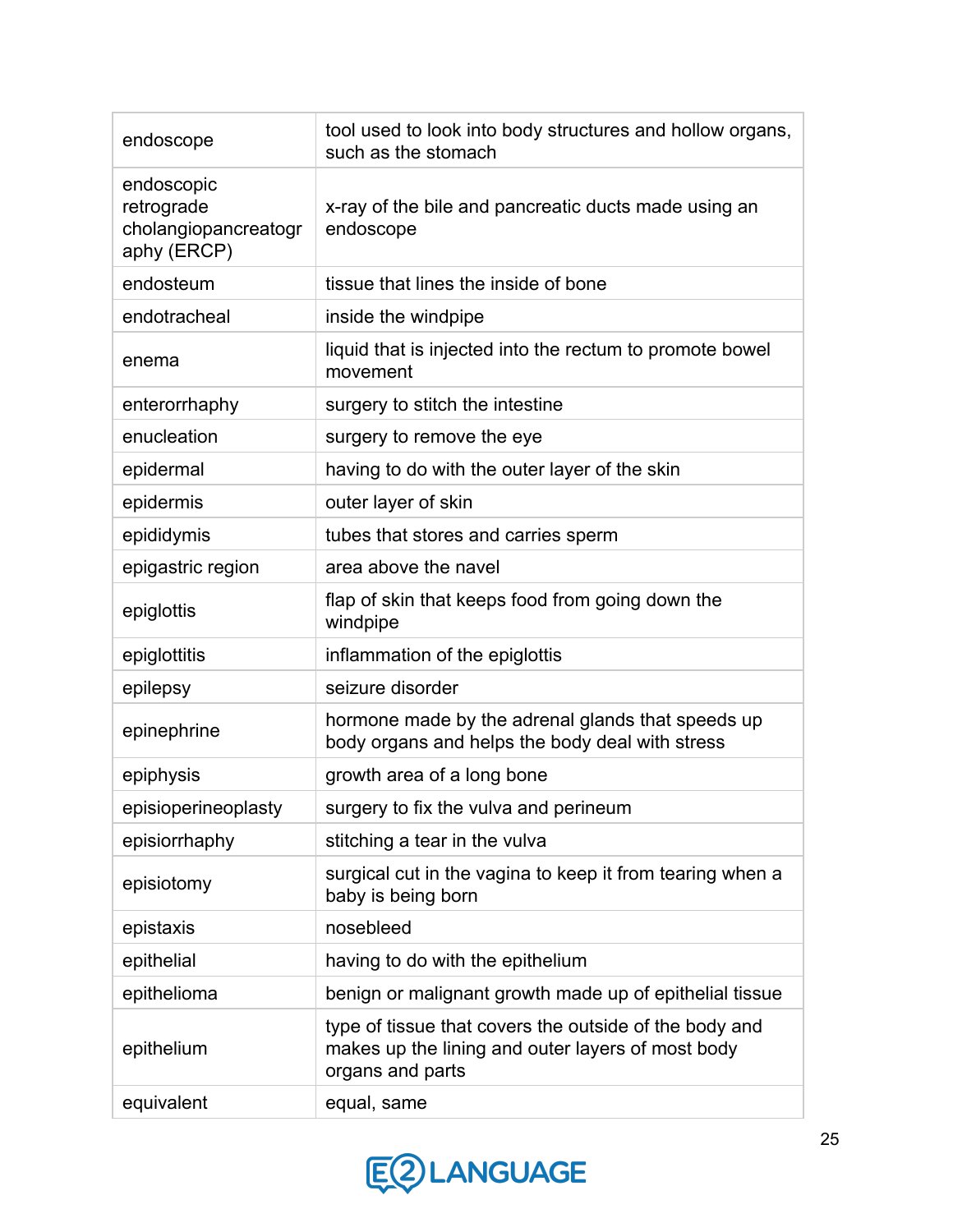| erythema                                   | redness                                                                                                                                       |
|--------------------------------------------|-----------------------------------------------------------------------------------------------------------------------------------------------|
| erythrocyte count                          | the number of erythrocytes in the blood                                                                                                       |
| erythrocyte<br>sedimentation rate<br>(ESR) | blood test that measures how long it takes for<br>erythrocytes to sink to the bottom of a tube- used to<br>check for inflammation in the body |
| erythrocytes                               | cells in blood that carry oxygen; red blood cells                                                                                             |
| erythrocytosis                             | increase in number of red blood cells                                                                                                         |
| erythroderma                               | red skin                                                                                                                                      |
| esophagogastroduod<br>enoscopy             | use of an endoscope to look into the esophagus,<br>stomach, and duodenum                                                                      |
| esophagoscope                              | tool used to look into the esophagus                                                                                                          |
| estrogen                                   | female sex hormone                                                                                                                            |
| estrogen receptor<br>assay                 | blood test used to detect tumor cells in patients with<br>breast cancer                                                                       |
| etiology                                   | the cause or causes of an illness                                                                                                             |
| eupnea                                     | normal breathing                                                                                                                              |
| eustachian tube                            | tube that connects the middle ear and the throat                                                                                              |
| eversion                                   | turning inside out                                                                                                                            |
| excretion                                  | the way that substances leave the body                                                                                                        |
| exophthalmic                               | has a bulging eyeball or eyeballs                                                                                                             |
| exophthalmos                               | bulging of one or both eyeballs                                                                                                               |
| exostosis                                  | bony growth on the surface of a bone                                                                                                          |
| extension                                  | the straight position of an arm or leg                                                                                                        |
| external auditory<br>meatus                | opening or passageway between the outside of the ear<br>and the eardrum                                                                       |
| external ear                               | outside part of the ear                                                                                                                       |
| external genitalia                         | sex organs on the outside of the body: penis, scrotum,<br>and urethra in men; vulva, clitoris, and urethra in women                           |
| extracorporeal                             | outside of the body                                                                                                                           |
| extravasation                              | escape of blood from blood vessels and into tissue                                                                                            |
| F                                          |                                                                                                                                               |

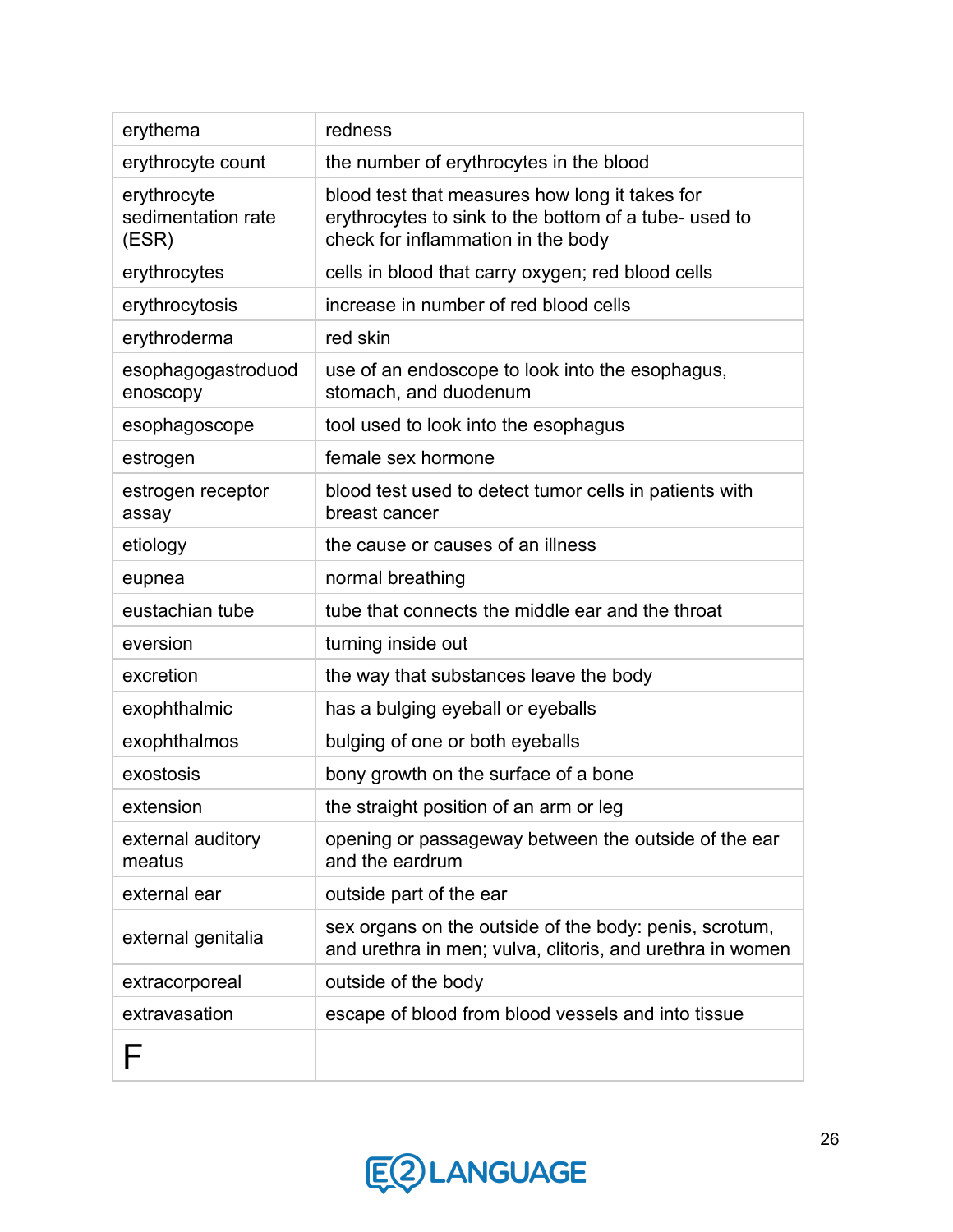| fallopian tube                                                     | tube attached to the uterus down which the egg travels<br>from the ovary to the uterus                                  |
|--------------------------------------------------------------------|-------------------------------------------------------------------------------------------------------------------------|
| fasting blood sugar                                                | blood test used to measure the amount of sugar in the<br>blood after not eating or drinking for a set amount of<br>time |
| feces                                                              | material excreted during bowel movement                                                                                 |
| femoral                                                            | having to do with the thigh area                                                                                        |
| femoropopliteal<br>bypass                                          | surgery to make a passageway from one artery to<br>another in the leg                                                   |
| femur                                                              | thigh bone                                                                                                              |
| fetus                                                              | unborn baby from 9 weeks after it is formed until it is<br>born                                                         |
| fibrillation                                                       | fast uncontrolled heart beat                                                                                            |
| fibroid tumor                                                      | growth made up of fibrous tissue                                                                                        |
| fibula                                                             | the lower leg bone behind the shin                                                                                      |
| fimbria                                                            | tissue that looks like a fringe on the end of the uterine<br>tubes                                                      |
| fine                                                               | having thin jaws or tips, such as a tool used for delicate<br>or small procedures                                       |
| fissure                                                            | crack or groove in tissue                                                                                               |
| flatus                                                             | passing gas                                                                                                             |
| flexion                                                            | bent position of the arm or leg                                                                                         |
| fluorescent<br>treponemal antibody<br>absorption<br>(FTA-ABS) test | blood test used to detect syphilis                                                                                      |
| Food and Drug<br><b>Administration (FDA)</b>                       | government agency that regulates foods and drugs                                                                        |
| forceps                                                            | tool with two blades and a handle used for handling<br>tissue or dressings                                              |
| foreskin                                                           | fold of skin that covers the penis and is removed in<br>circumcision                                                    |
| fracture                                                           | broken bone                                                                                                             |
| fulguration                                                        | use of electric sparks to remove tissue such as tumors                                                                  |
| fundus                                                             | top of the uterus; or back of the eye                                                                                   |

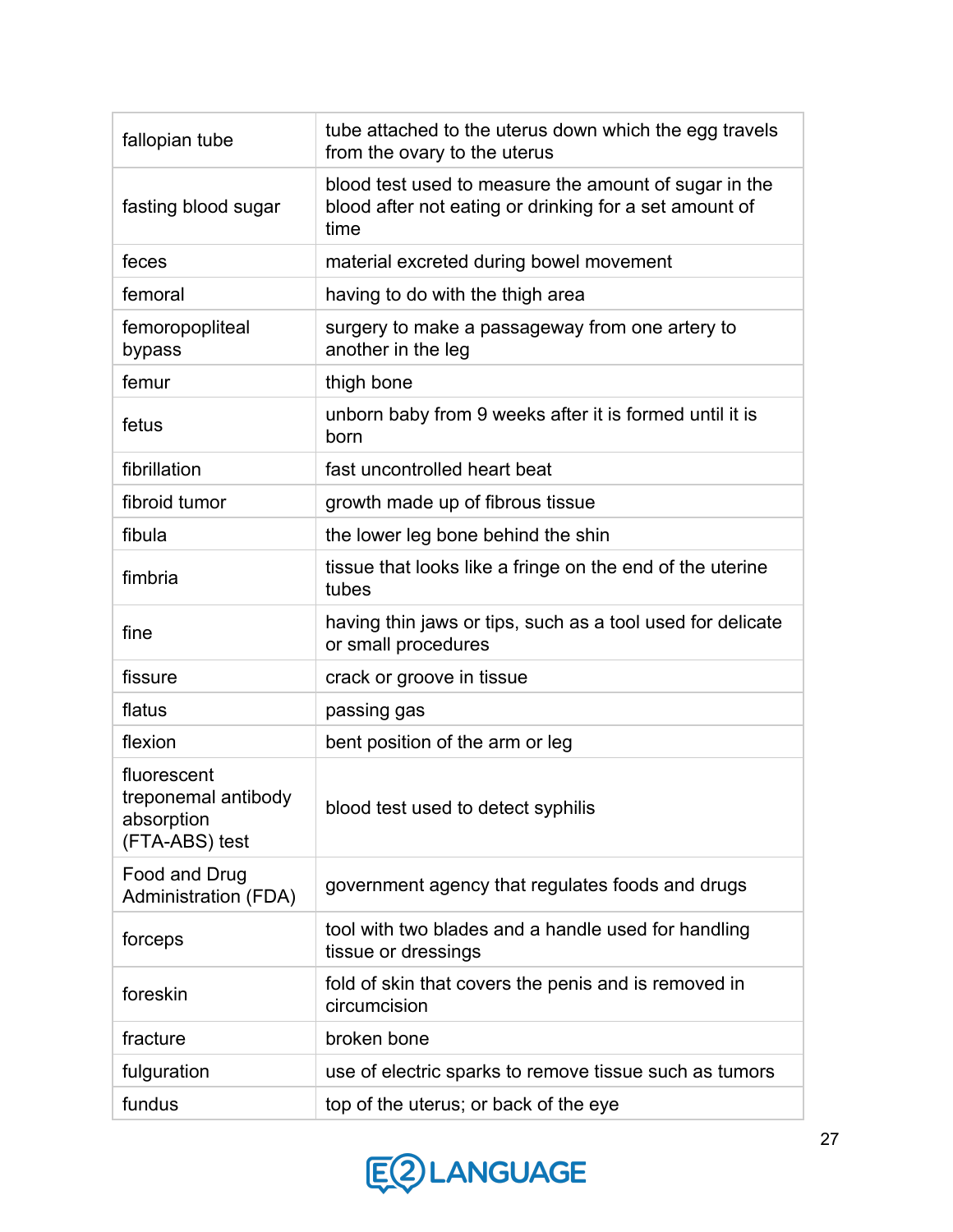| fungal             | having to do with fungi                                                                                                                |
|--------------------|----------------------------------------------------------------------------------------------------------------------------------------|
| fungal test        | test used to detect and identify a fungus                                                                                              |
| fungi              | more than one fungus                                                                                                                   |
| fungus             | type of living organisms, such as yeasts, molds, and<br>mushrooms, some of which cause infection and some of<br>which look like plants |
| furuncle           | painful skin boil                                                                                                                      |
| G                  |                                                                                                                                        |
| gait               | the way a person walks                                                                                                                 |
| galactorrhea       | too much discharge of milk from the breast                                                                                             |
| gallbladder        | small sack under the liver that holds bile                                                                                             |
| gamma globulin     | type of pron that helps the body fight infection                                                                                       |
| ganglion           | group of nerve cells found outside the central nervous<br>system; or a benign tumor on muscle connective tissue<br>or on a tendon      |
| ganglionectomy     | surgery to remove a ganglion                                                                                                           |
| ganglionitis       | inflammation of a ganglion                                                                                                             |
| gangrene           | death of tissue caused by loss of blood flow and usually<br>followed by infection                                                      |
| gastrectomy        | surgery to remove all or part of the stomach                                                                                           |
| gastric lavage     | washing the stomach out                                                                                                                |
| gastric ulcer      | sore in the stomach                                                                                                                    |
| gastritis          | inflammation of the stomach                                                                                                            |
| gastrodynia        | pain in the stomach                                                                                                                    |
| gastroenteritis    | inflammation of the stomach and intestines                                                                                             |
| gastroscope        | tool used to look into the stomach                                                                                                     |
| gastrostomy        | surgery to make an opening from the outside of the<br>body into the stomach                                                            |
| gavage             | feeding a person through a tube that goes into the<br>stomach                                                                          |
| general anesthesia | physical state of unconsciousness and loss of pain<br>sensation caused by anesthetic drugs                                             |
| generic name       | chemical name for a drug                                                                                                               |

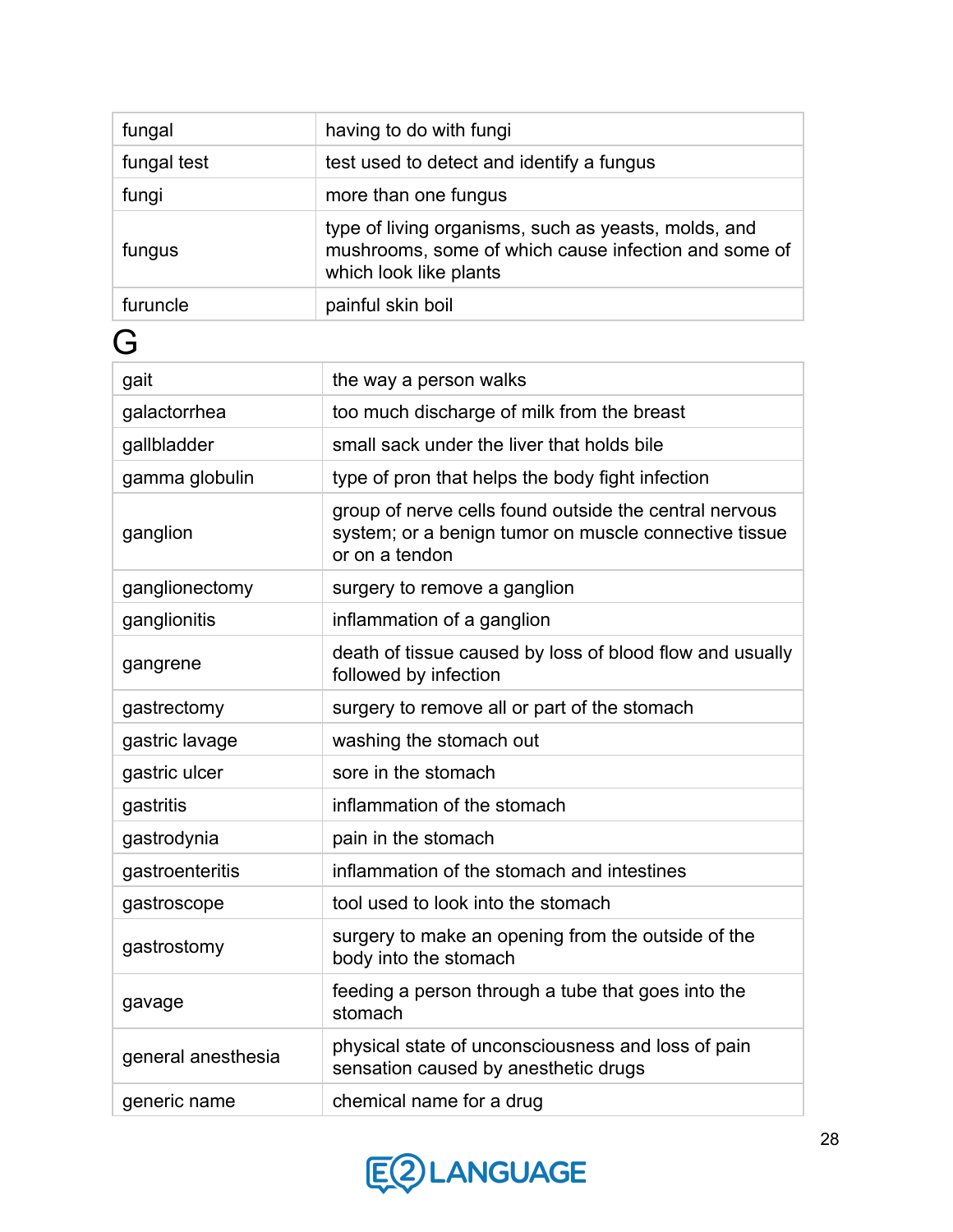| genes                  | material passed from parent to child that determines<br>the makeup of the body and mind                                                                         |
|------------------------|-----------------------------------------------------------------------------------------------------------------------------------------------------------------|
| genetic                | having to do with the genes                                                                                                                                     |
| genital                | having to do with the sex organs                                                                                                                                |
| genital herpes         | disease caused by a herpesvirus in which there are<br>blisters on the genitalia                                                                                 |
| genitalia              | male and female sex organs                                                                                                                                      |
| gingiva                | the gums                                                                                                                                                        |
| gingivectomy           | surgery to remove gum tissue                                                                                                                                    |
| gingivitis             | inflammation of the gums                                                                                                                                        |
| gland                  | tissue that produces a material, such as the saliva or a<br>hormone                                                                                             |
| glans penis            | end of the penis                                                                                                                                                |
| glaucoma               | increased pressure inside the eye that causes visual<br>problems                                                                                                |
| globulins              | proteins in the blood                                                                                                                                           |
| glomerulonephritis     | inflammation of the kidney                                                                                                                                      |
| glomerulus             | place in the kidney where urine is formed                                                                                                                       |
| glossitis              | inflammation of the tongue                                                                                                                                      |
| glossopathy            | disease of the tongue                                                                                                                                           |
| glossorrhaphy          | surgery to stitch the tongue                                                                                                                                    |
| glucocorticoids        | drugs or natural substances made by the adrenal<br>glands that have many effects on body metabolism,<br>raise sugar level in the blood, and reduce inflammation |
| glucose                | type of sugar found in the blood                                                                                                                                |
| glucose tolerance test | test that measures blood sugar levels over a certain<br>amount of time in a patient after he drinks a beverage<br>that contains a measured amount of sugar      |
| glycosuria             | sugar in urine                                                                                                                                                  |
| gonad                  | sex gland: female ovary or male testicle                                                                                                                        |
| gonorrhea              | type of bacterial infection in the sex organs and<br>sometimes in the skin and joints                                                                           |
| gout                   | disorder in which crystals of uric acid deposit in and<br>around joints, causing pain and arthritis                                                             |

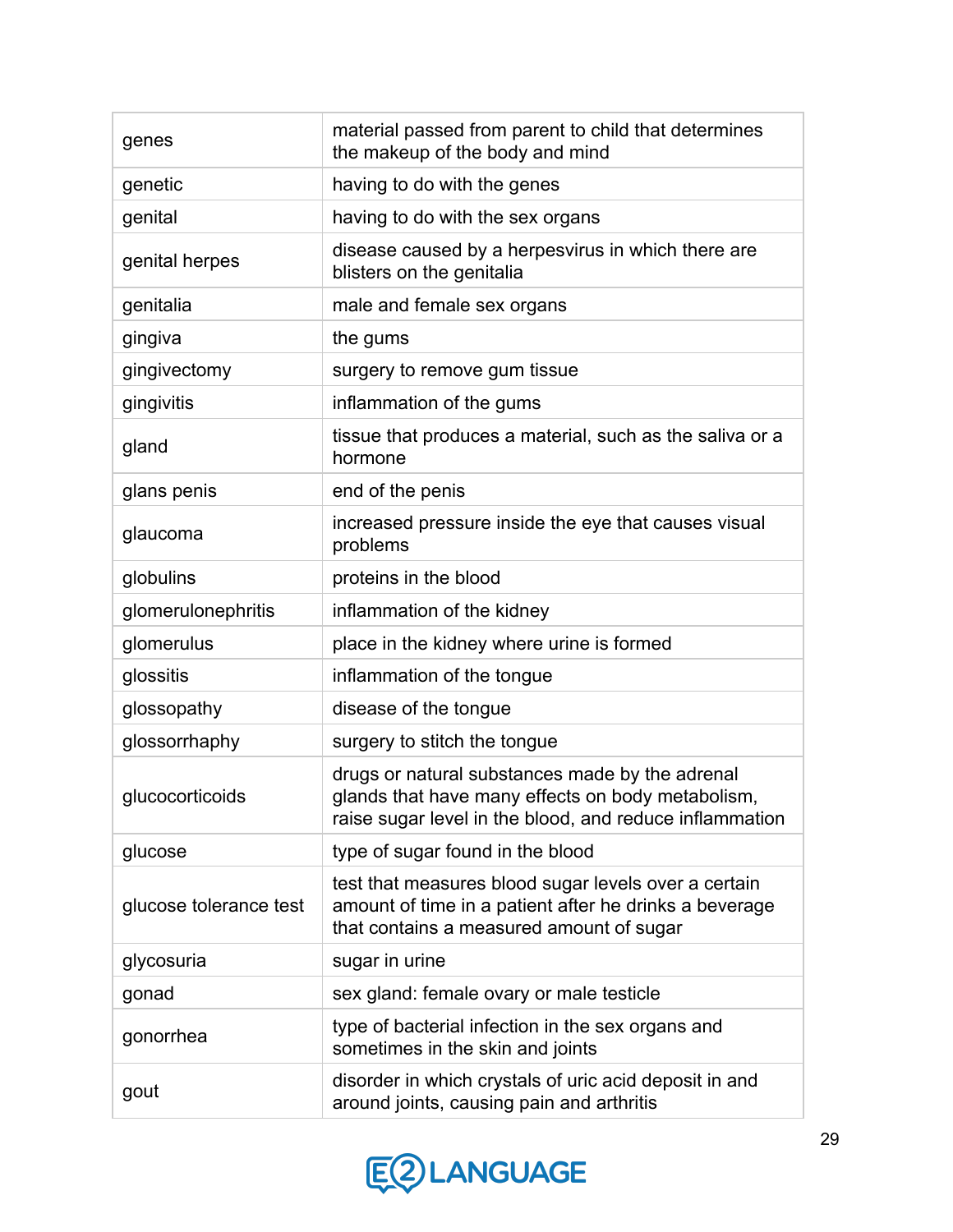| granulocytopenia    | drop in white blood cell count                                                                                                    |
|---------------------|-----------------------------------------------------------------------------------------------------------------------------------|
| growth hormone (GH) | hormone made by the pituitary gland that controls the<br>growth of the body                                                       |
| guaiac test         | test for blood in stool                                                                                                           |
| gynecologist        | doctor who test disorders of the sex organs of women                                                                              |
| gynecology          | the study of the reproductive system of women                                                                                     |
| н                   |                                                                                                                                   |
| hair                | thin strands of protein that grow up from the hair<br>follicles                                                                   |
| heart               | muscle that moves or pumps blood through the body                                                                                 |
| heart failure       | when the heart inadequately pumps blood through the<br>body                                                                       |
| heart murmur        | swishing sound, heard when listening to the heart<br>through a stethoscope, caused by abnormal flow of<br>blood through the heart |
| hematemesis         | blood in vomit                                                                                                                    |
| hematocrit          | the percentage of blood made up of red blood cells                                                                                |
| hematocytopenia     | not enough blood cells                                                                                                            |
| hematologist        | doctor who treats blood disorders                                                                                                 |
| hematology          | the study of blood                                                                                                                |
| hematoma            | pocket of blood caused by bleeding from a broken<br>blood vessel; appears "black and blue"                                        |
| hematopoiesis       | the making of blood cells                                                                                                         |
| hematosalpinx       | blood in the uterine tube                                                                                                         |
| hematuria           | blood in the urine                                                                                                                |
| hemiparesis         | muscle weakness or partial paralysis, usually with loss<br>of feeling, on half of the body                                        |
| hemiplegia          | total loss of muscle movement, usually with loss of<br>feeling, on half of the body                                               |
| hemodialysis        | method used to remove waste material from the blood                                                                               |
| hemoglobin (Hgb)    | substance that carries oxygen and gives blood its red<br>color                                                                    |
| hemolysis           | bursting open of red blood cells                                                                                                  |

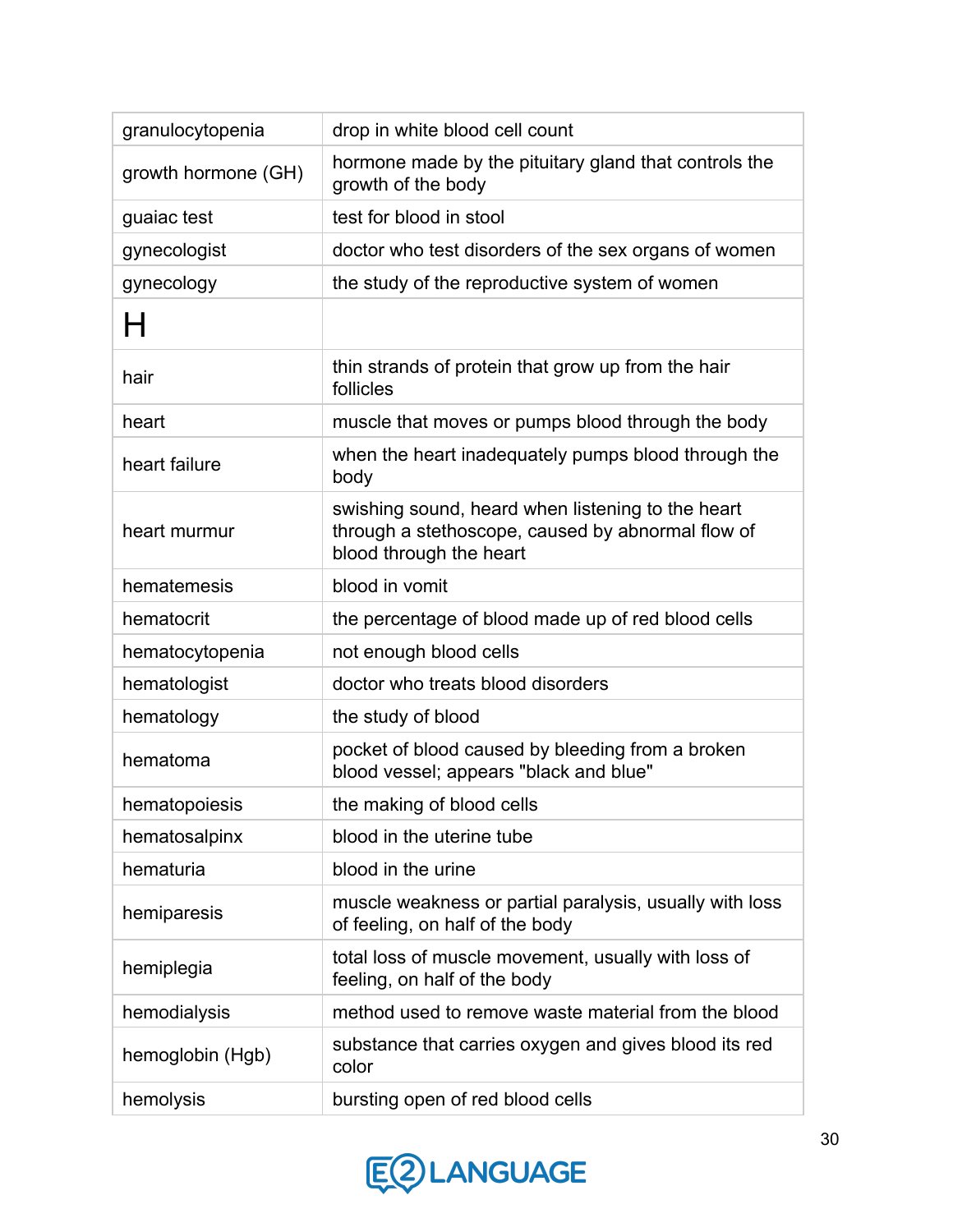| hemophilia                | genetic defect in which blood clots too slowly                                           |
|---------------------------|------------------------------------------------------------------------------------------|
| hemorrhage                | bleeding, escape of blood from blood vessels                                             |
| hemorrhoidectomy          | surgery to remove hemorrhoids                                                            |
| hemorrhoids               | twisted and bulging veins in the rectal area                                             |
| hemostasis                | the stopping of bleeding                                                                 |
| hemothorax                | blood in the chest cavity                                                                |
| hepatitis                 | inflammation of the liver                                                                |
| hepatoma                  | growth on the liver                                                                      |
| hernia                    | bulging of an organ through an abnormal opening in a<br>muscle wall                      |
| herniated disk            | breaking of a ring-shaped pad in the spine, which often<br>pinches a nerve; slipped disk |
| herniorrhaphy             | surgery to fix a hernia                                                                  |
| herpes                    | groups of tiny blisters found on the skin caused by<br>infection with a herpesvirus      |
| heterosexual              | person who is attracted to the opposite sex                                              |
| hiccup                    | sudden, uncontrolled spasm of the diaphragm                                              |
| hidradenitis              | inflammation of a sweat gland                                                            |
| hip bone                  | bone at the lower part of the body trunk                                                 |
| hirsutism                 | abnormal hairiness (in women, an adult male pattern of<br>hair distribution              |
| histology                 | the study of tissue under the microscope                                                 |
| Hodgkin's disease         | a cancer of white blood cells                                                            |
| homosexual                | person who is attracted to the same sex                                                  |
| hordeolum                 | infection of the oil glands of the eyelids                                               |
| hormone                   | substance made by a gland in the body that regulates<br>another part of the body         |
| <b>Hospital Formulary</b> | list of drugs and their proper doses maintained by each<br>hospital                      |
| humeral                   | having to do with the upper arm bone                                                     |
| humerus                   | upper arm bone                                                                           |
| hydrocephalus             | increase in fluid in usually causing pressure on the<br>brain; water on the brain        |

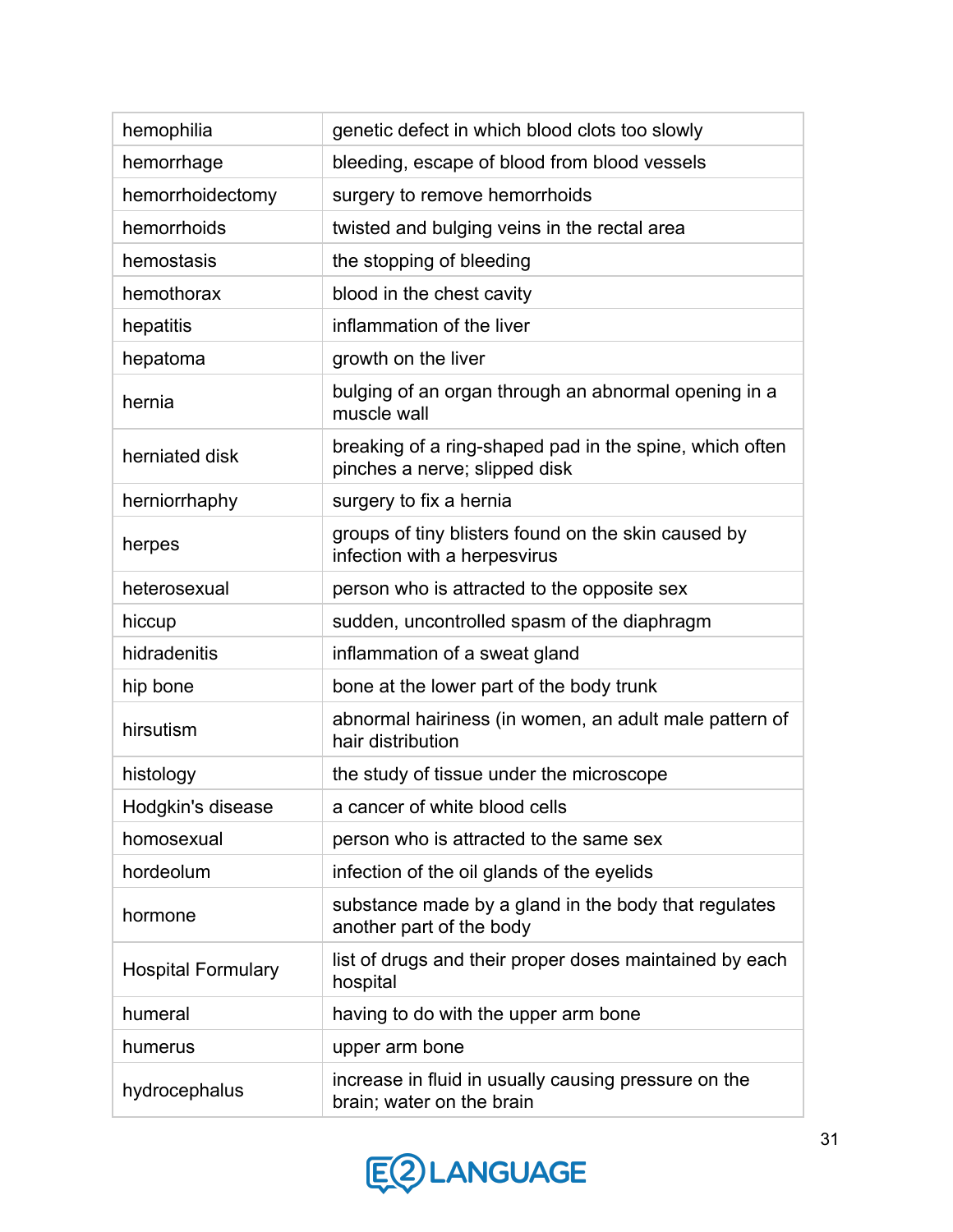| hydronephrosis                | abnormal collection of urine in the kidney causing a<br>swollen kidney                     |
|-------------------------------|--------------------------------------------------------------------------------------------|
| hydrosalpinx                  | fluid in the uterine tube                                                                  |
| hymen                         | fold of tissue at the opening of the vagina                                                |
| hymenectomy                   | surgery to remove the hymen                                                                |
| hypercalcemia                 | too much calcium in the blood                                                              |
| hypercapnia                   | too much carbon dioxide in the blood                                                       |
| hyperesthesia                 | very sensitive to touch                                                                    |
| hyperglycemia                 | too much sugar in the blood                                                                |
| hyperkalemia                  | too much potassium in the blood                                                            |
| hyperkinesis                  | overactive movements                                                                       |
| hyperopia                     | farsightedness                                                                             |
| hyperplasia                   | abnormal increase in the number of normal cells                                            |
| hypertension                  | high blood pressure                                                                        |
| hypertensive heart<br>disease | heart problems caused by high blood pressure                                               |
| hyperthyroidism               | overactive thyroid gland                                                                   |
| hyperventilation              | breathing that is too fast                                                                 |
| hypnotic                      | drug used to make a person sleep                                                           |
| hypocalcemia                  | not enough calcium in the blood                                                            |
| hypocapnia                    | not enough carbon dioxide on the blood                                                     |
| hypochondriac region          | area to the right or left above the naval                                                  |
| hypodermic                    | under the skin                                                                             |
| hypodermic injection          | injection of a substance under the skin                                                    |
| hypoesthesia                  | state of having less than normal sensitivity to<br>stimulation                             |
| hypogastric region            | area below the naval                                                                       |
| hypoglycemia                  | not enough sugar in the blood                                                              |
| hypokalemia                   | not enough potassium in the blood                                                          |
| hypopnea                      | weak, slow breathing                                                                       |
| hypospadias                   | birth defect in which the urethra opens under the penis<br>instead of the tip of the penis |

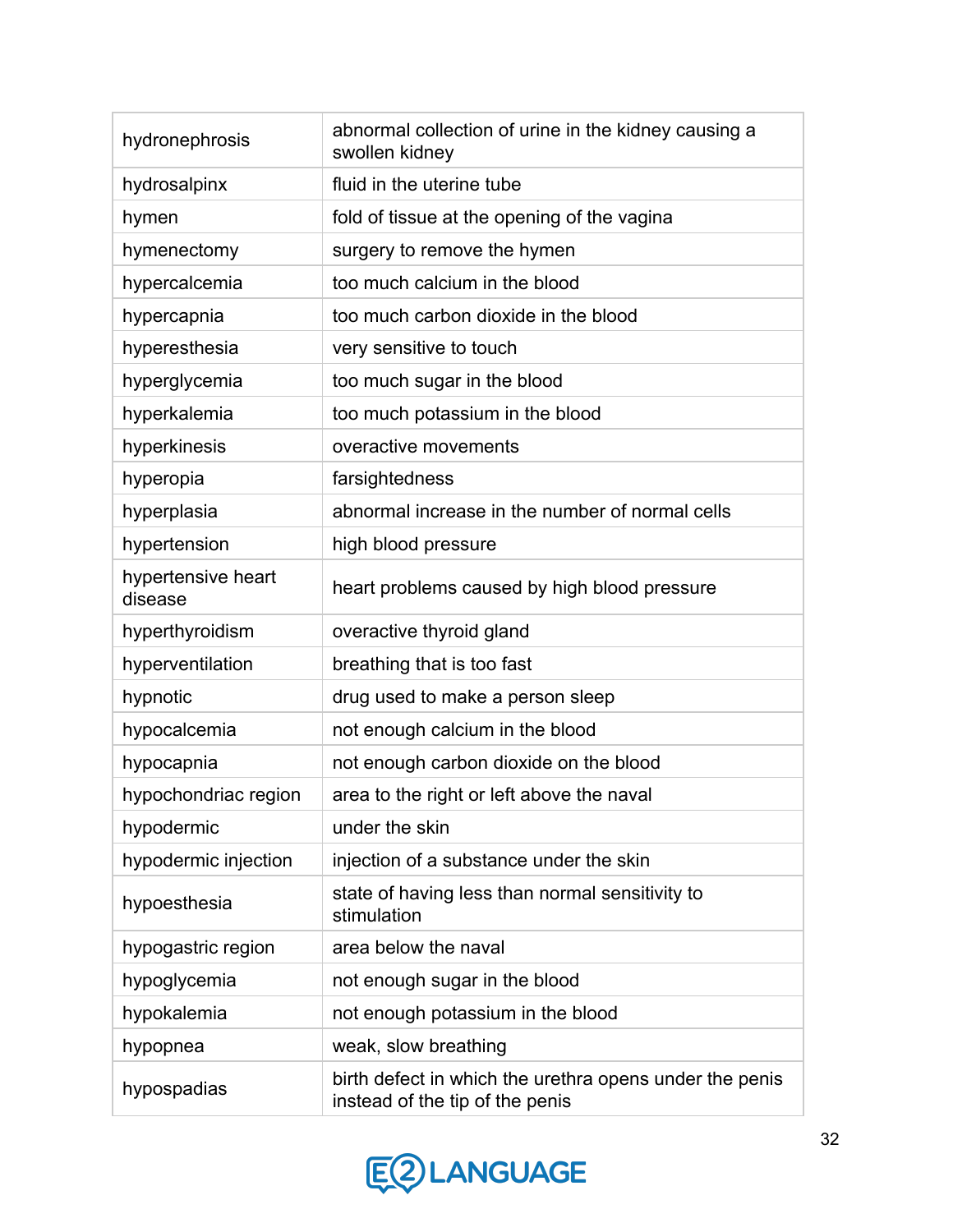| hypotension                      | low blood pressure                                                                 |
|----------------------------------|------------------------------------------------------------------------------------|
| hypothermia                      | low body temperature                                                               |
| hypothyroidism                   | underactive thyroid gland                                                          |
| hypotonia                        | decreased muscle tone                                                              |
| hypoventilation                  | too little air entering the lungs                                                  |
| hypoxemia                        | not enough oxygen in the blood                                                     |
| hypoxia                          | not enough oxygen in the tissues                                                   |
| hysteratresia                    | birth defect in which the uterus does not open to the<br>outside of the body       |
| hysterectomy                     | surgery to remove the uterus                                                       |
| hysteropexy                      | surgery to fasten down the uterus in its normal position                           |
| hysterosalpingo-oopho<br>rectomy | surgery to remove all of the internal female<br>reproductive organs                |
| hysterosalpingography            | taking an x-ray of the uterus and the uterine tubes<br>using a dye to outline them |
| hysteroscope                     | tool used to look into the uterus                                                  |

| iatrology        | the science of medicine                                                                        |
|------------------|------------------------------------------------------------------------------------------------|
| icterus          | too much bile in the blood causing a yellow color to<br>the skin, gums, eye, and other tissues |
| idiopathic       | of unknown cause                                                                               |
| idiosyncrasy     | rare side effect of a drug; unusual reaction of a<br>person to a drug                          |
| ileocecal        | having to do with the ileum and the cecum                                                      |
| ileum            | third and last part of the small intestine                                                     |
| ileus            | blockage of the intestines                                                                     |
| iliac regions    | areas to the right and left below the naval                                                    |
| iliofemoral      | having to do with the hip and thigh bones                                                      |
| ilium            | wing-shaped upper part of the hip bone                                                         |
| immune globulins | proteins that help protect the body from infection and<br>foreign matter                       |

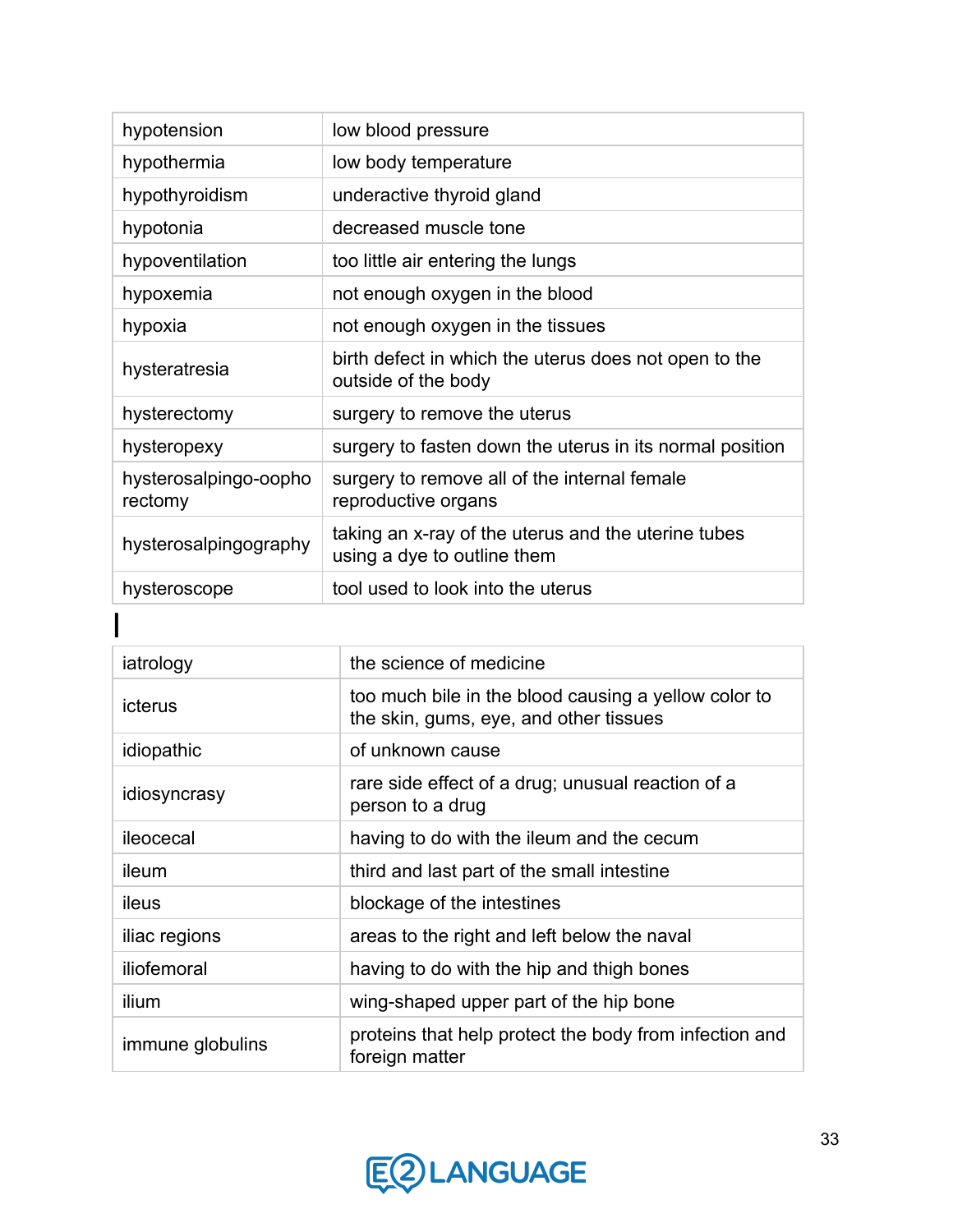| immune system                         | the cells and substances that protect the body from<br>infection and foreign matter                                       |
|---------------------------------------|---------------------------------------------------------------------------------------------------------------------------|
| immunity                              | protection against infection                                                                                              |
| immunodeficiency                      | weakness of the immune system                                                                                             |
| impedance<br>plethysmography          | test used to find blood clots                                                                                             |
| impetigo                              | skin infection                                                                                                            |
| impotent                              | not able to have or to keep an erection during sexual<br>intercourse                                                      |
| incontinence                          | not able to control bladder or bowel actions                                                                              |
| induration                            | hard spot                                                                                                                 |
| inferior                              | toward the lower part of the body                                                                                         |
| inflammation                          | swelling, redness, and pain in tissues caused by<br>injury or damage                                                      |
| influenza                             | the flu                                                                                                                   |
| infusion                              | placing a liquid substance into a vein by letting it flow<br>in with gravity                                              |
| inhalant                              | substance given through the nose or mouth to reach<br>the lungs                                                           |
| insulin                               | the hormone that controls blood sugar levels                                                                              |
| interictal                            | happening between seizures                                                                                                |
| intermittent claudication             | pain and weakness in the legs when walking is<br>impossible and then goes away after a rest                               |
| intervertebral disks                  | pads found between each ring (bone) in the spine                                                                          |
| intracavity injection                 | injection of a substance into a body cavity                                                                               |
| intracoronary<br>thrombolytic therapy | injection of medicine to dissolve a blood clot in an<br>artery of the heart                                               |
| intracranial                          | inside the skull                                                                                                          |
| intradermally                         | given into the skin                                                                                                       |
| intradermal injection                 | injection of a substance into the skin                                                                                    |
| intradermal tests                     | allergy tests performed by injecting allergy-causing<br>substances underneath the skin to see if they cause<br>a reaction |

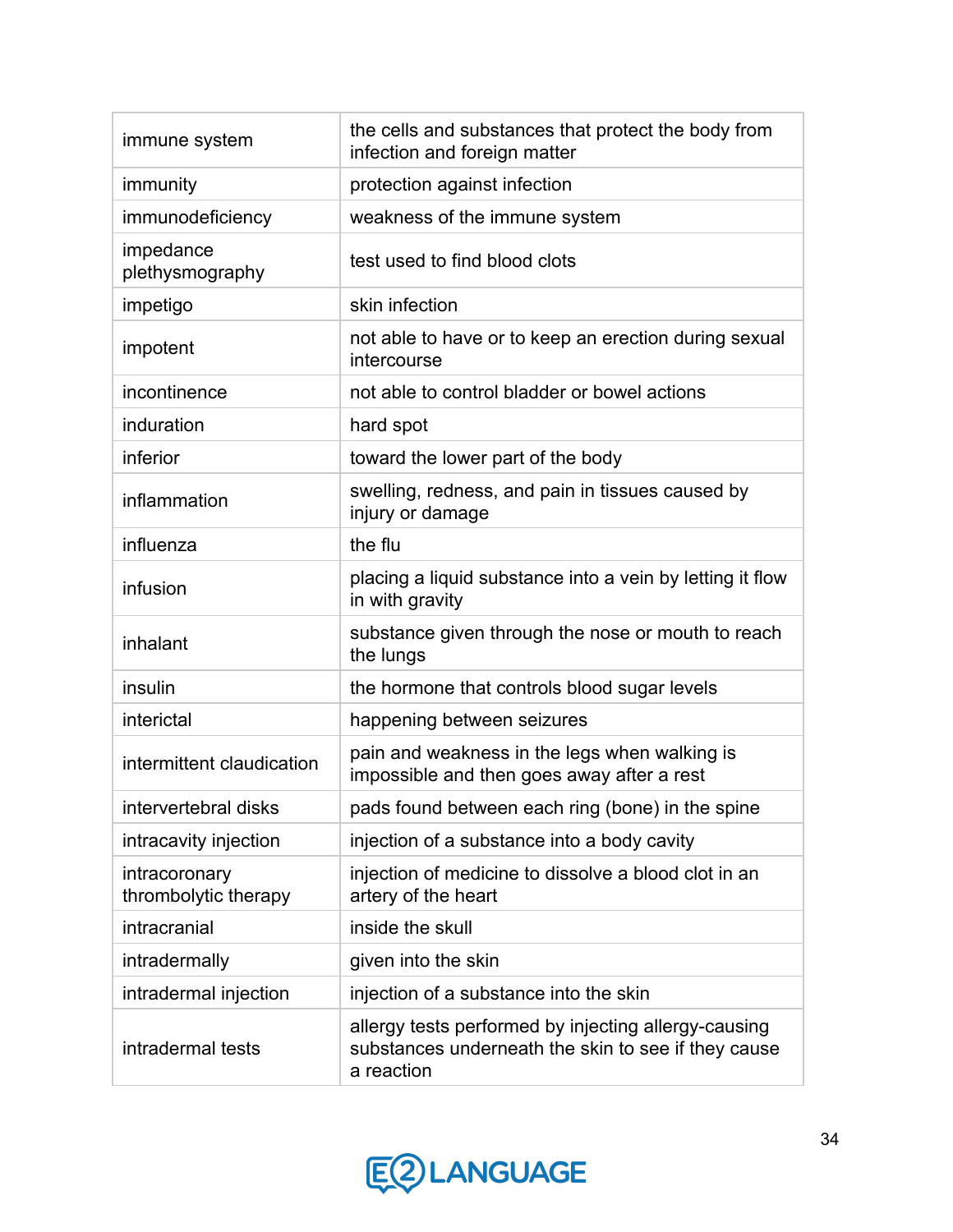| intramuscular injection<br>(IM) | injection of a substance into a muscle (e.g., upper<br>arm or backside)                                  |
|---------------------------------|----------------------------------------------------------------------------------------------------------|
| intraocular                     | within the eye                                                                                           |
| intrathecal injection           | injection of a substance into the space surrounding<br>the spinal cord (i.e., spinal canal)              |
| intravenous (IV) injection      | injection of a substance into a vein                                                                     |
| intravenous pyelogram           | x-ray of the kidneys and ureters using dye that is<br>injected into the blood                            |
| intussusception                 | telescoping of the intestine into itself                                                                 |
| inversion                       | turning inward                                                                                           |
| investigation                   | study                                                                                                    |
| <b>iritis</b>                   | inflammation of the iris                                                                                 |
| irritable bowel syndrome        | bowel disorder in which there is pain and diarrhea or<br>constipation                                    |
| ischium                         | lower part of the pelvic bone, part you sit on                                                           |
| islets of Langerhans            | tissue in the pancreas that makes and discharges<br>insulin and other hormones                           |
| isthmus                         | thin strip of tissue that joins two parts of the body                                                    |
| J                               |                                                                                                          |
| jaundice                        | too much bile in the blood causing a yellow color to<br>the skin, gums, eye, and other tissues           |
| jejunum                         | second and longest part of the small intestine                                                           |
| IZ.<br>N                        |                                                                                                          |
| Kaposi's sarcoma                | purple or brown cancerous pimples on the skin, often<br>associated with AIDS                             |
| karyocyte                       | cell with a center                                                                                       |
| karyoplasm                      | material inside the center of a cell                                                                     |
| keloid                          | type of scar tissue that keeps growing inside                                                            |
| keratin                         | protein that is found in the hair, nails, and skin                                                       |
| keratoplasty                    | surgery to fix the cornea                                                                                |
| ketone bodies                   | substances that increase in the blood and urine when<br>too much body fat and too many carbohydrates are |

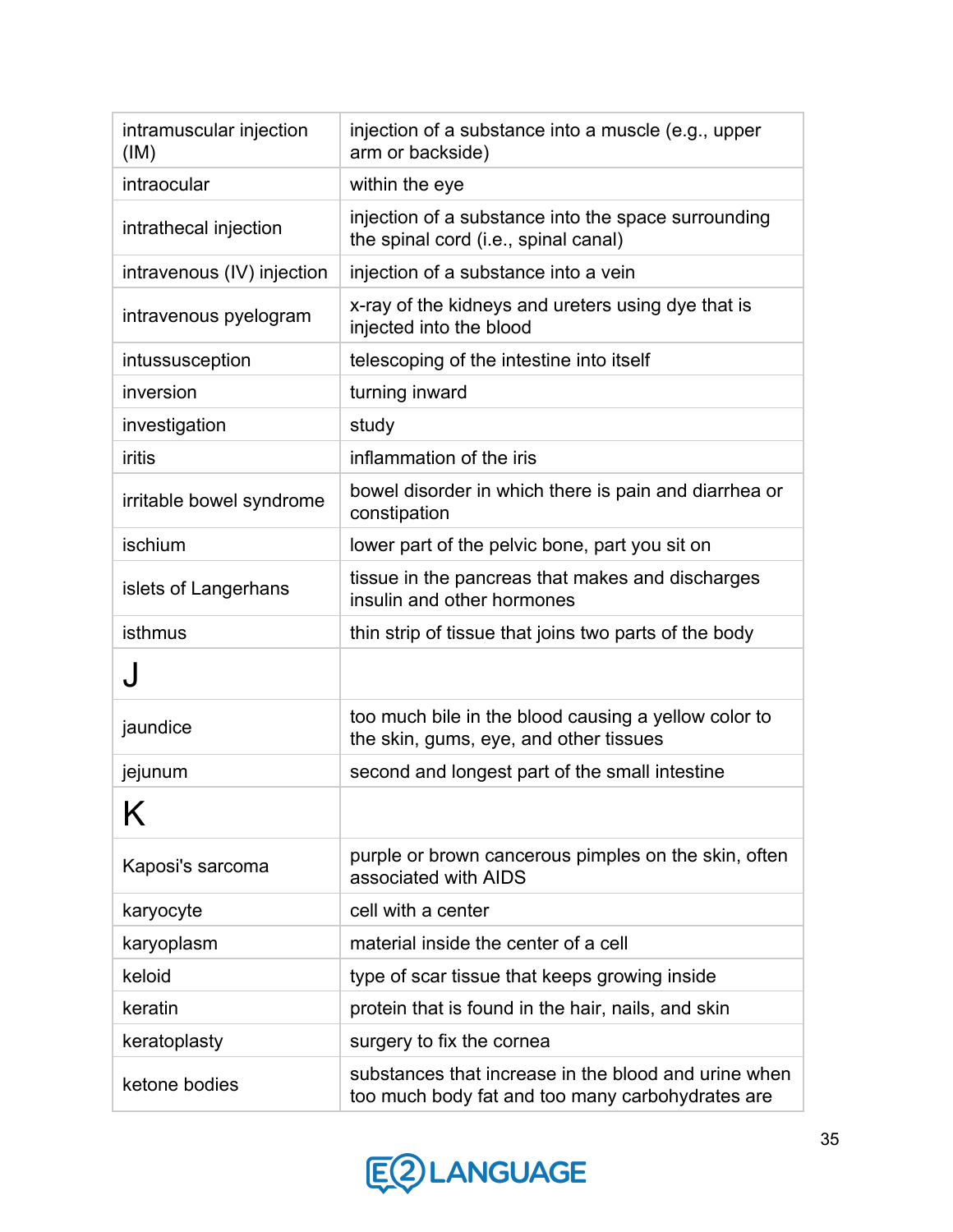|                               | being broken down, usually because of starvation or<br>serious, untreated diabetes mellitus   |
|-------------------------------|-----------------------------------------------------------------------------------------------|
| kidney                        | one of two organs in the lower back that filter blood<br>and make urine                       |
| knife                         | tool with a sharp blade used for cutting tissue                                               |
| kyphosis                      | hunchback                                                                                     |
|                               |                                                                                               |
| labyrinth                     | structure in the inner ear                                                                    |
| labyrinthectomy               | surgery to remove the inner ear                                                               |
| labyrinthitis                 | inflammation of the inner ear                                                                 |
| laceration                    | torn, ragged cut                                                                              |
| lacrimal                      | having to do with the tears                                                                   |
| lacrimal duct                 | passageway in the eyelids that drains tears; a type of<br>tear duct                           |
| lactating                     | making milk                                                                                   |
| lactic dehydrogenase<br>(LDH) | substance measured in a blood test to assess<br>damage to heart and other organs              |
| lactogenic                    | causing the making of breast milk                                                             |
| lactorrhea                    | too much discharge of milk from the breast                                                    |
| laminectomy                   | surgery to remove the top of vertebra                                                         |
| laparoscope                   | tool used to look into the abdominal cavity                                                   |
| laparotomy                    | surgery to make an opening into the wall of the<br>stomach to look inside with a laparoscope  |
| large intestine               | the bowel between the small intestine and the anus,<br>including the cecum, colon, and rectum |
| laryngeal                     | having to do with the voice box                                                               |
| laryngectomy                  | surgery to remove the voice box                                                               |
| laryngitis                    | inflammation of the voice box                                                                 |
| laryngocentesis               | surgery to puncture the voice box                                                             |
| laryngoplasty                 | surgery to fix the voice box                                                                  |
| laryngoscope                  | tool used to look into the voice box                                                          |
| laryngospasm                  | sudden, uncontrolled cramp in the voice box                                                   |

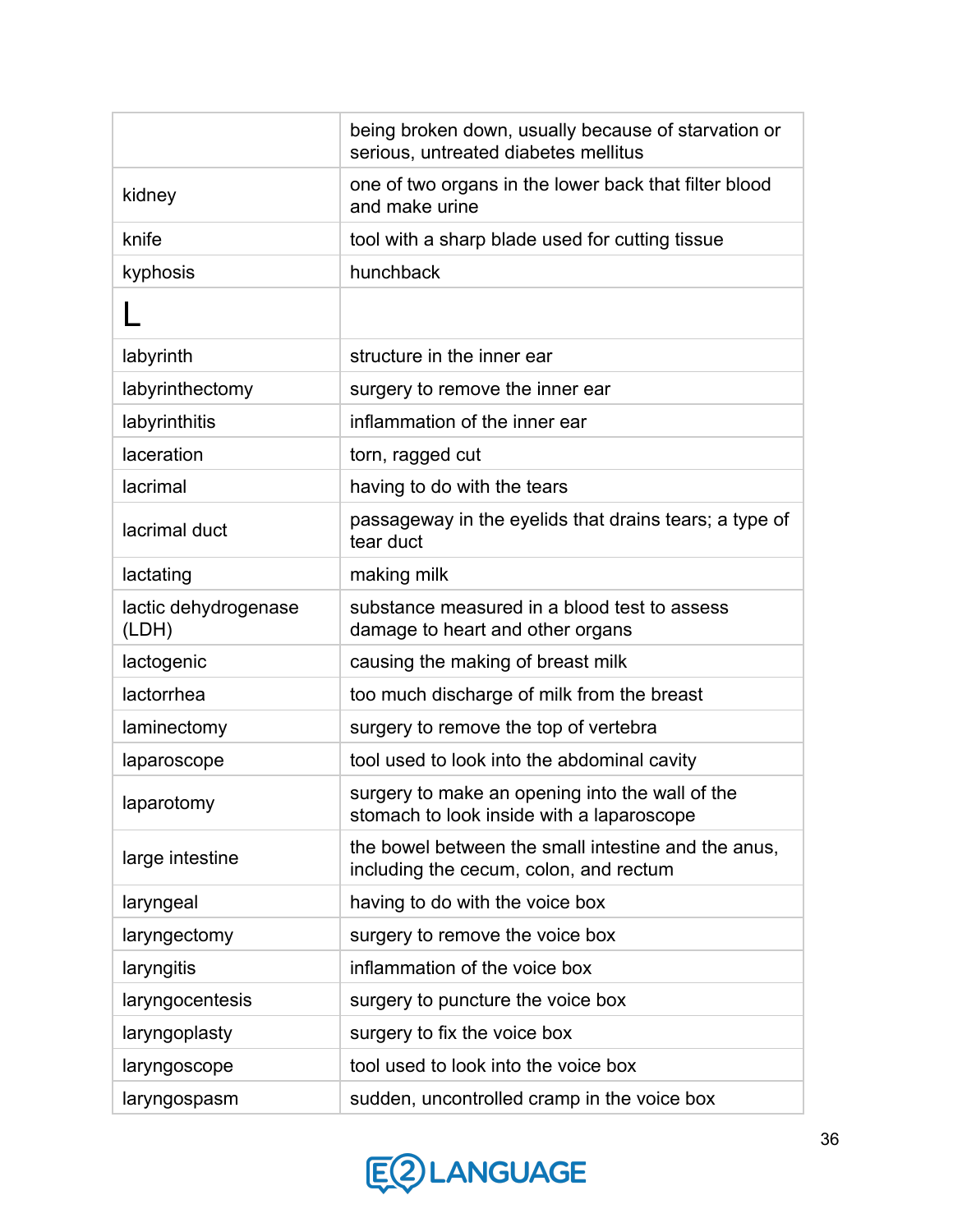| laryngectomy                          | surgery to make an opening into the voice box                                                                                                    |
|---------------------------------------|--------------------------------------------------------------------------------------------------------------------------------------------------|
| laryngotracheobronchitis              | inflammation of the larynx, windpipe, and bronchi;<br>croup                                                                                      |
| larynx                                | voice box                                                                                                                                        |
| laser angioblast                      | using a laser light to open blocked arteries                                                                                                     |
| lateral                               | toward or having to do with the side of the body                                                                                                 |
| latex agglutination test              | blood test used to detect antibodies                                                                                                             |
| laxative                              | drug used to stop constipation                                                                                                                   |
| LE (lupus<br>erythematosus)-cell test | blood test used to detect the presence of a certain<br>type of white blood cell seen in people with lupus<br>erythematosus and similar disorders |
| legionnaires' disease                 | serious disorder caused by bacterial infection in<br>which there is high fever, stomach pain, headache,<br>and pneumonia                         |
| leiodermia                            | disorder in which the skin is too smooth and shiny                                                                                               |
| leiomyoma                             | smooth muscle growth                                                                                                                             |
| leiomyosarcoma                        | cancer of smooth muscle                                                                                                                          |
| lens                                  | structure in the eye that is normally clear and helps to<br>focus light coming into the eye                                                      |
| lesion                                | abnormal area of tissue, such as a wound, sore,<br>rash, or boil                                                                                 |
| leukemia                              | cancer of white blood cells                                                                                                                      |
| leukocoria                            | white pupil                                                                                                                                      |
| leukocyte                             | one of the infection-fighting cells in the blood and<br>body tissues; white blood cells                                                          |
| leukocyte count                       | number of white blood cells in the blood                                                                                                         |
| leukocytosis                          | increase in number of white blood cells in the blood                                                                                             |
| leukoderma                            | white skin                                                                                                                                       |
| leukokoria                            | white pupil                                                                                                                                      |
| libido                                | sexual desire                                                                                                                                    |
| ligament                              | elastic tissue that connects bone or cartilage                                                                                                   |
| lipid                                 | fat                                                                                                                                              |
| lipid tests                           | blood tests that measure how much fat is in the blood                                                                                            |

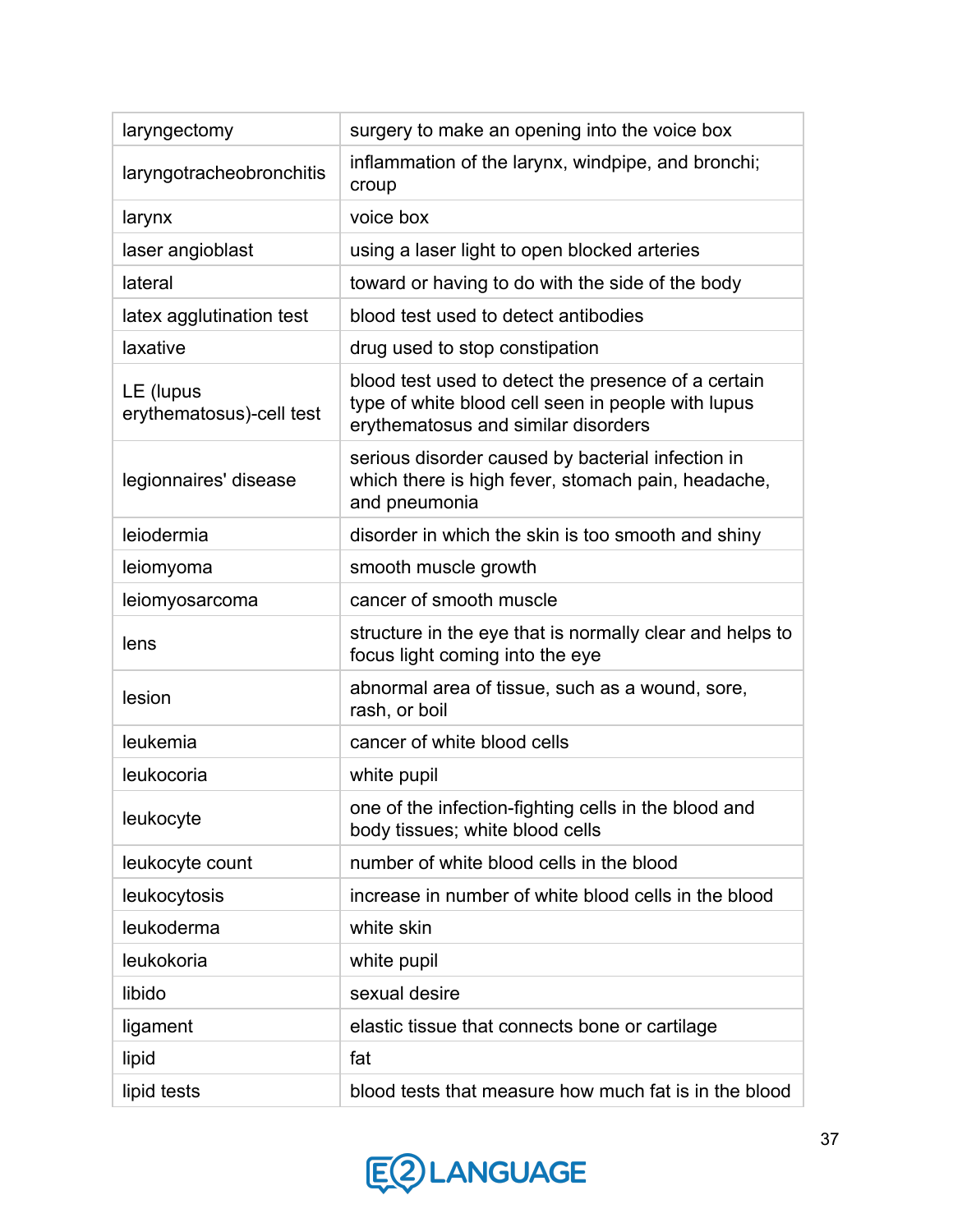| lipoid                                | fatty                                                                                                                                      |
|---------------------------------------|--------------------------------------------------------------------------------------------------------------------------------------------|
| lipoma                                | growth made up of fat cells                                                                                                                |
| lipoprotein<br>electrophoresis        | blood test that measures the amounts of fat and<br>protein in the blood                                                                    |
| lithotripsy                           | surgery or other method to crush a stone                                                                                                   |
| liver                                 | large organ that helps in many body functions,<br>including digestion, metabolism, and storage of<br>substances                            |
| lobar pneumonia                       | bacterial infection of one or more sections of the lung                                                                                    |
| lobectomy                             | surgery to remove a section of the lung                                                                                                    |
| lochia                                | normal discharge from the vagina for 1 to 2 weeks<br>after childbirth                                                                      |
| long bone                             | bone that is long and slender, such as a leg or arm<br>bone                                                                                |
| lordosis                              | forward curving of the spine, causing saddle back or<br>sway back                                                                          |
| Lou Gehrig's Disease<br>(ALS)         | muscle disorder                                                                                                                            |
| lower GI<br>(gastrointestinal) series | x-ray using a dye given as an enema to outline the<br>large intestine                                                                      |
| lumbar puncture                       | spinal tap using a needle to remove spinal fluid for<br>testing from the lower back                                                        |
| lumbar region                         | lower back of the body                                                                                                                     |
| lumbar vertebrae                      | bones of the spine in the lower back                                                                                                       |
| lumen                                 | the space inside a tube-like body structure, such as a<br>blood vessel                                                                     |
| lung lobe                             | one of five sections of the two lungs                                                                                                      |
| lungs                                 | the two main organs for breathing                                                                                                          |
| lupus erythematosus<br>(LE)           | chronic disorders of connective tissue in which there<br>can be skin rash, arthritis, kidney problems, and<br>anemia, among other problems |
| lymph                                 | clear liquid tissue                                                                                                                        |
| lymph node                            | tissue that filters disease germs from the blood; also<br>called a lymph gland                                                             |
| lymphadenitis                         | inflammation of the lymph nodes                                                                                                            |

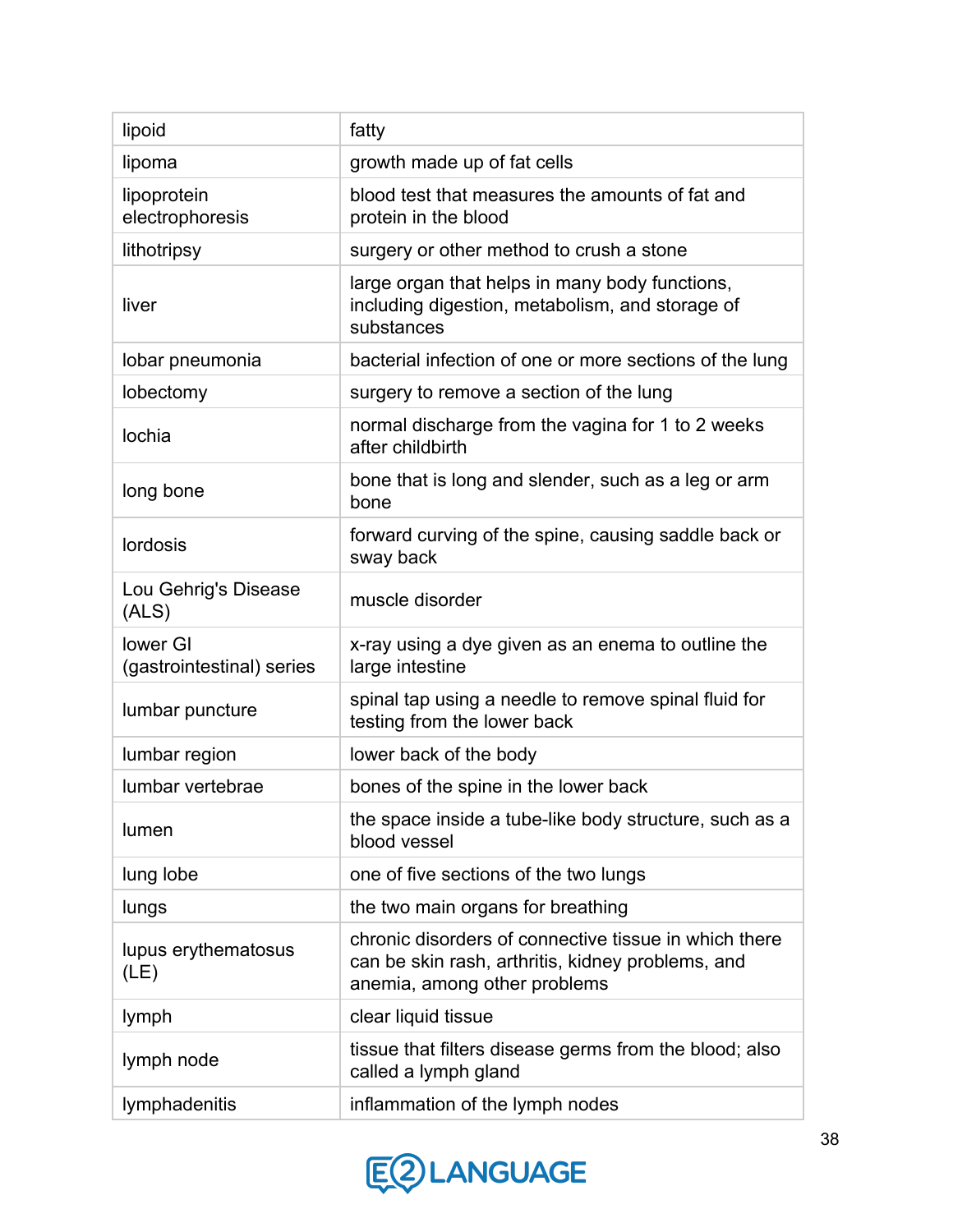| lymphangiography | x-ray of the lymph nodes                                                 |
|------------------|--------------------------------------------------------------------------|
| lymphocyte       | type of white blood cell                                                 |
| lymphoid tissue  | tissue that contains lymphocytes                                         |
| lymphoma         | cancerous growth made up of lymphoid tissue,<br>particularly lymphocytes |

M

| macro-                                | describes something that is large or long                                                     |
|---------------------------------------|-----------------------------------------------------------------------------------------------|
| macule                                | flat, colored spot on the skin                                                                |
| magnetic resonance<br>imagining (MRI) | the use of magnetic waves to look at soft tissues of<br>the body                              |
| malignant                             | cancerous                                                                                     |
| mallet                                | hammer-like tool used for striking objects                                                    |
| mammary glands                        | milk-producing tissue in the breasts                                                          |
| mammary papilla                       | breast nipple                                                                                 |
| mammogram                             | x-ray of the breast                                                                           |
| mammoplasty                           | surgery to reconstruct the breast                                                             |
| mandible                              | lower jaw bone                                                                                |
| Mantoux test                          | skin test used to check for tuberculosis                                                      |
| mastalgia                             | pain in the breast                                                                            |
| mastectomy                            | surgery to remove a breast                                                                    |
| mastitis                              | inflammation of the mammary gland or of the breast                                            |
| mastoid cells                         | air spaces inside the mastoid process                                                         |
| mastoid process                       | protruding part of a bone located in the skull behind<br>the ear                              |
| mastoidectomy                         | surgery to remove the mastoid process or mastoid<br>cells                                     |
| mastoiditis                           | inflammation of the air spaces in the mastoid process<br>that communicate with the middle ear |
| mastoidotomy                          | surgery to cut into the mastoid process                                                       |
| mastoptosis                           | drooping breasts                                                                              |
| maxilla                               | upper jaw bone                                                                                |
| maxillectomy                          | surgery to remove the upper jaw bone                                                          |

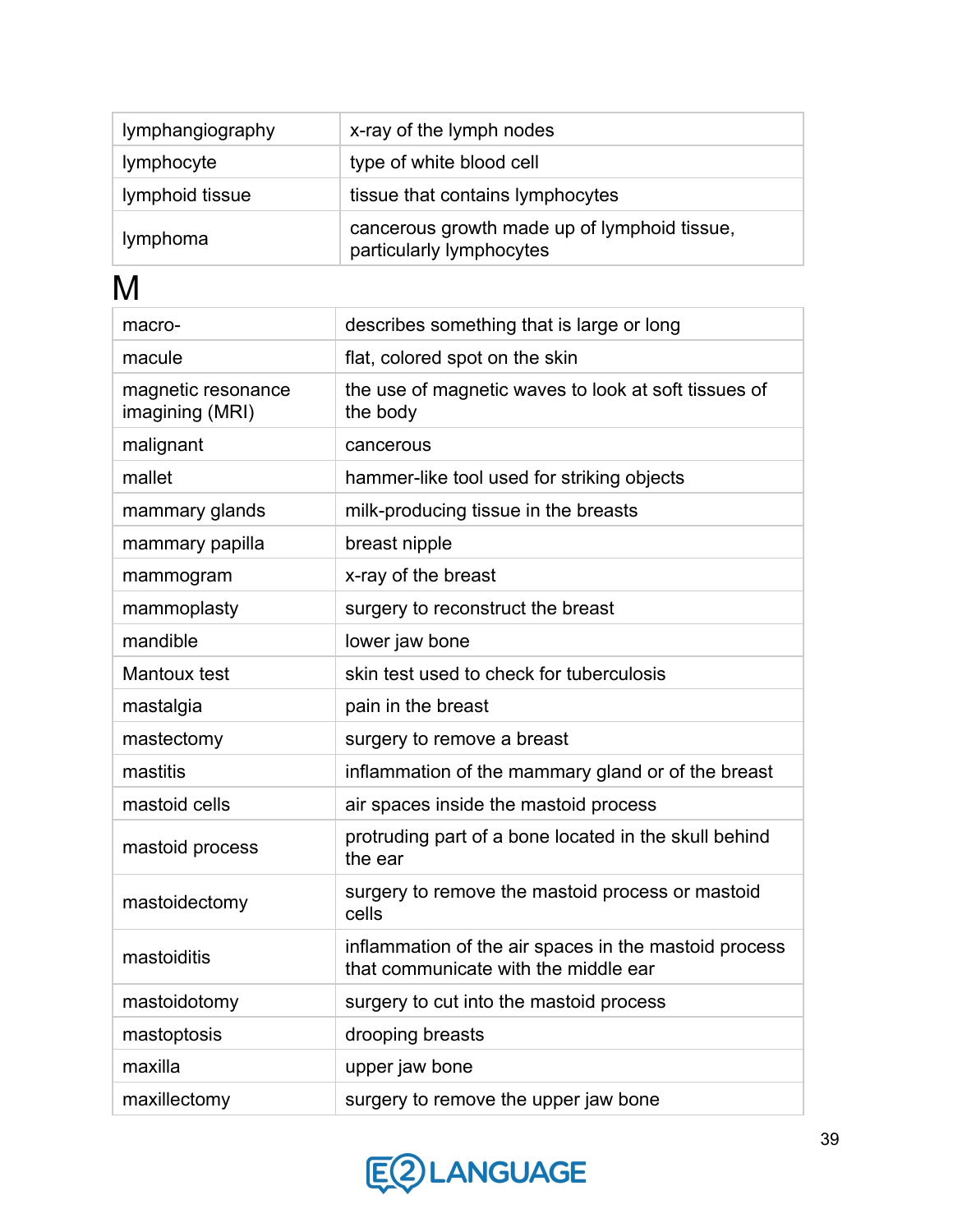| maxillitis              | inflammation of the upper jaw bone                                                                                                                                    |
|-------------------------|-----------------------------------------------------------------------------------------------------------------------------------------------------------------------|
| meconium                | first stool of the newborn                                                                                                                                            |
| medial                  | toward or having to do with the middle of the body                                                                                                                    |
| medications             | medicines, drugs                                                                                                                                                      |
| mediastinum             | tissue and organs in the middle of the chest between<br>the two lungs                                                                                                 |
| medulla oblongata       | part of the brain that controls breathing, blood<br>pressure, and other important body functions; brain<br>stem                                                       |
| meibomian cyst          | pimple on the eyelid caused by an inflamed gland<br>(stye)                                                                                                            |
| melanin                 | material that makes the color of the skin and hair                                                                                                                    |
| melanoma                | cancerous black growth on the skin                                                                                                                                    |
| melasma                 | a blotchy brown stain on the skin, usually over the<br>cheeks, forehead, or neck; often associated with<br>pregnancy, menopause, or the use of oral<br>contraceptives |
| menarche                | time in life when a girl starts having a menstrual<br>period                                                                                                          |
| Meniere's disease       | disorder of the inner ear in which there is dizziness,<br>ringing in the ears, and loss of hearing                                                                    |
| meninges                | three-layered tissue that covers the brain and spinal<br>cord                                                                                                         |
| meningitis              | inflammation of the meninges                                                                                                                                          |
| meningocele             | bulging of the meninges through a hole in bone                                                                                                                        |
| meningomyeloradiculitis | inflammation of the meninges and roots of the spinal<br>nerves                                                                                                        |
| meniscectomy            | surgery to remove a meniscus                                                                                                                                          |
| meniscitis              | inflammation of the meninges and roots of the spinal<br>nerves                                                                                                        |
| meniscus                | one of two crescent-shaped pads inside the knee joint                                                                                                                 |
| menometrorrhagia        | too much bleeding from the uterus during<br>menstruation and at other times                                                                                           |
| menopause               | time in life when a woman stops having a menstrual<br>period                                                                                                          |

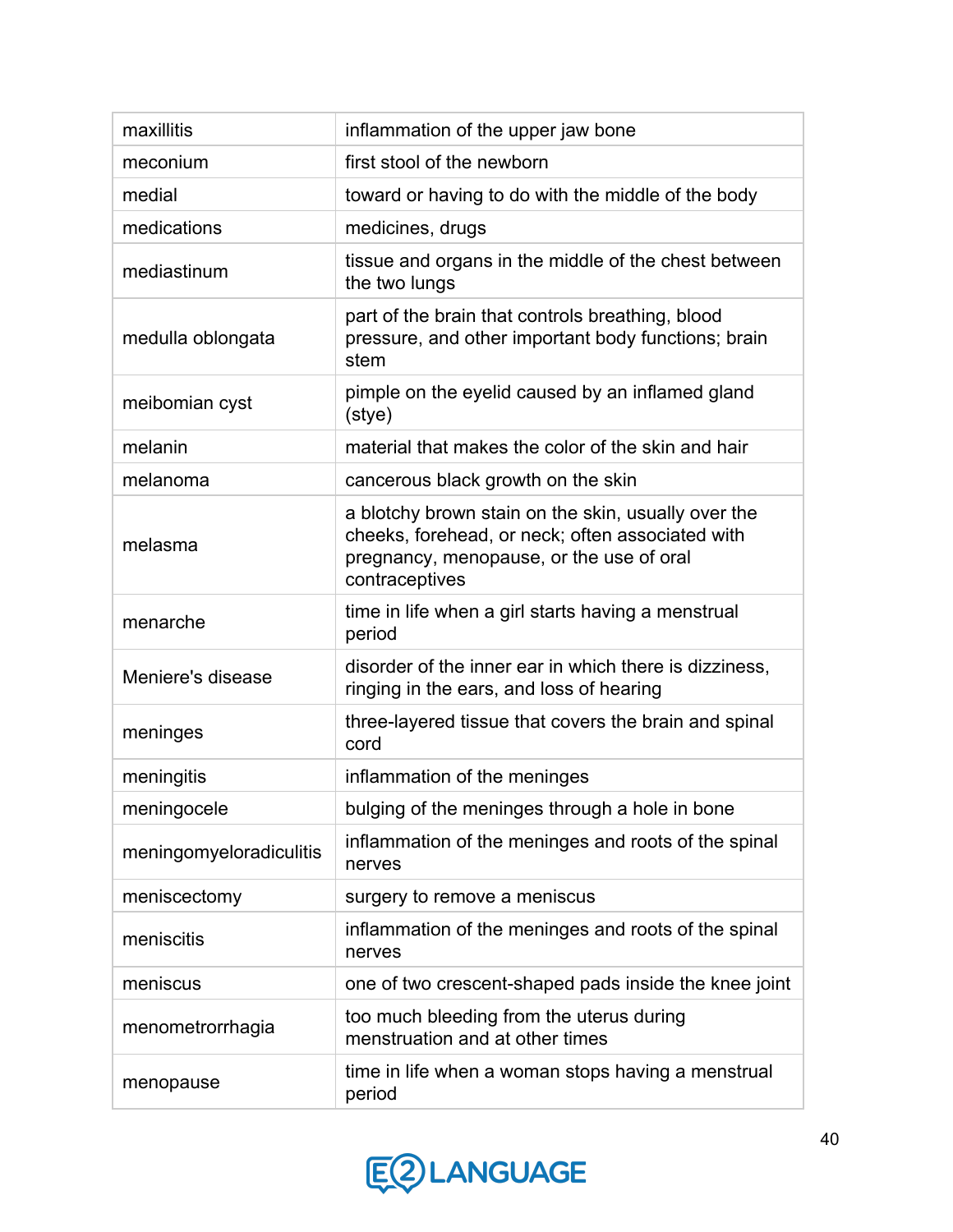| menses                    | discharge of blood and tissue from the uterus that<br>happens about every 4 weeks in women who are not<br>pregnant                   |
|---------------------------|--------------------------------------------------------------------------------------------------------------------------------------|
| menstrual                 | having to do with menstruation                                                                                                       |
| menstrual period          | the time of menstruation                                                                                                             |
| menstruation              | discharge of blood and tissue from the uterus that<br>happens about every 4 weeks in women who are not<br>pregnant                   |
| metabolism                | total of all the important actions in the body that keep<br>it alive                                                                 |
| metacarpal bones          | bones of the hand between the wrist and fingers                                                                                      |
| metastasis                | spread of disease from one place in the body to<br>another place in the body that is not nearby                                      |
| metatarsal bones          | foot bones                                                                                                                           |
| metrorrhea                | discharge from the uterus                                                                                                            |
| micro-                    | describes something that is small or delicate                                                                                        |
| microcephalus             | person with a very small head                                                                                                        |
| micturate                 | urinate                                                                                                                              |
| middle ear                | the space between the eardrum and the inner ear                                                                                      |
| migraine                  | type of severe headache that occurs periodically and<br>is often associated with nausea, vomiting, sight or<br>hearing sensitivities |
| miotic                    | substance that makes the pupil of the eye smaller<br>(e.g., narcotic)                                                                |
| miscarriage               | loss of an unborn baby from the uterus before it is<br>able to survive outside the mother's body                                     |
| mitral commissurotomy     | surgery to repair the mitral valve to enlarge the<br>opening between the two parts of the left side of the<br>heart                  |
| mitral valve              | valve between two chambers on the left side of the<br>heart                                                                          |
| molecular<br>pharmacology | the study of the action between two parts of the left<br>side of the heart                                                           |
| monoparesis               | weak muscle movement and loss of feeling in one<br>arm or one leg                                                                    |

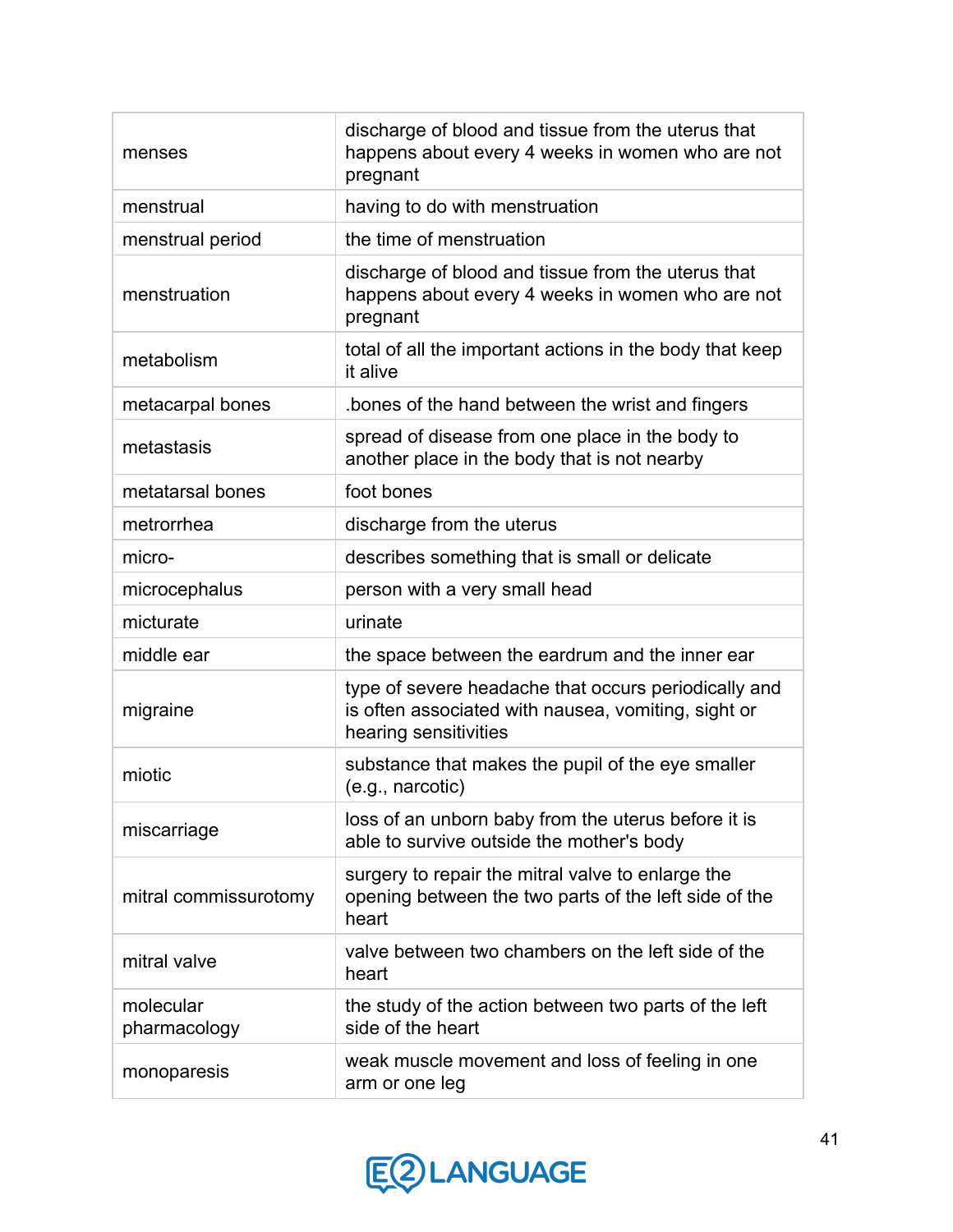| monoplegia                    | loss of movement and loss of feeling in one arm or<br>one leg                                                                              |
|-------------------------------|--------------------------------------------------------------------------------------------------------------------------------------------|
| motility                      | ability to move                                                                                                                            |
| mouth                         | opening through which food passes into the body to<br>be digested                                                                          |
| mucopurulent                  | slimy and with pus in it                                                                                                                   |
| mucus                         | slimy fluid                                                                                                                                |
| multigravida                  | women who has been pregnant two or more times                                                                                              |
| multipara                     | woman who has given birth two or more times                                                                                                |
| multiple sclerosis (MS)       | slowly worsening disorder of the central nervous<br>system that causes weakness, incoordination,<br>numbness, and probh talking and seeing |
| muscle                        | type of tissue that causes movement                                                                                                        |
| muscular dystrophy<br>(MD)    | genetic problem resulting in muscle weakness and<br>atrophy                                                                                |
| myasthenia                    | muscle weakness                                                                                                                            |
| myasthenia gravis             | disorder that causes muscles to get tired quickly                                                                                          |
| mydriatic                     | substance that makes the pupil of the eye bigger                                                                                           |
| myelogram                     | x-ray of the spinal cord using dye that is injected into<br>the spinal area                                                                |
| myeloma                       | cancer of the types of cells normally found in bone<br>marrow                                                                              |
| myelomalacia                  | softening of the spinal cord                                                                                                               |
| myocardial infarction<br>(MI) | heart attack                                                                                                                               |
| myocardial ischemia           | not enough blood going to the heart                                                                                                        |
| myocarditis                   | inflammation of the heart muscle                                                                                                           |
| myocardium                    | muscle of the heart                                                                                                                        |
| myoma                         | growth made up of muscle tissue                                                                                                            |
| myomectomy                    | surgery to remove a myoma or a piece of muscle                                                                                             |
| myometritis                   | inflammation of the muscle of the uterus                                                                                                   |
| myometrium                    | muscle of the uterus                                                                                                                       |
| myopathy                      | muscle disorder                                                                                                                            |

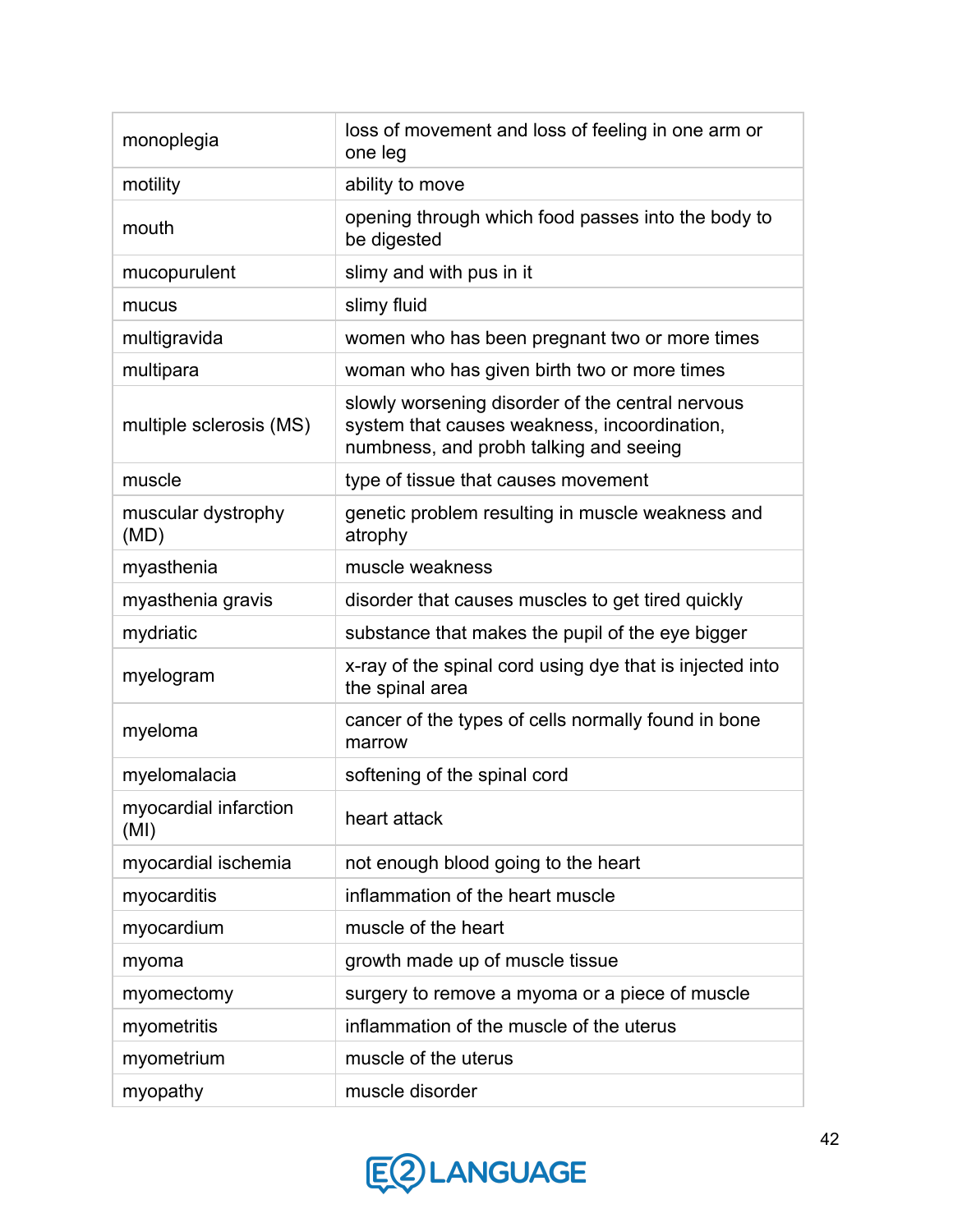| myopia            | nearsightedness                                                                                    |
|-------------------|----------------------------------------------------------------------------------------------------|
| myoplasty         | surgery to fix a muscle                                                                            |
| myorrhaphy        | surgery to stitch a muscle                                                                         |
| myringitis        | inflammation of the eardrum                                                                        |
| myringoplasty     | surgery to fix a ruptured eardrum                                                                  |
| myxedema          | disorder caused by lack of thyroid hormone in which<br>areas of the skin are swollen               |
| N                 |                                                                                                    |
| nail              | tough plate of tissue covering the top of the end of<br>each finger and toe                        |
| narcotic          | strong habit-forming drug that stops pain and<br>depresses the central nervous system              |
| nasal             | having to do with the nose                                                                         |
| nasal septum      | wall that divides the nose into two sides                                                          |
| nasogastric tube  | tube that goes through the nose and into the stomach;<br>used for feeding liquid food to a patient |
| nasolacrimal duct | tube that drains tears from the eye into the nose; tear<br>duct                                    |
| nasopharyngeal    | having to do with the nasopharynx                                                                  |
| nasopharyngitis   | inflammation of the nasopharynx                                                                    |
| natal             | having to do with childbirth                                                                       |
| nausea            | sick to the stomach                                                                                |
| nebulizer         | device used to turn liquids into mists for breathing<br>treatments                                 |
| necrosis          | death of tissue or skin                                                                            |
| neonate           | newborn infant                                                                                     |
| neonatology       | the study of disorders of newborn infants                                                          |
| neoplasm          | new growth that is not normal; tumor                                                               |
| nephrectomy       | surgery to remove a kidney                                                                         |
| nephritis         | kidney inflammation                                                                                |
| nephroblastoma    | type of malignant kidney tumor                                                                     |
| nephrogram        | x-ray of the kidney                                                                                |

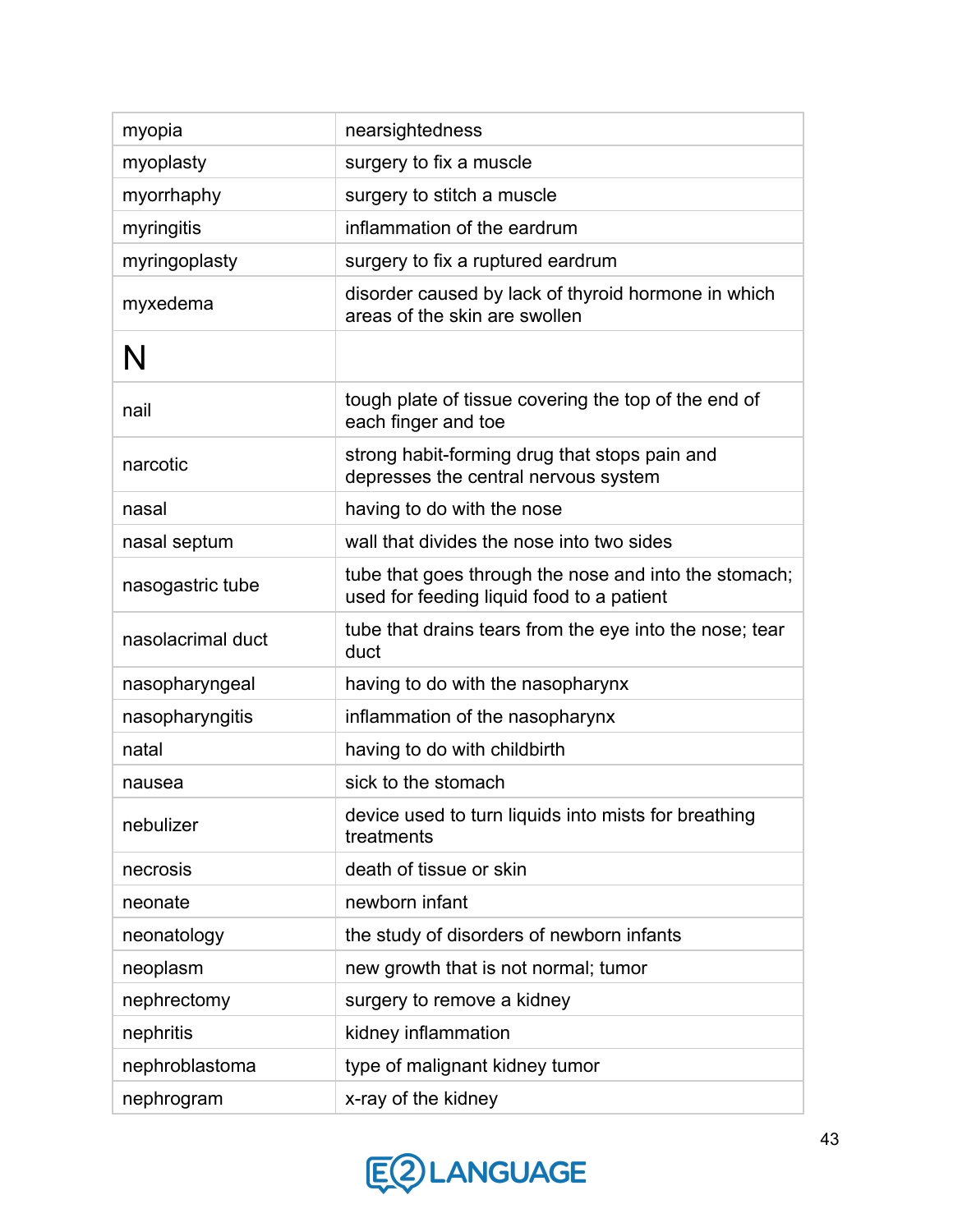| nephrohypertrophy          | overgrowth of the kidney                                                                                            |
|----------------------------|---------------------------------------------------------------------------------------------------------------------|
| nephrolithiasis            | stones in the kidney                                                                                                |
| nephroma                   | growth in the kidney                                                                                                |
| nephromegaly               | overgrowth of the kidney                                                                                            |
| nephropexy                 | surgery to tie down a kidney                                                                                        |
| nephroptosis               | sagging kidney                                                                                                      |
| nephrosonography           | use of ultrasonography                                                                                              |
| nerve                      | string-like tissue that carries messages to and away<br>from the brain and spinal cord and tells muscles to<br>move |
| nervous tissue             | type of tissue that makes up the central nervous<br>system and nerves                                               |
| neuralgia                  | nerve pain                                                                                                          |
| neurectomy                 | surgery to remove part of a nerve                                                                                   |
| neuritis                   | inflammation of a nerve                                                                                             |
| neuroarthropathy           | disorder of the joints and the central nervous system<br>or nerves                                                  |
| neuroblast                 | cell that will develop into a nerve                                                                                 |
| neurohypophysis            | part of the brain that discharges hormones including<br>oxytocin and vasopressin                                    |
| neuroid                    | like a nerve                                                                                                        |
| neurologist                | doctor who treats disorders of the central nervous<br>system and nerves                                             |
| neurolysis                 | surgery to open the covering of a nerve to destroy a<br>nerve                                                       |
| neuroma                    | growth made up of nerve tissue                                                                                      |
| neuropathy                 | a disturbance in the function of the brain or spinal<br>cord that may affect the nerves and muscles of the<br>body  |
| neuropharmacologic<br>drug | drug that acts on the nervous system                                                                                |
| neuroplasty                | surgery to fix a nerve                                                                                              |
| neurorrhaphy               | stitching a cut nerve                                                                                               |
| neurosis                   | mental and emotional disorder                                                                                       |

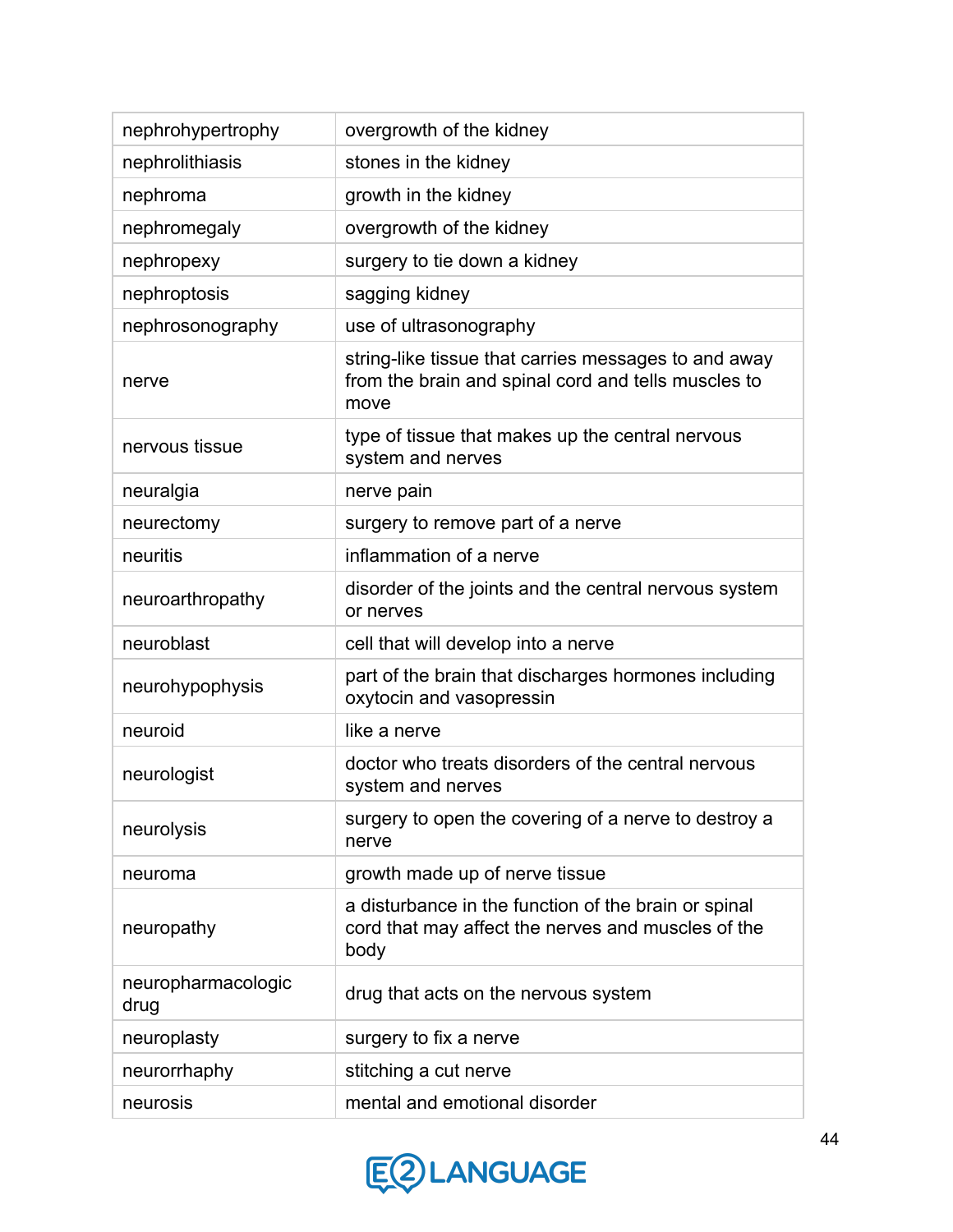| neurotomy      | surgery to make a break in a nerve                                                                                                  |
|----------------|-------------------------------------------------------------------------------------------------------------------------------------|
| nevus          | mole; birthmark                                                                                                                     |
| nocturia       | too much urination at night                                                                                                         |
| norepinephrine | hormone discharged from nerves, the brain, and the<br>adrenal glands that helps the body deal with stress<br>and low blood pressure |
| nucleus        | center of a cell                                                                                                                    |
| nulligravida   | woman that has never given birth                                                                                                    |
| nullipara      | woman that has never given birth to an infant that<br>lived                                                                         |
| nyctalopia     | difficulty seeing at night                                                                                                          |

| obstetrician            | doctor who takes care of pregnant women and<br>delivers babies                                                   |
|-------------------------|------------------------------------------------------------------------------------------------------------------|
| obstetrics              | the study of pregnant women and childbirth                                                                       |
| obstructive sleep apnea | breathing problems while sleeping because the<br>airways collapse or get closed off                              |
| occlude                 | close off                                                                                                        |
| oculomycosis            | fungus infection in the eye                                                                                      |
| oculus dexter (OD)      | right eye                                                                                                        |
| oculus sinister (OS)    | left eye                                                                                                         |
| oculus uterque (OU)     | each eye                                                                                                         |
| oligomenorrhea          | occasional and irregular menstruation that occurs<br>every 35 days to 6 months                                   |
| oligospermia            | deceased amount of sperm in semen                                                                                |
| oliguria                | decreased amount of urine                                                                                        |
| omphalitis              | inflammation of the belly button                                                                                 |
| omphalocele             | a birth defect in which there is bulging of the<br>intestine through the body wall in the belly button<br>region |
| oncogenic               | causing tumors to form                                                                                           |
| oncologist              | doctor who treats cancer                                                                                         |
| oncology                | cancer                                                                                                           |

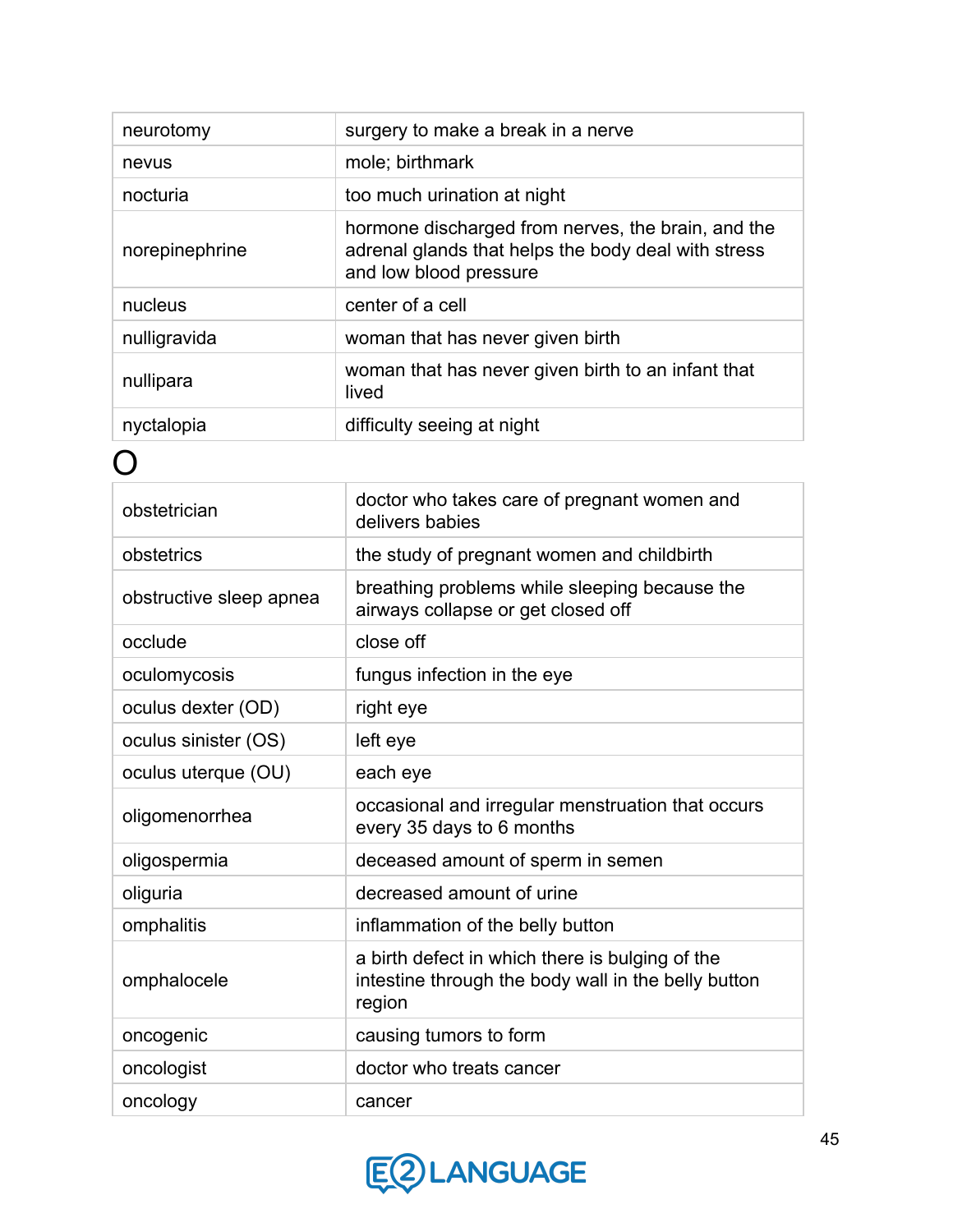| onychectomy         | surgery to remove a nail                                                                                |
|---------------------|---------------------------------------------------------------------------------------------------------|
| onychocryptosis     | ingrown nail                                                                                            |
| onychomalacia       | softening of the nails                                                                                  |
| onychomycosis       | fungal infection of the nail                                                                            |
| onychophagia        | nail biting                                                                                             |
| oophorectomy        | surgery to remove the uterus and ovaries                                                                |
| oophoritis          | inflammation of the ovary                                                                               |
| oophorohysterectomy | surgery to remove the uterus and ovaries                                                                |
| opportunity         | chance                                                                                                  |
| ophthalmalgia       | pain in the eye                                                                                         |
| opthalmic           | having to do with the eye                                                                               |
| ophthalmologist     | doctor who treats eye disorders                                                                         |
| ophthalmology       | the study of eye disorders                                                                              |
| ophthalmopathy      | disorder of the eye                                                                                     |
| ophthalmorrhagia    | bleeding from the eye                                                                                   |
| optic               | having to do with the eye                                                                               |
| optic nerve.        | nerve that carries visual messages from the retina to<br>the brain                                      |
| optician            | person who makes glasses                                                                                |
| optometer           | tool used in eye examinations                                                                           |
| optometry           | the study of the eye and vision                                                                         |
| oral                | having to do with the mouth                                                                             |
| oral administration | giving a drug by mouth                                                                                  |
| orchidopexy         | surgery to tie down a testicle in the scrotum                                                           |
| orchiectomy         | surgery to remove one or both testicles                                                                 |
| orchiepididymitis   | inflammation of a testicle and epididymis                                                               |
| orchiopexy          | surgery to tie down a testicle in the scrotum                                                           |
| orchioplasty        | surgery to fix a testicle                                                                               |
| orchitis            | inflammation of a testicle                                                                              |
| organ               | two or more kinds of tissues that work together to<br>make up a part of the body with a unique function |

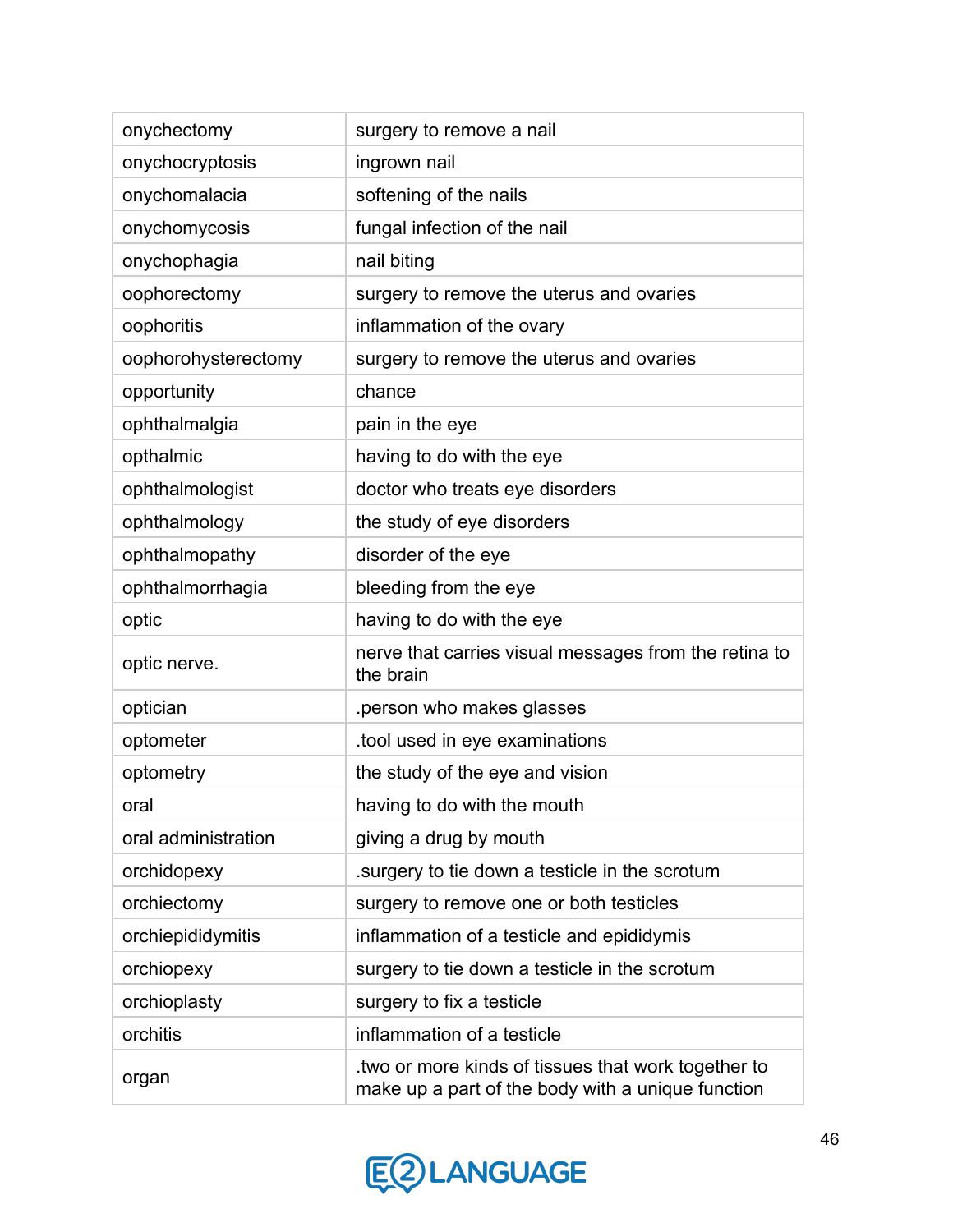| orgasm                  | the climax of sexual excitement                                                                                |
|-------------------------|----------------------------------------------------------------------------------------------------------------|
| orthodontist            | dentist who treats teeth and jaw disorders                                                                     |
| orthopedics             | the study of the bones and joints                                                                              |
| orthopedist             | doctor who treats bone and joint disorders                                                                     |
| orthopnea               | difficult breathing except when sitting up                                                                     |
| orthotist               | person who puts on and teaches the use braces and<br>splints                                                   |
| ossicles                | bones of the middle ear that carry sound                                                                       |
| osteoarthritis (OA)     | disorder, which is seen mostly in older persons, in<br>which the joints become painful and stuff               |
| osteoblasts             | cell that makes bone                                                                                           |
| osteocarcinoma          | bone cancer growth.                                                                                            |
| osteochondritis         | inflammation of bone and cartilage                                                                             |
| osteoclasis             | surgery to break a bone                                                                                        |
| osteocyte               | bone cell                                                                                                      |
| osteofibroma            | benign tumor of bone and connective tissue                                                                     |
| osteogenesis imperfecta | genetic disorder in which the bones are delicate and<br>break easily                                           |
| osteomalacia            | soft bones                                                                                                     |
| osteomyelitis           | infection and inflammation of bone                                                                             |
| osteonecrosis           | death of bone tissue                                                                                           |
| osteoplasty             | surgery to fix a bone                                                                                          |
| osteoporosis            | loss of calcium from bone tissue resulting in bones<br>that break easily; prevalent in postmenopausal<br>women |
| osteosarcoma            | cancer of bone                                                                                                 |
| osteotome               | chisel-like tool used for cutting or marking bone                                                              |
| otalgia                 | earache                                                                                                        |
| otitis                  | inflammation of the ear                                                                                        |
| otitis externa          | inflammation of the outer ear canal                                                                            |
| otitis interna          | inflammation of the inner ear                                                                                  |
| otitis media            | inflammation of the middle ear                                                                                 |

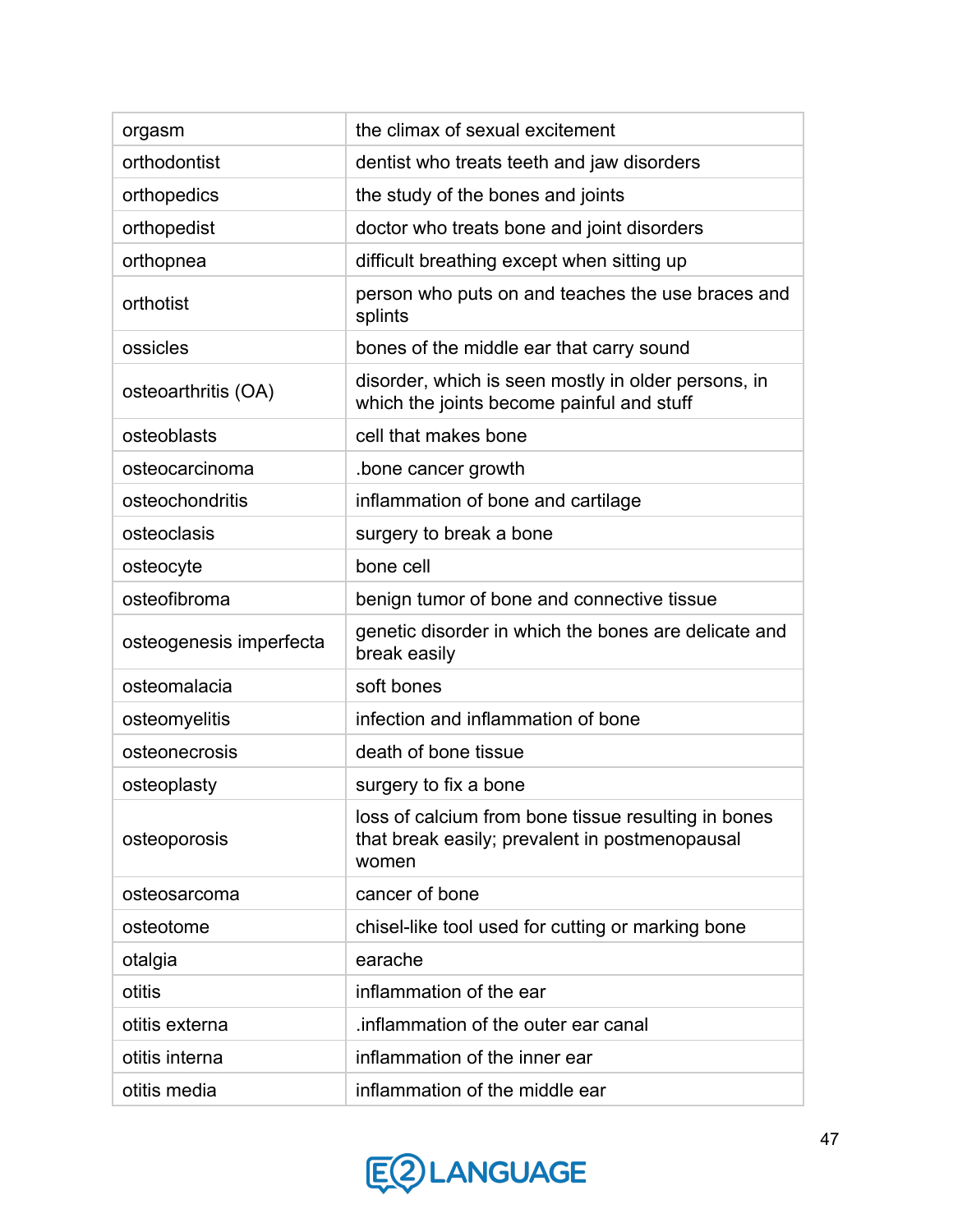| otologist             | doctor who treats disorders of the ear                                                            |
|-----------------------|---------------------------------------------------------------------------------------------------|
| otology               | the study of the ear                                                                              |
| otomastoiditis        | inflammation of the ear together with mastoiditis                                                 |
| otomycosis            | fungus infection in the outer ear canal                                                           |
| otopyorrhea           | discharge of pus from the ear                                                                     |
| otorhinolaryngologist | doctor who treats disorders of the ear, nose, and<br>throat                                       |
| otosclerosis          | bone deposits in the inner ear which fuses the bones<br>together                                  |
| otoscope              | tool used to look into the ear                                                                    |
| ovaries               | more than one ovary                                                                               |
| ovulation             | discharge of an egg from the ovary                                                                |
| ovum                  | the female sex cell that joins with the male sperm to<br>make a zygote and eventually a baby; egg |
| oximeter              | tool used to measure the amount of oxygen in the<br>blood                                         |
| oxytocin              | hormone made by the brain that makes the uterus<br>cramp and milk come out of the breasts         |

## P

| pachyderma   | thickening of the skin                                                |
|--------------|-----------------------------------------------------------------------|
| palate       | roof of the mouth                                                     |
| palatitis    | inflammation of the roof of the mouth                                 |
| palatoplasty | surgery to fix the roof of the mouth                                  |
| pallor       | pale color of the skin                                                |
| palmar       | having to do with the palm of the hand                                |
| pancreas     | organ that makes hormones, including insulin, and<br>digestive juices |
| pancreatic   | having to do with the pancreas                                        |
| pancreatitis | inflammation of the pancreas                                          |
| panplegia    | total loss of muscle control and feeling                              |
| pansinusitis | inflammation of the all the sinuses on one side of the<br>body        |

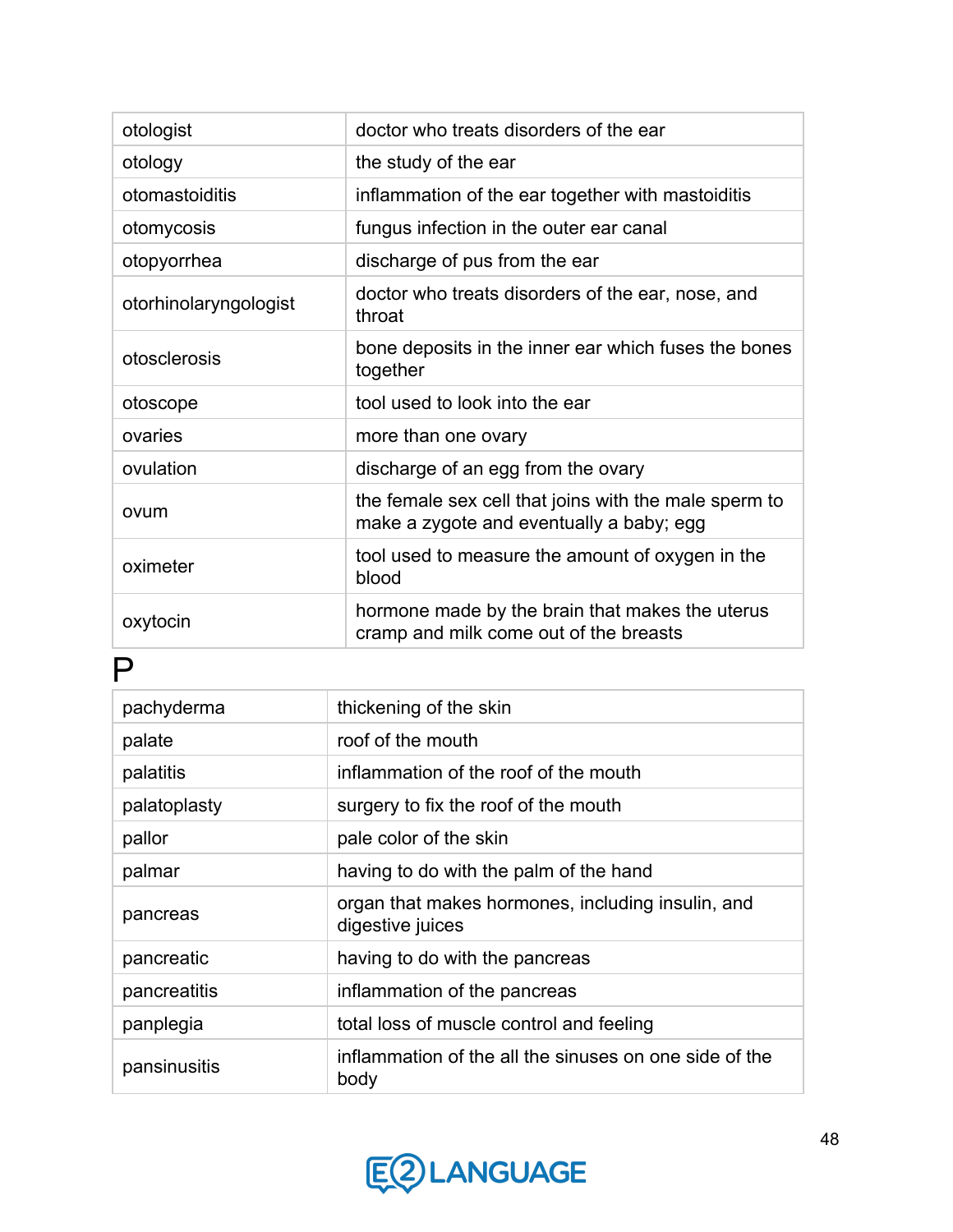| Pap test                             | microscope test used to detect virus infection of the<br>cervix or cancer of the vagina, cervix, or lining of the<br>uterus         |
|--------------------------------------|-------------------------------------------------------------------------------------------------------------------------------------|
| papule                               | pimple                                                                                                                              |
| para                                 | woman who has given birth                                                                                                           |
| paralysis                            | loss of ability to move muscles with loss of feeling also                                                                           |
| paranasal sinuses                    | air cavities inside the bones of the face around the<br>nose                                                                        |
| paraplegia                           | complete loss of muscle control and total loss of<br>feeling from the waist downward                                                |
| parasympatholytic                    | drug that blocks a kind of nerve                                                                                                    |
| parasympathomimetic                  | drug that imitates the action of a kind of nerve                                                                                    |
| parathyroid gland                    | gland that makes and discharges a hormone that helps<br>control the amount of calcium in the blood                                  |
| parathyroidectomy                    | surgery to remove the parathyroid gland                                                                                             |
| parathyroidoma                       | growth or cancer on the parathyroid gland                                                                                           |
| parenteral<br>administration.        | giving a substance by injection rather by mouth                                                                                     |
| paresis                              | muscle weakness; partial paralysis                                                                                                  |
| parietal layer                       | layer of tissue in the wall of a cavity                                                                                             |
| parietal layer of the<br>pericardium | layer of tissue in the sack around the heart                                                                                        |
| Parkinson's disease                  | disorder of the central nervous system, seen usually in<br>older persons, in which there is muscle weakness,<br>trembling, sweating |
| paronychia                           | inflammation around the nail                                                                                                        |
| paroxysm                             | sudden worsening of an illness; or a spasm or seizure                                                                               |
| partial thromboplastin<br>time (PTT) | a test of blood clotting time used to measure<br>substances that help the blood to clot                                             |
| participate                          | take part                                                                                                                           |
| parturition                          | childbirth                                                                                                                          |
| patch test                           | allergy test performed by putting an allergy-causing<br>material on the skin to see if it causes a reaction                         |
| patella                              | kneecap                                                                                                                             |

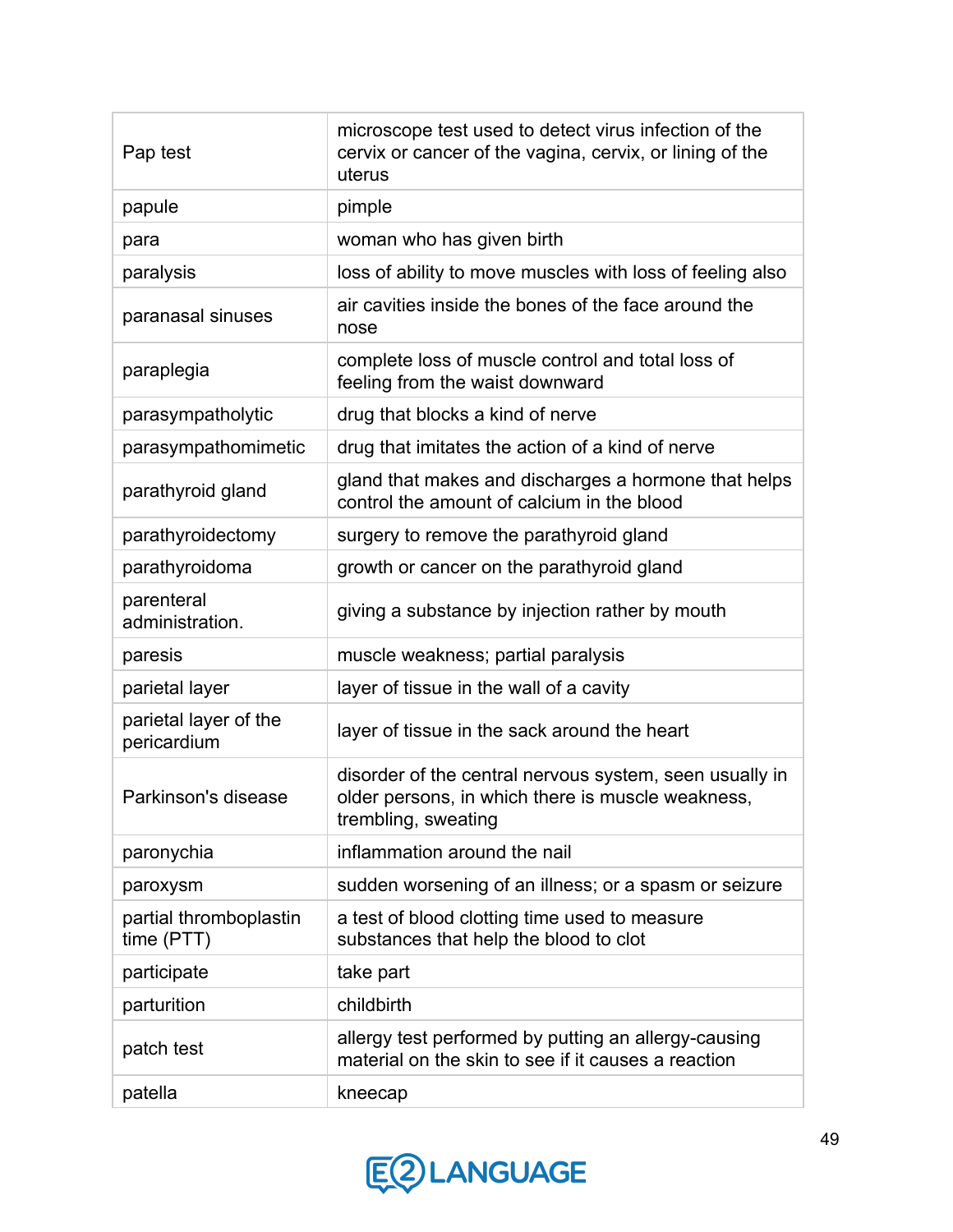| patellectomy                                                | surgery to remove the kneecap                                                                                                      |
|-------------------------------------------------------------|------------------------------------------------------------------------------------------------------------------------------------|
| patent                                                      | open                                                                                                                               |
| pathogenic                                                  | causing disease                                                                                                                    |
| pathologist                                                 | doctor who studies the changes in the body and its<br>tissues caused by disease                                                    |
| pathology                                                   | the study of the changes in the body and body tissue<br>caused by disease                                                          |
| pediculosis                                                 | infection with lice, which are tiny bugs                                                                                           |
| pelvic bone                                                 | hip bone                                                                                                                           |
| pelvic cavity                                               | space where the urinary bladder, certain reproductive<br>organs, part of the large intestine, and the rectum are<br>found          |
| pelvic inflammatory<br>disease (PID)                        | infection of any of the female reproductive organs<br>inside the pelvic space, including the uterus, uterine<br>tubes, and ovaries |
| pelvimetry                                                  | x-ray of the pelvis of the mother to make sure her<br>pelvis is large enough for the body to come through<br>during birth          |
| pelvis of the kidney                                        | place where urine leaves the kidney                                                                                                |
| penicillin                                                  | type of antibiotic                                                                                                                 |
| penile implant                                              | artificial device put into the penis to help a man get an<br>erection                                                              |
| penis                                                       | outer male sex organ                                                                                                               |
| peptic ulcer                                                | sore in the stomach or in the lining of the stomach                                                                                |
| percussion                                                  | tapping of a body surface with the fingers to check the<br>organs under the skin by the sound that is made                         |
| percutaneous                                                | through the skin                                                                                                                   |
| percutaneous<br>transluminal coronary<br>angioplasty (PTCA) | procedure in which a small balloon is blown up inside<br>the blood vessel to open up a blood vessel                                |
| pericardiotomy                                              | surgery to make an opening into the pericardium                                                                                    |
| pericarditis                                                | inflammation of the pericardium                                                                                                    |
| pericardium                                                 | two-layer sack of tissue around the heart                                                                                          |
| perimetritis                                                | inflammation of the perimetrium                                                                                                    |

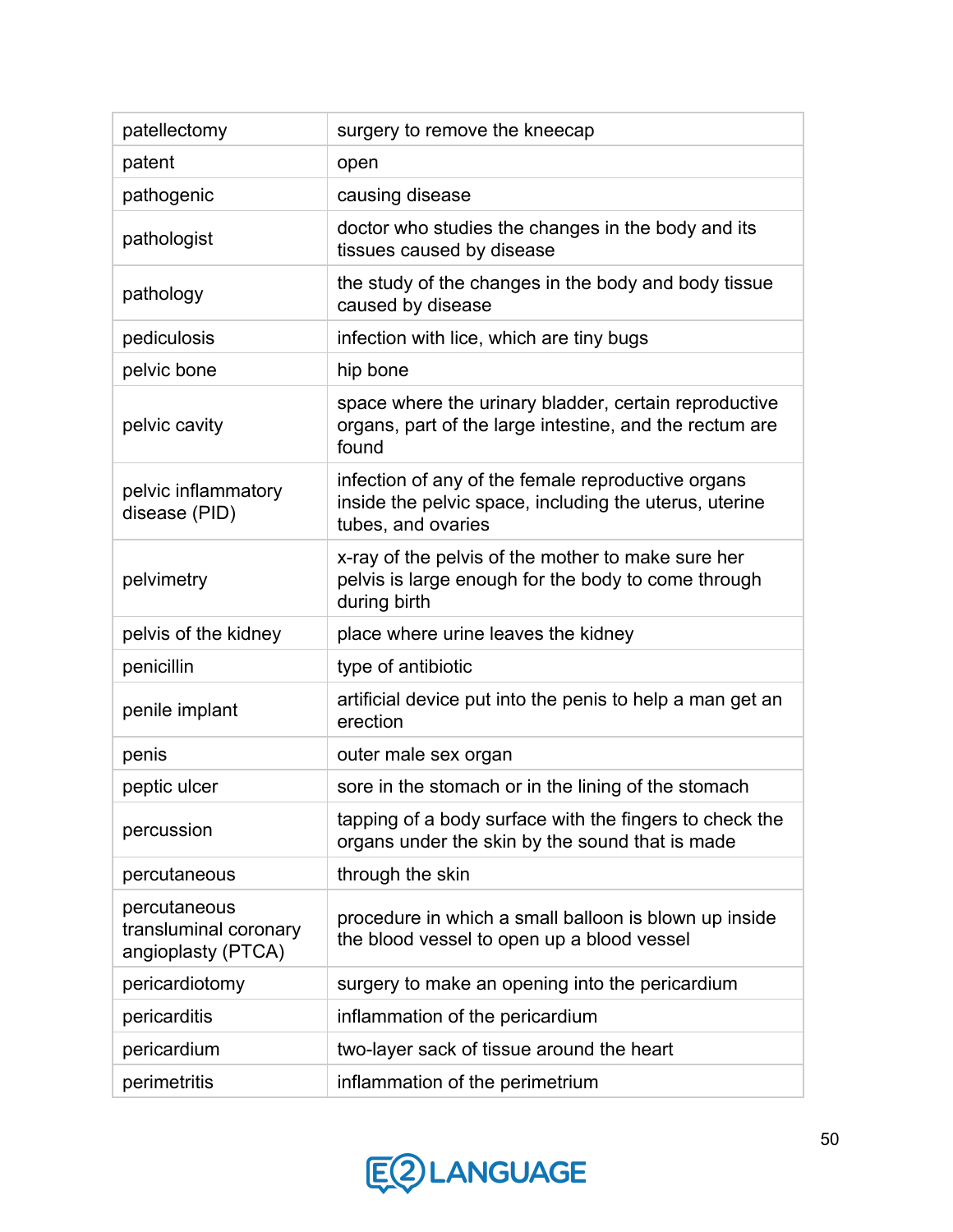| perimetrium           | outer layer of tissue around the uterus                                                                     |
|-----------------------|-------------------------------------------------------------------------------------------------------------|
| perineorrhaphy        | stitching a tear in the perineum                                                                            |
| perineum              | area between the vulva and rectum in women and<br>between the scrotum and rectum in men                     |
| periosteum            | layer of tissue that covers bone                                                                            |
| pertussis             | whooping cough                                                                                              |
| petechia              | tiny red or purple spot on skin or other tissue caused<br>by bleeding                                       |
| phacoemulsification   | method of removing a cataract by using sound waves<br>to break it up                                        |
| phalanges             | finger and toe bones                                                                                        |
| pharmacist            | person licensed to prepare and dispense drugs and fill<br>prescriptions                                     |
| pharmacodynamics      | the study of how drugs act on the body                                                                      |
| pharmacokinetics      | the study of the way a drug enters and leaves the<br>blood and tissues over time                            |
| pharyngitis           | sore throat                                                                                                 |
| pharynx               | area between the mouth and esophagus that performs<br>the swallowing action; throat                         |
| phenothiazines        | group of drugs used for the control of mental illness                                                       |
| phenylketonuria (PKU) | dangerous buildup of toxic materials in the body<br>resulting from a genetic defect that affects metabolism |
| phlebectomy           | surgery to remove part or all of a vein                                                                     |
| phlebography          | x-ray of a vein or veins using a dye to outline them                                                        |
| phlebotomy            | nicking or putting a needle into a vein to remove blood                                                     |
| phonocardiogram       | detailed record of heart sounds                                                                             |
| photophobia           | irritation of the eye caused by light                                                                       |
| photoretinitis        | inflammation of the back of the eye caused by strong<br>light                                               |
| phrenic               | having to do with the mind; or having to do with a<br>diaphragm                                             |
| phrenopathy           | mental disorder                                                                                             |
| pia mater             | inner layer of the meninges                                                                                 |

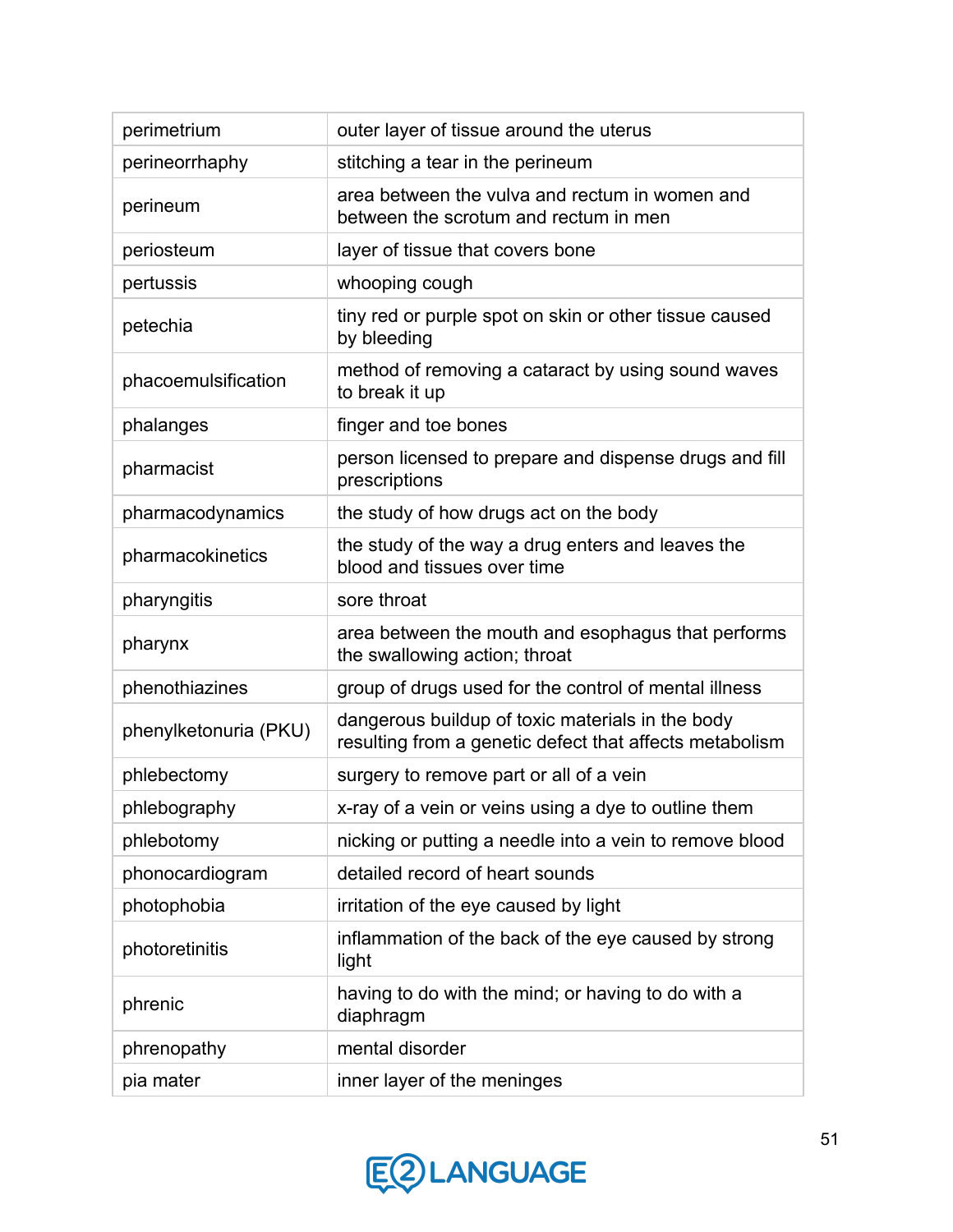| pinna                | outer flap of the ear                                                                                                                 |
|----------------------|---------------------------------------------------------------------------------------------------------------------------------------|
| pituitary gland      | gland that sits under the brain and makes many<br>hormones, including some that control other glands                                  |
| placebo              | a pretend treatment (with no drug in it) that is<br>compared in a clinical trial with a drug to test if the drug<br>has a real effect |
| placenta             | tissues that provide food for the unborn baby                                                                                         |
| plantar              | having to do with the sole of the foot                                                                                                |
| plasma               | liquid part of blood where cells float                                                                                                |
| plasmapheresis       | removing plasma from blood that has been drawn from<br>a person                                                                       |
| platelet count.      | the number of platelets in the blood                                                                                                  |
| platelets            | small structures in blood that help it to clot                                                                                        |
| pleura               | thin tissue that covers the lungs and inner walls of the<br>chest                                                                     |
| pleural effusion     | fluid in the chest cavity                                                                                                             |
| pleurisy             | inflammation of the pleura with discharge in the chest<br>cavity, making breathing painful                                            |
| pleuropexy           | surgery to fix the film that covers the lungs                                                                                         |
| pneumatocele         | bulging of the lungs through an abnormal opening                                                                                      |
| pneumobronchotomy    | incision into the lungs                                                                                                               |
| pneumoconiosis       | dust in the lungs                                                                                                                     |
| Pneumocystis carinii | type of parasite or fungus that causes pneumonia in<br>infants and weakened patients, such as those with<br><b>AIDS</b>               |
| pneumonectomy        | surgery to remove a lung                                                                                                              |
| pneumonia            | inflammation of the lungs in which the lungs become<br>heavy                                                                          |
| pneumonitis          | inflammation of the lungs                                                                                                             |
| pneumothorax.        | free air in the chest cavity                                                                                                          |
| podiatrist           | foot doctor                                                                                                                           |
| poliomyelitis        | infection with a virus in which there can be fever,<br>headache, and stiff neck followed by paralysis and<br>wasting away of muscles  |

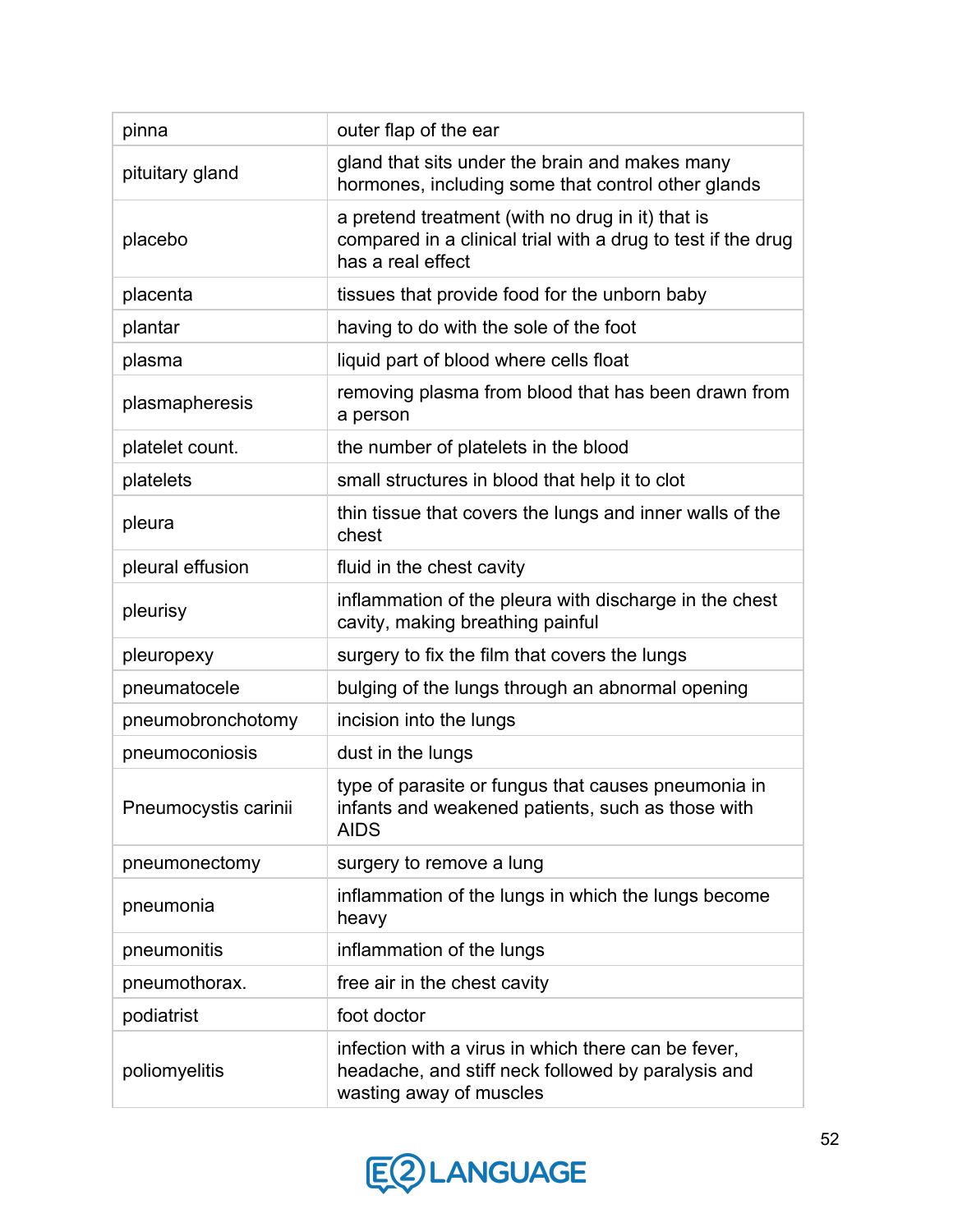| polyarteritis                      | inflammation of many arteries                                                                                          |
|------------------------------------|------------------------------------------------------------------------------------------------------------------------|
| polycystic kidney                  | kidney with many cysts in it                                                                                           |
| polydipsia                         | too much thirst                                                                                                        |
| polymyositis                       | inflammation of more than one muscle                                                                                   |
| polyneuritis                       | inflammation of several nerves                                                                                         |
| polyp                              | type of growth that sticks up out of tissue                                                                            |
| polypectomy                        | surgery to remove a polyp                                                                                              |
| polyuria                           | too much urine being made                                                                                              |
| pons                               | part of the brain through which the two sides and<br>different areas of the brain communicate                          |
| porphyria                          | disturbance of metabolism that can be seen as<br>disorders of the skin or other organs                                 |
| posterior                          | having to do with the back of the body                                                                                 |
| posterior lobe of the<br>pituitary | part of the pituitary gland that discharges oxytocin,<br>vasopressin, and some proteins                                |
| postictal                          | happening after a seizure                                                                                              |
| postpartum                         | after childbirth                                                                                                       |
| potentiation                       | increase in drug action from using two drugs together<br>instead of using each drug alone                              |
| preeclampsia                       | serious problem of pregnancy in which there is high<br>blood pressure and excess fluid in the tissues of the<br>mother |
| pregnancy                          | carrying an unborn baby                                                                                                |
| preictal                           | happening before a seizure                                                                                             |
| premature infant                   | infant born before it has fully developed; weight less<br>than 5.5 lbs                                                 |
| prepuce                            | fold of skin (foreskin) that covers the penis and is<br>removed in circumcision                                        |
| presbycusis                        | loss of hearing because of old age                                                                                     |
| presbyopia                         | problems with vision because of old age                                                                                |
| primigravida                       | woman going through her first pregnancy                                                                                |
| primipara                          | woman who has one pregnancy that lasted at least 20<br>weeks                                                           |

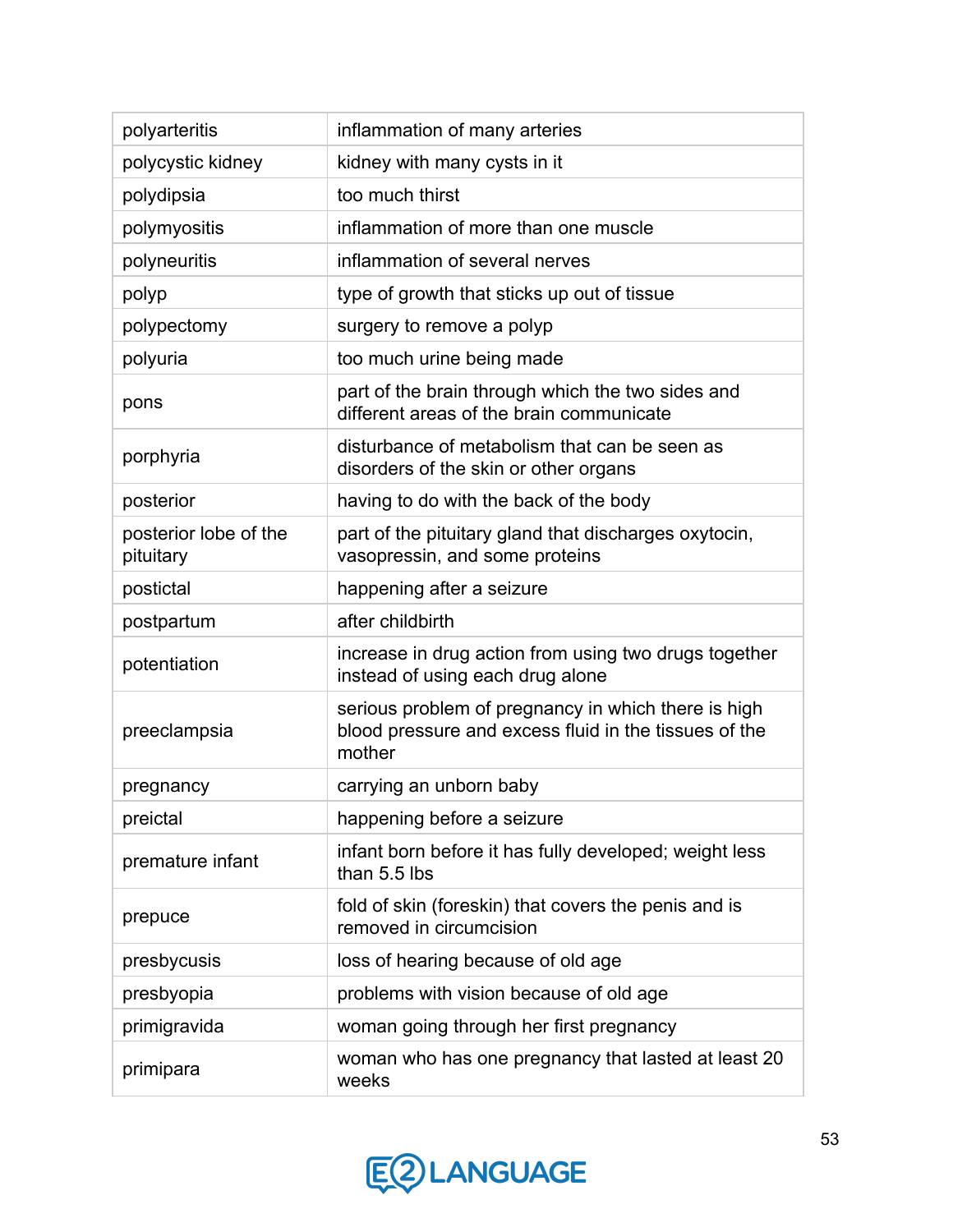| proctologist                       | doctor who treats disorders of the rectum and anus                                      |
|------------------------------------|-----------------------------------------------------------------------------------------|
| proctology.                        | the study of the disorders of the rectum and anus                                       |
| proctoptosis                       | fallen anus protruding from the body                                                    |
| proctoscope                        | tool used to look into the rectum                                                       |
| progestins                         | type of female hormones that prepare the uterus for<br>pregnancy                        |
| prognosis                          | forecast of the probable outcome of a disease                                           |
| prolapsed uterus                   | fallen uterus protruding from the body                                                  |
| prone                              | lying face down                                                                         |
| prostate gland                     | gland that makes fluid that aids movement of sperm                                      |
| prostate-specific<br>antigen (PSA) | substance in blood that is measured to check for<br>prostatic cancer                    |
| prostatectomy                      | surgery to remove all or part of the prostate gland                                     |
| prostatic cancer                   | cancer of the prostate gland                                                            |
| prostatitis                        | inflammation of the prostate gland                                                      |
| prostatocystitis                   | inflammation of the neck of the bladder and the<br>bladder                              |
| prostatolith                       | stone in the prostate gland                                                             |
| prostatorrhea                      | discharge of liquid from the prostate                                                   |
| prosthesis                         | artificial body part                                                                    |
| prothrombin time (PT)              | a test of blood clotting time used to measure<br>substances that help the blood to clot |
| proximal                           | nearest                                                                                 |
| pruritus                           | itchiness                                                                               |
| pseudocyesis                       | false pregnancy                                                                         |
| psoriasis                          | scaly skin rash                                                                         |
| psychiatry                         | the study of mental disorders                                                           |
| psychogenic                        | caused by the mind (rather than the body)                                               |
| psychologist                       | doctor who treats disorders of the mind, thoughts, and<br>behavior                      |
| psychology                         | the study of mental action and behavior                                                 |
| psychopathy                        | any disorder of the mind                                                                |

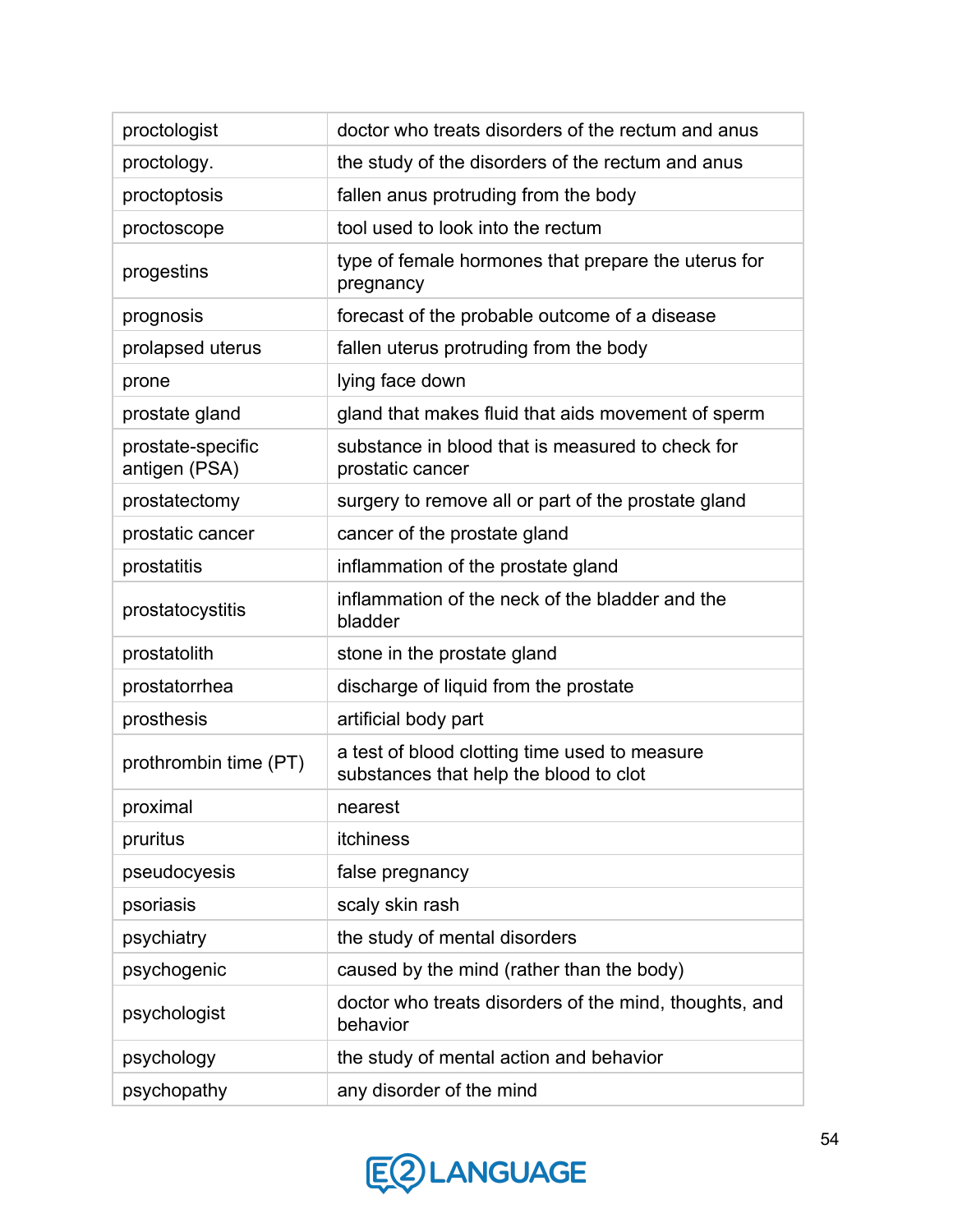| psychosis                            | severe mental disorder; craziness                                                      |
|--------------------------------------|----------------------------------------------------------------------------------------|
| psychosomatic                        | having a connection between the mind and physical<br>symptoms                          |
| pterygium                            | unusual fold of film on the eye                                                        |
| puberty                              | years when the sex organs mature                                                       |
| puerpera                             | a woman who has just given birth to an infant                                          |
| puerperal                            | right after childbirth                                                                 |
| puerperium                           | the first 3 to 6 weeks after childbirth                                                |
| pulmonary                            | having to do with the lungs                                                            |
| pulmonary edema                      | fluid in the lungs                                                                     |
| pulmonary embolism                   | blood clot in the lungs                                                                |
| pulmonary neoplasm                   | lung tumor                                                                             |
| pupil                                | black spot in the middle of the eye, which is the<br>opening in the center of the iris |
| pupillometer                         | tool that measures how wide the pupil is                                               |
| purgative                            | drug used to cause the bowels to empty                                                 |
| purified protein<br>derivative (PPD) | substance used in tuberculosis skin test                                               |
| purpura                              | small purple-red marks in skin or other tissue caused<br>by bleeding                   |
| pustule                              | pimple filled with pus                                                                 |
| pyelitis                             | inflammation of the kidney and its pelvis                                              |
| pyelogram                            | x-ray of the kidney and ureters                                                        |
| pyelolithotomy                       | surgery to remove a kidney stone                                                       |
| pyelonephritis                       | inflammation of the kidney and its pelvis                                              |
| pyeloplasty                          | surgery to fix the pelvis of the kidney                                                |
| pyelostomy                           | surgery to make an opening into the pelvis of the<br>kidney                            |
| pyloric sphincter                    | ring of muscles between the stomach and the small<br>intestine                         |
| pyloromyotomy                        | surgery to cut muscles of a pyloric sphincter that is too<br>narrow                    |
| pyloroplasty                         | surgery to fix the pyloric sphincter                                                   |

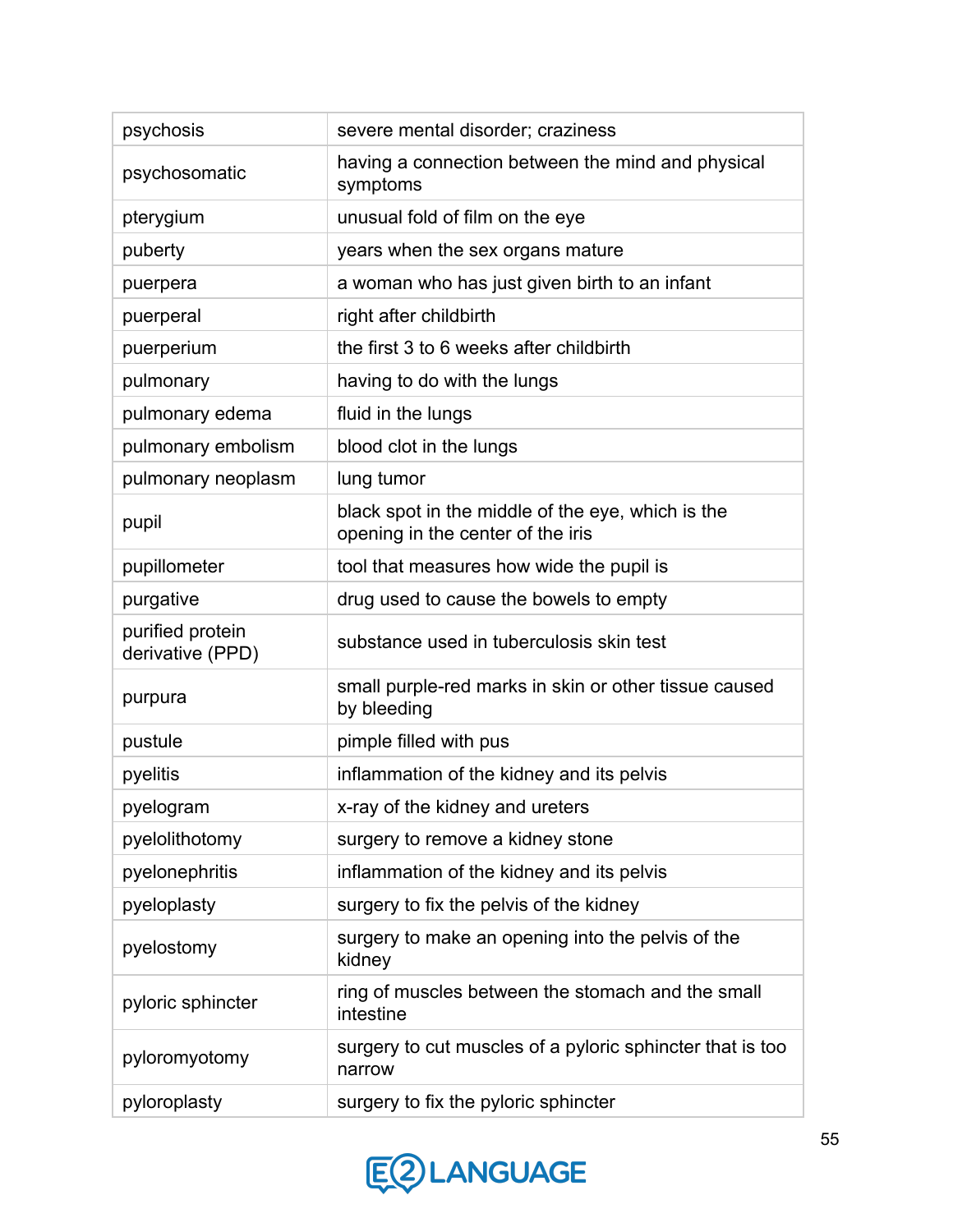| pylorus                      | the opening of the stomach into the small intestine                            |  |
|------------------------------|--------------------------------------------------------------------------------|--|
| pyosalpinx                   | pus in the uterine tubes                                                       |  |
| pyuria                       | pus in the urine                                                               |  |
|                              |                                                                                |  |
| quadriplegia                 | loss of muscle movement and loss of feeling in both arms<br>and legs           |  |
| R                            |                                                                                |  |
| rachiotomy                   | surgery to cut into a bone or bones of the spine                               |  |
| rachischisis                 | birth defect in which there is a groove in the spine                           |  |
| radial keratotomy            | surgery to fix nearsightedness                                                 |  |
| radiculitis                  | inflammation of a spinal nerve root                                            |  |
| radioimmunoassay<br>(RIA)    | laboratory method to measure a substance, such as a<br>hormone                 |  |
| radius                       | one of the two lower arm bones                                                 |  |
| rectal<br>administration     | giving a substance by putting it into the rectum                               |  |
| rectocele                    | bulging of the rectum into the vagina                                          |  |
| rectouterine pouch           | pouch in the area between the uterus and the rectum                            |  |
| red blood cell<br>(RBC)      | a cell in blood that carries oxygen                                            |  |
| red blood cell<br>count      | the number of red blood cells in the blood                                     |  |
| red blood cell<br>morphology | the size and shape of individual red blood cells as seen<br>under a microscope |  |
| remission                    | condition that occurs when signs of an illness are<br>decreased or gone        |  |
| renal                        | having to do with the kidney                                                   |  |
| renal biopsy                 | removing a piece of kidney tissue to look at it under a<br>microscope          |  |
| renal calculi                | kidney stones                                                                  |  |
| renal pelvis                 | place where urine leaves the kidney                                            |  |
| renal transplant             | kidney transplant                                                              |  |

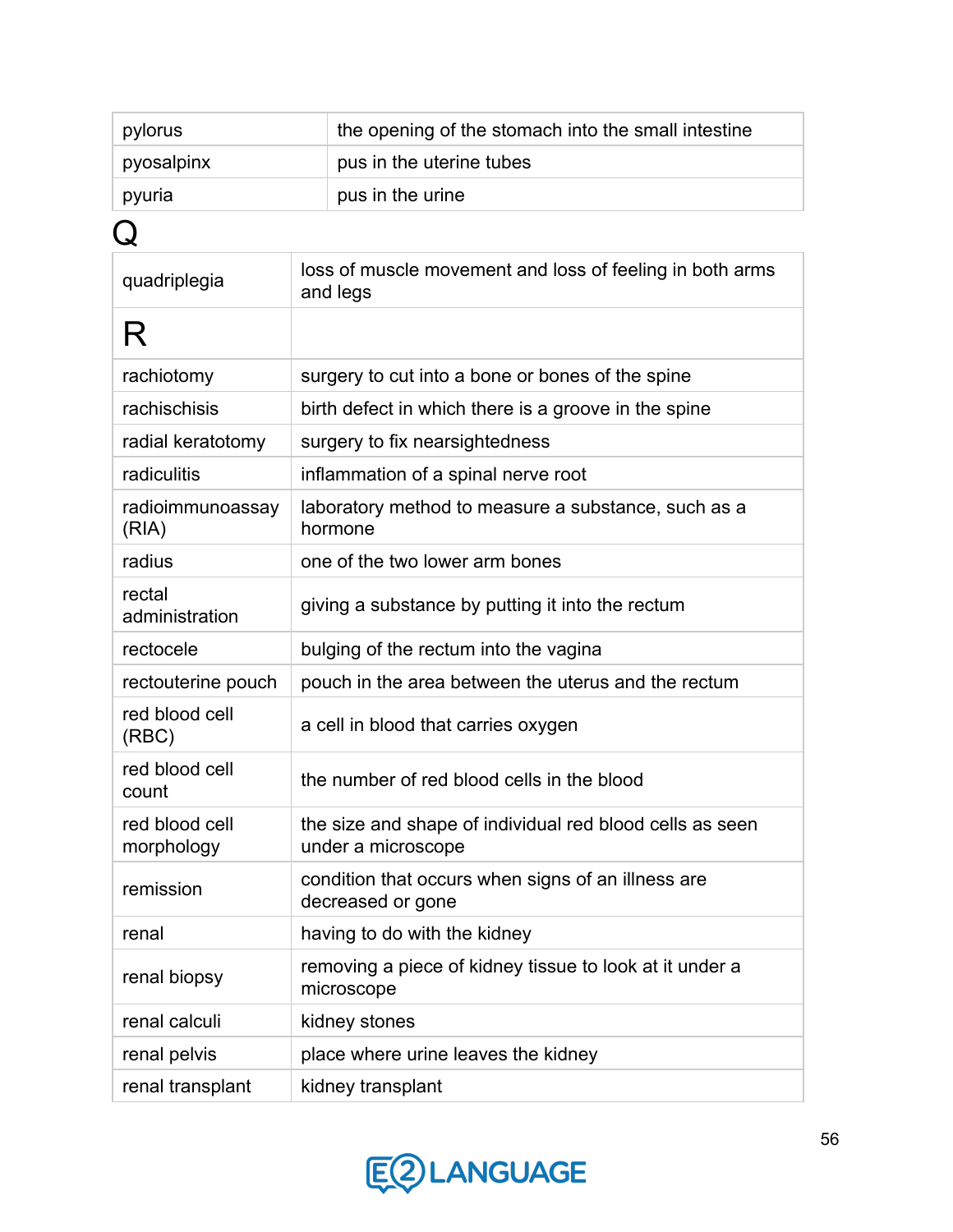| renogram                    | x-ray to check kidney function by measuring how fast a dye<br>passes through the kidneys and to the urinary bladder            |
|-----------------------------|--------------------------------------------------------------------------------------------------------------------------------|
| reproduction                | making babies                                                                                                                  |
| reproductive                | having to do with reproduction                                                                                                 |
| resectoscope                | tool used to remove or biopsy tissue from the urinary<br>bladder, prostate, or urethra                                         |
| retina                      | innermost layer of the eye                                                                                                     |
| retinal                     | having to do with the retina                                                                                                   |
| retinal<br>photocoagulation | use of a laser light to treat disorders of the retina or tumors<br>in the eye                                                  |
| retinitis<br>pigmentosa     | eye disorder in which the retinal atrophies and vision<br>gradually worsens                                                    |
| retinoblastoma              | cancer in the eye growing off of the retina                                                                                    |
| retractor                   | tool used for holding back tissue                                                                                              |
| retrograde<br>pyelogram     | x-ray of the kidney and ureter made by injecting dye<br>backward into the ureter                                               |
| Reye's syndrome             | serious disorder of children, which often occurs after a viral<br>infection, affecting the brain, liver, and other body organs |
| rhabdomyoma                 | benign tumor of a muscle                                                                                                       |
| rhabdomyosarcom<br>a        | cancer of a muscle                                                                                                             |
| rheumatic fever             | bacterial disease in which there is fever and inflammation<br>of the heart, blood vessels, and joints                          |
| rheumatic heart<br>disease  | damage to the heart caused by rheumatic fever, especially<br>deformed heart valves                                             |
| rheumatoid factor           | substance in blood that is measured to check for<br>rheumatoid arthritis                                                       |
| rhinitis                    | inflammation of the nose                                                                                                       |
| rhinomycosis                | fungus infection in the nose                                                                                                   |
| rhinoplasty                 | surgery to fix the nose                                                                                                        |
| rhinorrhagia                | nosebleed                                                                                                                      |
| rhinorrhea                  | runny nose                                                                                                                     |
| rhizotomy                   | surgery to cut apart a nerve root                                                                                              |
| rhytidectomy                | surgery to remove wrinkles                                                                                                     |

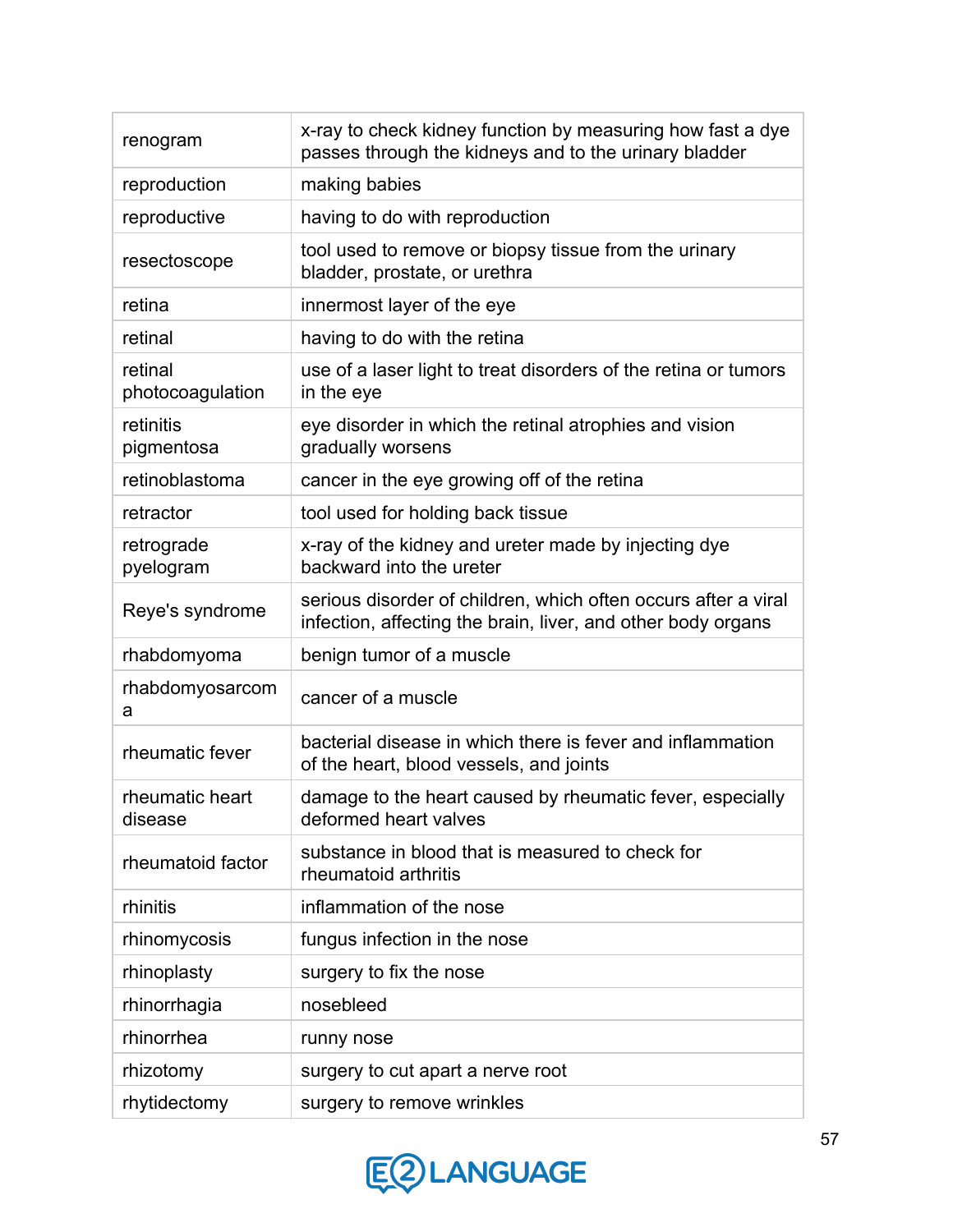| rhytidoplasty | surgery to remove wrinkles from the face        |
|---------------|-------------------------------------------------|
| rongeur       | tool used for cutting hard tissue, such as bone |
| ⌒             |                                                 |

S

## sacrum large triangle-shaped bone at the bottom of the spine just above the tailbone sagittal plane  $\vert$  divides the body into a right and left side saliva liquid in the mouth that helps with swallowing food; spit salivary glands  $\Box$  glands that make saliva salpingectomy surgery to remove the uterine tube salpingitis inflammation of the uterine tubes salpingo-oophorecto my surgery to remove an ovary and uterine tube salpingocele **uterine tube bulging out of an abnormal opening** salpingocyesis pregnancy growing in the uterine tube salpingostomy surgery to make an opening into or to open a blockage of a uterine tube salpinx tube down which the egg travels from the ovary to the uterus sarcoma cancer of connective tissue cells saw and tool with a notched blade used for cutting scabies itchy skin infection by a microscopic bug called a mite; mange scapule scapule shoulder blade Schick test skin test used to detect diphtheria sciatica pain running down from the lower back to the buttocks to the back or side of the leg scissors **tool with two sharp blades used for cutting tissue** sclera **outer protective layer of the eye; "whites of the eyes"** scleral buckling  $\|\cdot\|$  surgery to fix a detached retina scleroderma **hardening and thickening of the skin** sclerokeratitis inflammation of the sclera and the cornea

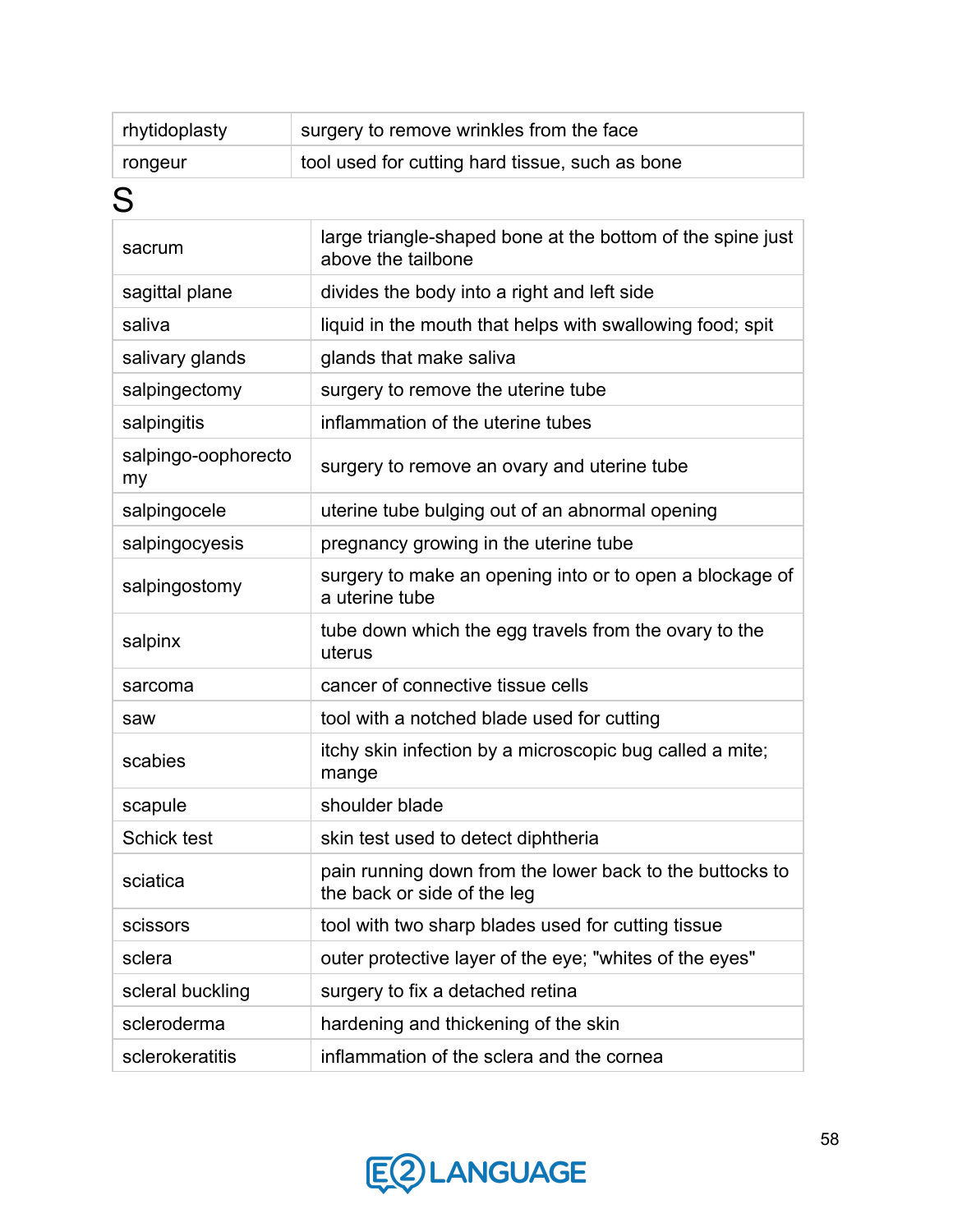| scleromalacia            | softening of the sclera seen in patients with rheumatoid<br>arthritis                                                                   |
|--------------------------|-----------------------------------------------------------------------------------------------------------------------------------------|
| sclerotomy               | surgery to cut into the sclera                                                                                                          |
| scoliosis                | S-shaped (side-to-side) curve of the spine                                                                                              |
| scratch test             | allergy test performed by putting a small amount of<br>allergy-causing material on small skin patches to see if it<br>causes a reaction |
| scrotum                  | pouch that holds the testicles                                                                                                          |
| sebaceous gland          | gland that discharges oil into the skin                                                                                                 |
| seborrhea                | very oily skin                                                                                                                          |
| sedation                 | calmness                                                                                                                                |
| sedative                 | drug used to relax a person without making the person<br>sleepy                                                                         |
| seizure                  | sudden, uncontrolled muscle spasms and loss of<br>consciousness resulting from abnormal brain function                                  |
| self-retaining           | stays in place without being held                                                                                                       |
| semen                    | fluid containing, sperm, which is discharged from the<br>penis during the climax of sexual intercourse                                  |
| semen analysis           | test used to count and examine the sperm cells                                                                                          |
| semicircular canals      | channels in the labyrinth of the ear                                                                                                    |
| semilunar valves         | valves that control the flow of blood out of the heart by<br>opening and closing with each heartbeat                                    |
| septoplasty              | surgery to fix the wall inside the nose                                                                                                 |
| septotomy                | incision into the wall inside the nose                                                                                                  |
| serrations               | small grooves in the edges or tips of tools that help to<br>hold tissue                                                                 |
| serum                    | clear liquid part of blood                                                                                                              |
| serum bilirubin          | blood test used to detect liver disorder                                                                                                |
| serum calcium            | blood test used to find out how much calcium is in the<br>blood                                                                         |
| serum creatine<br>kinase | blood test used to measure creatine                                                                                                     |

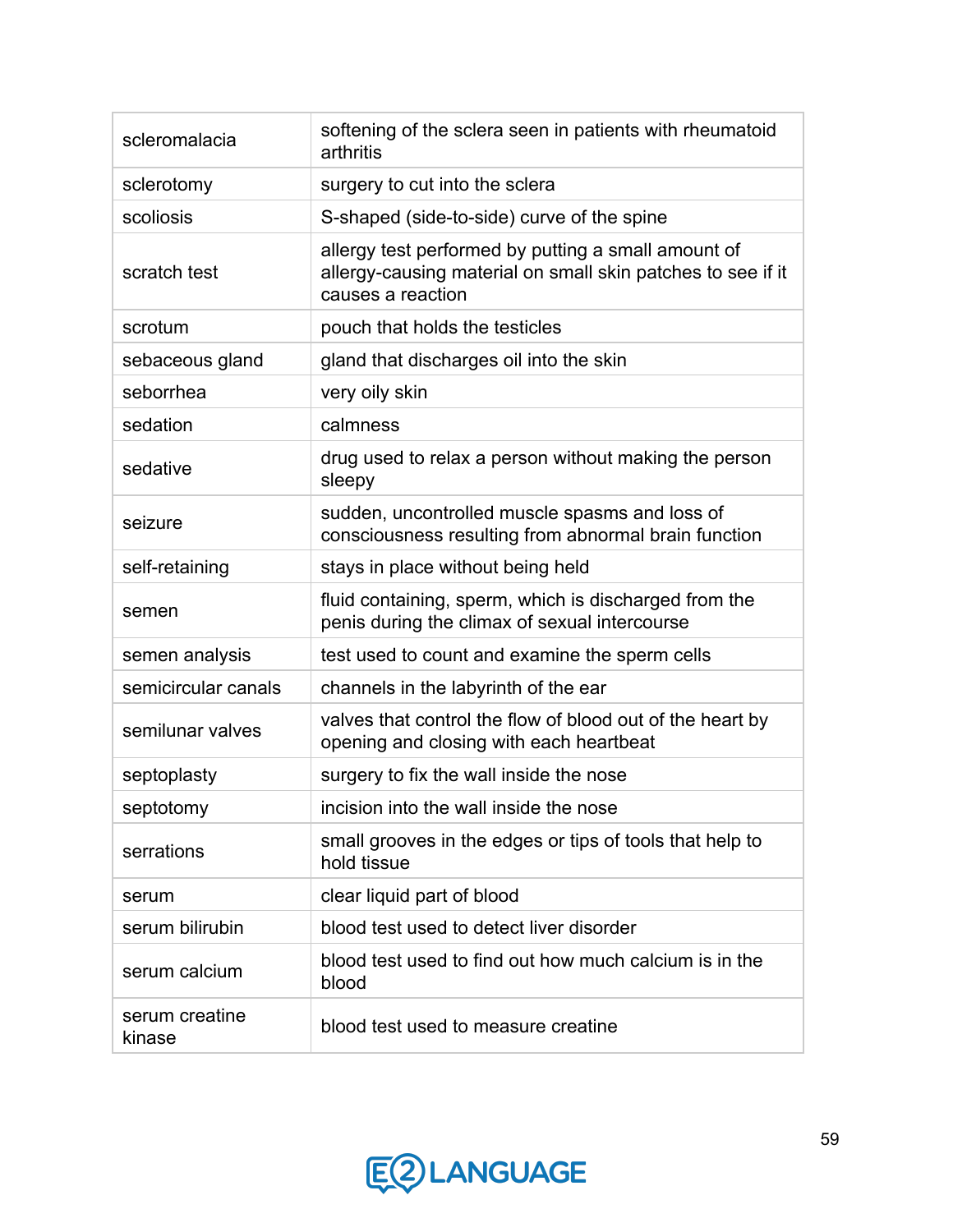| serum enzyme test                     | blood test used to detect the presence of certain<br>chemicals discharges into the blood from dying heart<br>muscle                                 |
|---------------------------------------|-----------------------------------------------------------------------------------------------------------------------------------------------------|
| serum phosphorus                      | blood test used to measure the amount of phosphorus<br>present                                                                                      |
| serum test.                           | blood test used to measure the amount of endocrine<br>material in the blood                                                                         |
| sexually transmitted<br>disease (STD) | disorder spread by sexual contact                                                                                                                   |
| sharp                                 | with an edge or tip that cuts                                                                                                                       |
| shingles                              | painful, fluid-filled blisters caused by herpesvirus<br>infection                                                                                   |
| shunt                                 | artificial or natural channel running between two other<br>channels                                                                                 |
| sialolith                             | stone in a salivary gland or duct                                                                                                                   |
| sickle cell anemia                    | genetic defect of hemoglobin causing red blood cells to<br>change shape; symptoms include pain in the joints and<br>stomach, and ulcers on the legs |
| side effect                           | an effect of a drug that is not related to the reason the<br>drug is used                                                                           |
| sigmoid colon                         | the lower part of the colon just before the rectum                                                                                                  |
| sigmoidoscope                         | tool used to look into the sigmoid colon                                                                                                            |
| single-blind trial                    | test or experiment in which the person giving treatment,<br>but not the patient, knows which treatment the patient is<br>receiving                  |
| sinusotomy                            | incision into the sinus                                                                                                                             |
| sleep apnea                           | breathing problems while sleeping                                                                                                                   |
| slipped disk                          | bulging out of a pad between bones of the spine, which<br>often causes pinched nerve roots                                                          |
| small intestine                       | the bowel between the stomach and the large intestine,<br>including the duodenum, jejunum, and ileum                                                |
| smooth                                | without teeth or grooves; not rough                                                                                                                 |
| snare                                 | tool with a wire loop used for removing tissue growth                                                                                               |
| somatic                               | having to do with the body                                                                                                                          |
| somatogenic                           | caused by the body (rather than the mind)                                                                                                           |

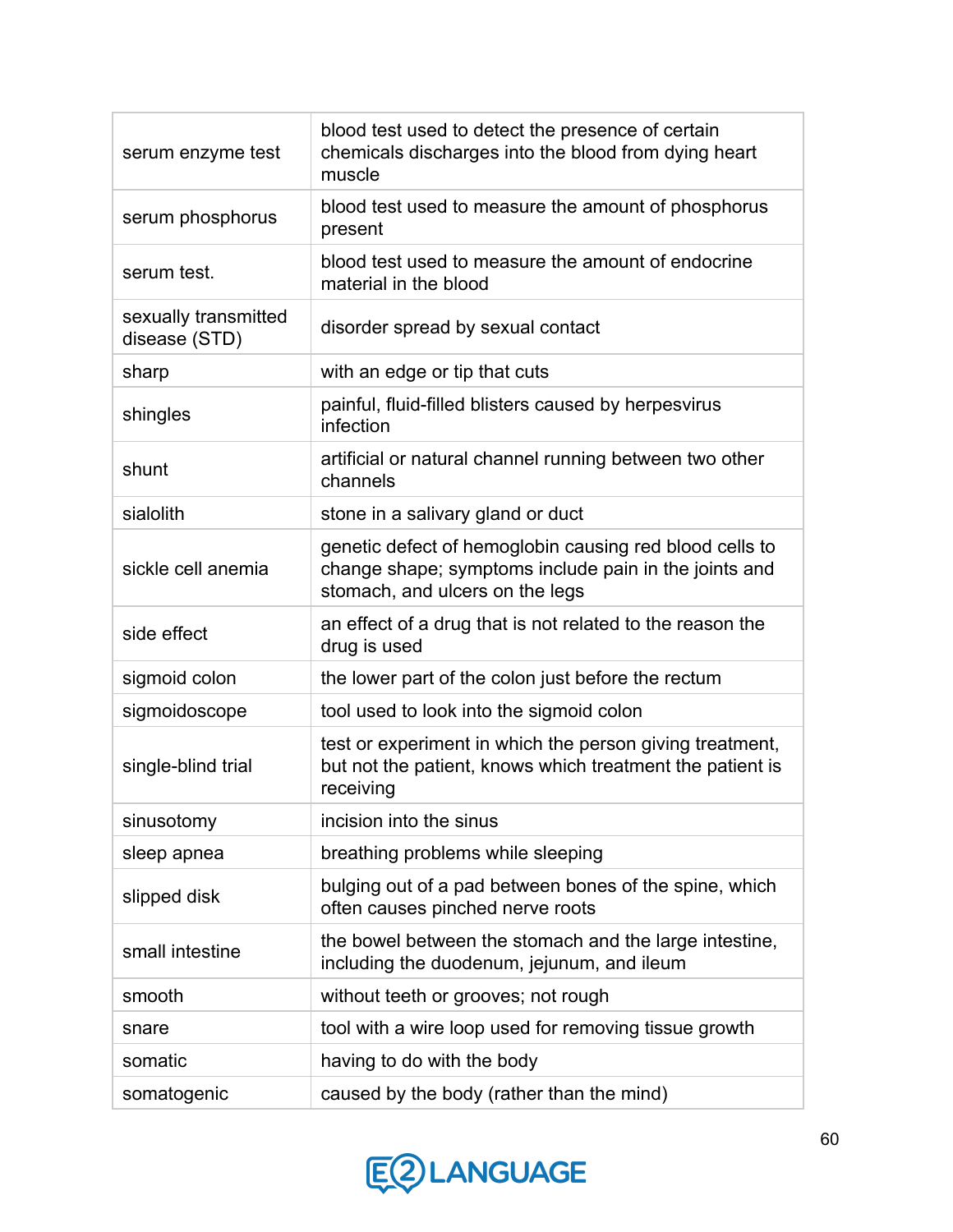| somatopathy                   | disorder of the body as opposed to the mind                                                                        |
|-------------------------------|--------------------------------------------------------------------------------------------------------------------|
| spasm                         | a muscle contraction that produces pain and interferes<br>with use of the muscle                                   |
| specific gravity              | test used to measure the amount of solid material and<br>minerals in a liquid, such as the urine                   |
| speculum                      | tools used to stretch and hold open an opening into a<br>body channel, such as the nose or vagina                  |
| sperm                         | the male sex cell that joins with a female egg to make a<br>zygote and eventually a baby                           |
| sphygmocardiograph            | tool used to record arterial blood pressure                                                                        |
| sphygmomanometer              | tool for measuring blood pressure                                                                                  |
| spina bifida                  | birth defect in which the spine does not develop fully and<br>close up                                             |
| spinal cavity                 | space inside the spinal column where the spinal cord is<br>found                                                   |
| spinal cord                   | the cord of nerve cells and nerve fibers running down the<br>spine that helps guide messages to and from the brain |
| spirometer                    | tool used to measure the amount of air going into and<br>out of the lungs during breathing                         |
| spleen                        | largest lymph organ in the body                                                                                    |
| splenectomy                   | surgery to remove the spleen                                                                                       |
| splenomegaly                  | enlarged spleen                                                                                                    |
| splenopexy                    | surgery to tie down the spleen                                                                                     |
| spondylosyndesis              | fusion of the spine                                                                                                |
| sputum                        | fluid and material brought up from the lungs and<br>windpipe and spit out through the mouth                        |
| squamous cell<br>carcinoma    | cancer that usually occurs on the skin or in the lungs                                                             |
| staphylococcus                | type of bacteria                                                                                                   |
| stenosis                      | narrowing of a channel                                                                                             |
| stereotactic breast<br>biopsy | biopsy of breast tissue taken by using a<br>three-dimensional body map to locate the tissue                        |
| sterilization                 | the killing of all living germs; or a process to make a man<br>or woman not able to have children                  |

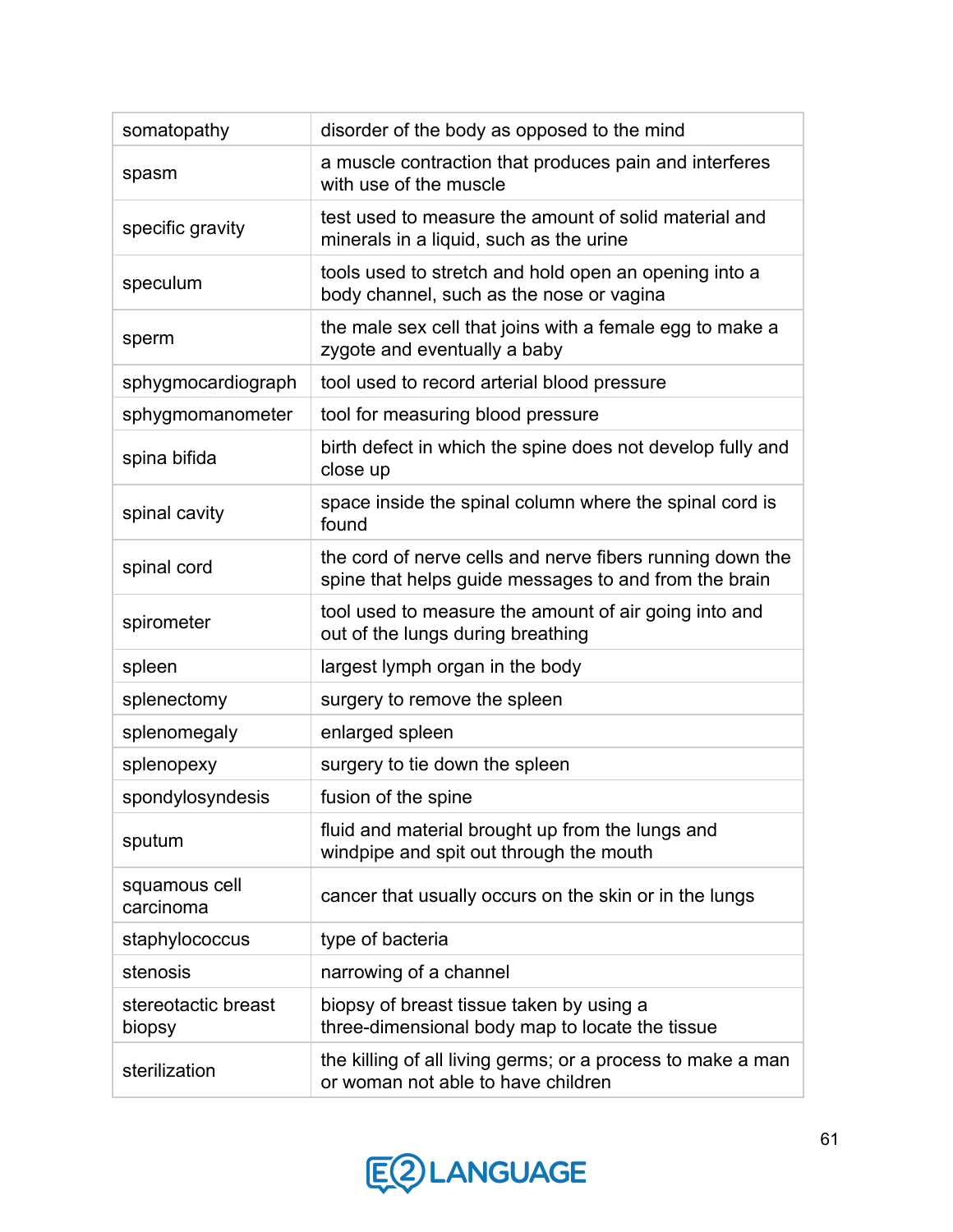| sternoclavicular             | having to do with the breastbone and the collarbone                                                                     |
|------------------------------|-------------------------------------------------------------------------------------------------------------------------|
| sternoid                     | like the breastbone                                                                                                     |
| sternum                      | breastbone                                                                                                              |
| stethoscope                  | tool used to listen to the sounds made by the heart,<br>lungs, intestines, and other organs                             |
| stimulant.                   | drug used to speed up the central nervous system                                                                        |
| stomach                      | the first part of the intestines that holds food for digestion<br>after it is swallowed                                 |
| stomatitis                   | inflammation inside the mouth that sometimes occurs as<br>an allergic reaction; can also result from infection or virus |
| stomatogastric               | the mouth and stomach                                                                                                   |
| stool                        | bowel movement; feces                                                                                                   |
| stool culture                | test for bacteria in stool                                                                                              |
| strabismus                   | abnormal position of the eye, as in walleye or crossed<br>eyes                                                          |
| streptococcus                | type of bacteria                                                                                                        |
| streptomycin                 | type of antibiotic                                                                                                      |
| stricture                    | area where a tube in the body is too narrow                                                                             |
| stye                         | pimple on the eyelid                                                                                                    |
| subcostal                    | below the ribs                                                                                                          |
| subcutaneous (SC)            | under the skin                                                                                                          |
| subdural                     | below the outer layer of the meninges                                                                                   |
| sublingual                   | under the tongue                                                                                                        |
| sublingual<br>administration | giving a substance by placing it under the tongue (not to<br>be swallowed) (e.g., nitroglycerin)                        |
| submandibular                | below the lower jaw                                                                                                     |
| submaxillary                 | below the upper jaw                                                                                                     |
| subscapular                  | below the shoulder blade                                                                                                |
| sulfonamide                  | type of antibiotic                                                                                                      |
| superficial                  | close to the outside of the body                                                                                        |
| superior                     | toward the top of the body                                                                                              |
| supine                       | lying on the back                                                                                                       |

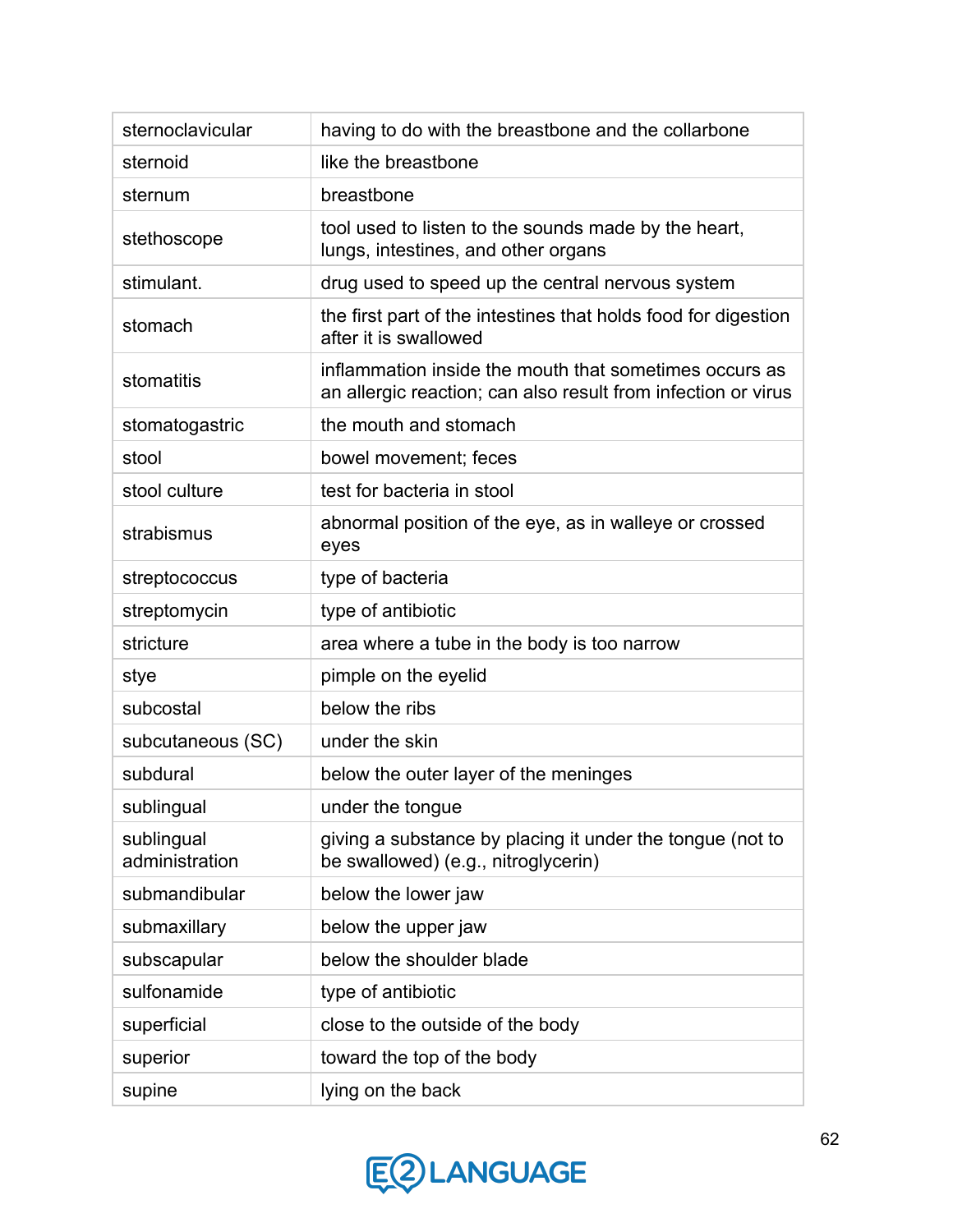| suppository                           | drug that is given by putting it into the rectum, vagina, or<br>urethra                                                                   |
|---------------------------------------|-------------------------------------------------------------------------------------------------------------------------------------------|
| suprarenal                            | above the kidney; or having to do with the adrenal gland                                                                                  |
| suprascapular                         | above the shoulder blade                                                                                                                  |
| sweat glands                          | structures in and under the skin that makes sweat                                                                                         |
| swimmer's ear                         | inflammation of the outer ear canal                                                                                                       |
| sympatholytic                         | drug used to slow down the action of certain types of<br>nerves                                                                           |
| sympathomimetic                       | drug used to speed up heart rate, raise blood pressure,<br>and open up air passages                                                       |
| symphysis                             | type of joint where two bones meet but there is no<br>movement                                                                            |
| syncope                               | fainting spell                                                                                                                            |
| syndrome                              | set of signs that happen at the same time in the body                                                                                     |
| synergism                             | combined action of two drugs used together that is better<br>than using each drug alone                                                   |
| synoviosarcoma                        | cancer of the joint                                                                                                                       |
| syphilis                              | bacterial infection spread by sexual contact                                                                                              |
| system                                | having to do with the whole body                                                                                                          |
| systemic lupus<br>erythematosus (SLE) | chronic disorder of connective tissue in which there can<br>be skin rash, arthritis, kidney problems, and anemia,<br>among other problems |
| systole                               | the time when the heart contracts to pump blood to the<br>body                                                                            |

| tachypnea     | fast breathing                                   |
|---------------|--------------------------------------------------|
| tarsal bones  | ankle bones                                      |
| tarsectomy    | surgery to remove one or more of the ankle bones |
| tendinitis    | inflammation of tendons                          |
| tendon        | elastic band that attaches muscle at each end    |
| tenodynia     | pain in a tendon                                 |
| tenomyoplasty | surgery to stitch together a ripped tendon       |
| tenorrhaphy   | surgery to fix a tendon and muscle               |

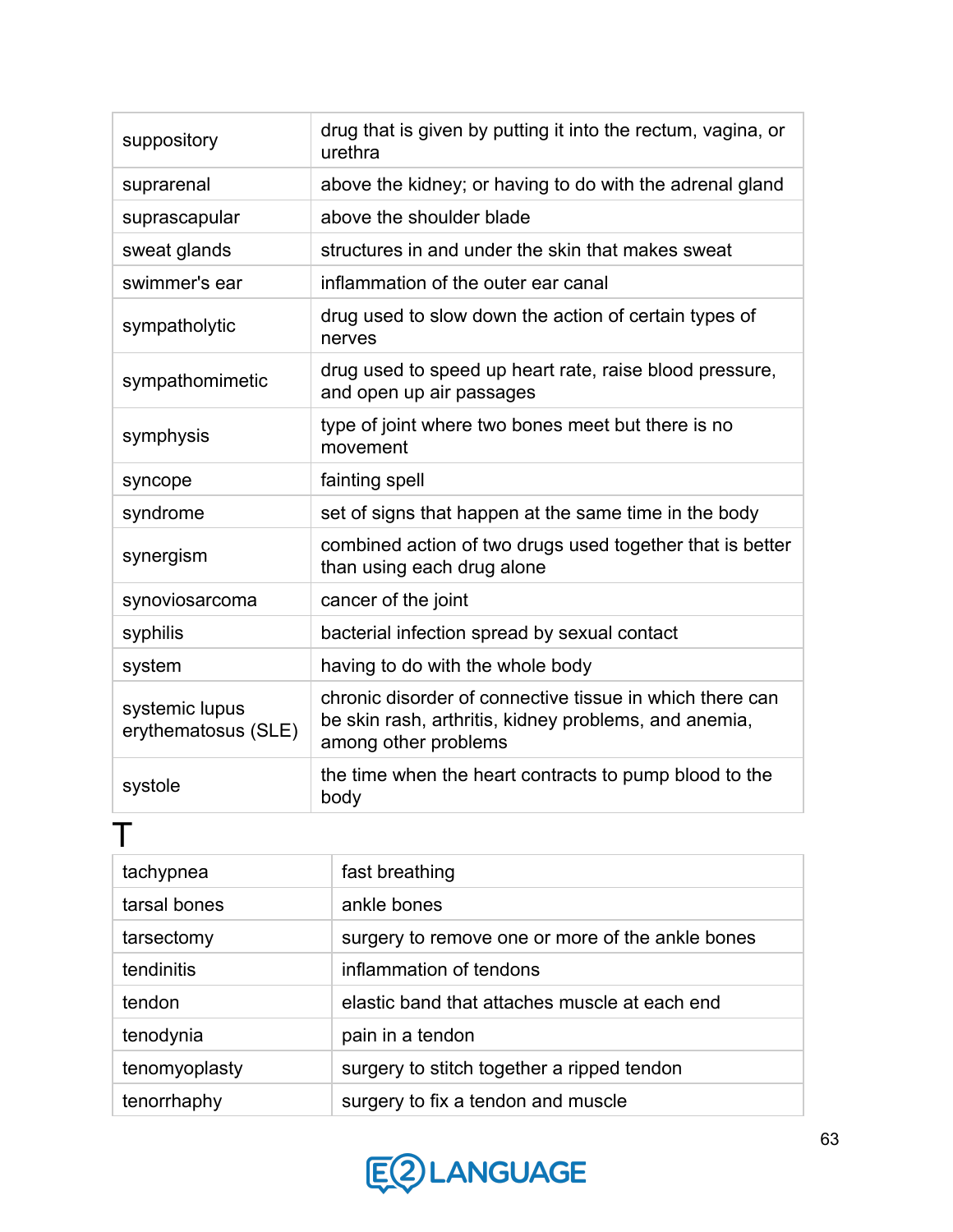| tenosynovitis                        | inflammation of covering layer around a tendon                                                      |
|--------------------------------------|-----------------------------------------------------------------------------------------------------|
| tenotomy                             | surgery to cut tendon of an eye muscle to fix<br>strabismus                                         |
| testicle                             | one of two male sex glands that make sperm                                                          |
| testicular carcinoma                 | cancer of the testicles                                                                             |
| testis                               | one of two male sex glands that make sperm                                                          |
| tetany                               | muscle cramps caused by a low amount of calcium                                                     |
| tetracycline                         | type of antibiotic                                                                                  |
| tetraplegia                          | total loss of muscle movement and loss of feeling in<br>both arms and legs                          |
| thoracalgia                          | pain in the chest or wall of the chest                                                              |
| thoracentesis                        | using a needle to remove fluid from the chest cavity                                                |
| thoracic cavity                      | space where the heart, lungs, esophagus, trachea,<br>bronchi, and thymus are found                  |
| thoracic vertebrae                   | bones of the spine in back of the chest                                                             |
| thoracoscope                         | tool used to look into the chest cavity                                                             |
| thoracotomy                          | surgery to cut into the chest                                                                       |
| thorax                               | the chest                                                                                           |
| throat                               | area between the mouth and esophagus that performs<br>the swallowing action                         |
| thrombus                             | a clotting of blood factors that frequently blocks blood<br>flow                                    |
| thymectomy                           | surgery to remove the thymus                                                                        |
| thymoma                              | tumor of the thymus                                                                                 |
| thymus                               | lymph organ in the chest, which is most active at<br>puberty, where a type of lymphocyte is made    |
| thyroid gland                        | gland in the neck that makes the thyroid hormones,<br>which are important in controlling metabolism |
| thyroid-stimulating<br>hormone (TSH) | hormone that makes the thyroid gland active                                                         |
| thyroidectomy                        | surgery to remove the thyroid gland                                                                 |
| thyroparathyroidectomy               | surgery to remove the thyroid and parathyroid glands                                                |
| thyrotoxicosis                       | disorder caused by too much thyroid hormone                                                         |

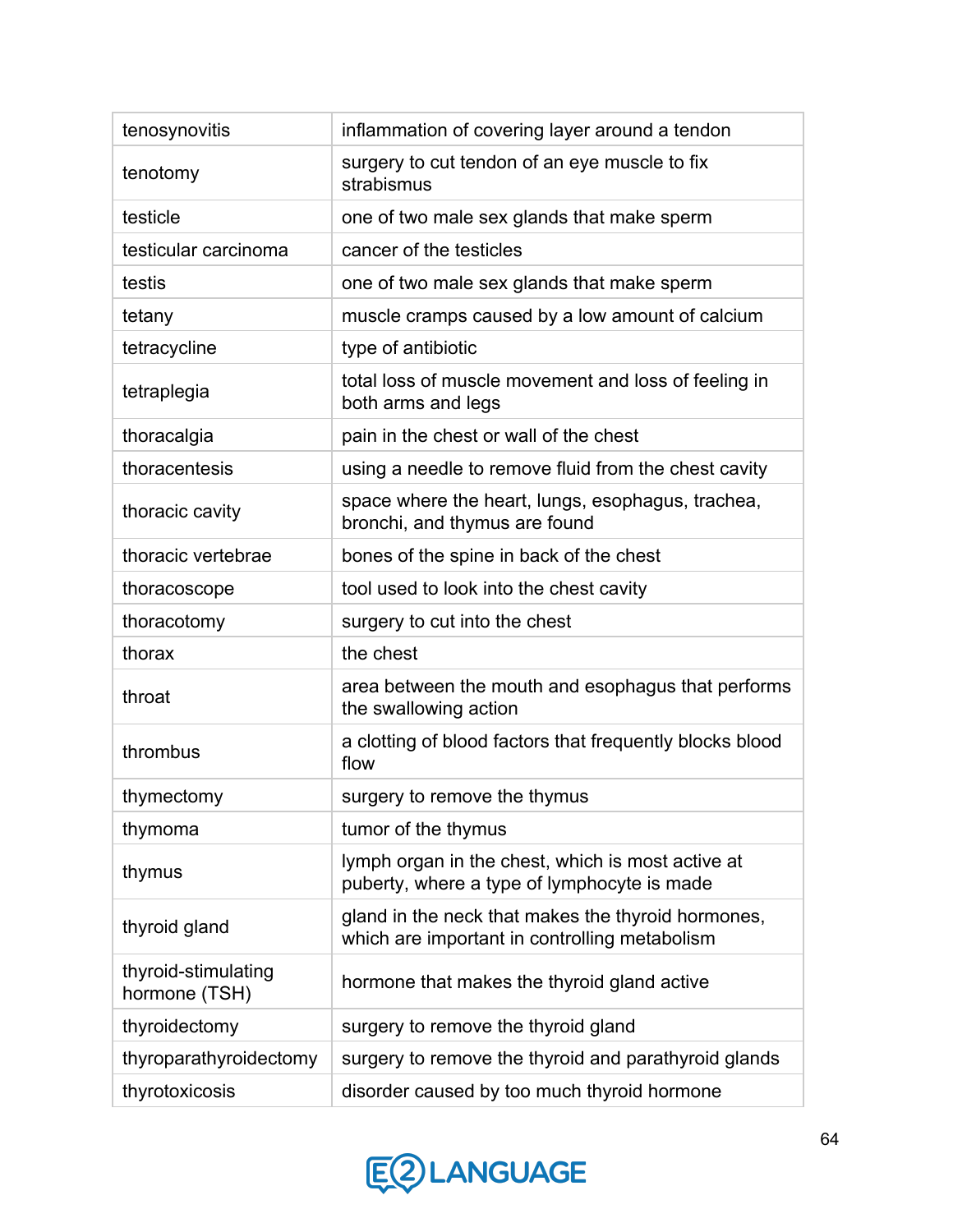| tibia                              | the larger of the two lower leg bones; the shin bone                                                                                |
|------------------------------------|-------------------------------------------------------------------------------------------------------------------------------------|
| tinea                              | fungal infection of skin; ringworm                                                                                                  |
| tinnitus                           | ringing, roaring, buzzing, or clicking noises in the ears                                                                           |
| tissue                             | group of cells that work together                                                                                                   |
| titration                          | slow increase in drug dosage, guided by patient's<br>responses                                                                      |
| tolerance                          | decrease in response to a fixed dosage of drug; over<br>time, higher and higher doses of a drug are needed to<br>get desired effect |
| tonometer                          | tool that measures pressure inside the eye                                                                                          |
| tonsil                             | lymphoid tissue in the back of the mouth                                                                                            |
| tonsillectomy                      | surgery to remove a tonsil or tonsils                                                                                               |
| topical application                | giving a medication by putting it directly on the skin                                                                              |
| toxicity                           | any harmful effect of a drug or poison                                                                                              |
| trabeculectomy                     | surgery that makes a place for fluid to drain from the<br>eye, reducing eye pressure in patients with glaucoma                      |
| trachea                            | windpipe                                                                                                                            |
| tracheitis                         | inflammation of the windpipe                                                                                                        |
| trachelocystitis                   | inflammation of the neck of the urinary bladder                                                                                     |
| tracheoplasty                      | surgery to fix the windpipe                                                                                                         |
| tracheostomy                       | surgery to make a hole through the neck from the<br>windpipe to the outside of the body                                             |
| tranquilizer                       | drug used to control anxiety                                                                                                        |
| transdermal                        | through the skin                                                                                                                    |
| transdermal patch                  | patch containing a drug that is put on the skin so the<br>drug will enter the body through the skin                                 |
| transient ischemic<br>attack (TIA) | sudden loss of blood flow to the brain that lasts for a<br>few minutes to an hour but has no lasting effect                         |
| transrectal ultrasound             | ultrasonography of the organs in the stomach done<br>using a probe in the rectum                                                    |
| transverse plane                   | divides the body to make a top and bottom                                                                                           |
| traumatic                          | causing damage, like a tool used to crush tissue                                                                                    |
| treadmill stress test              | test used to determine heart function                                                                                               |

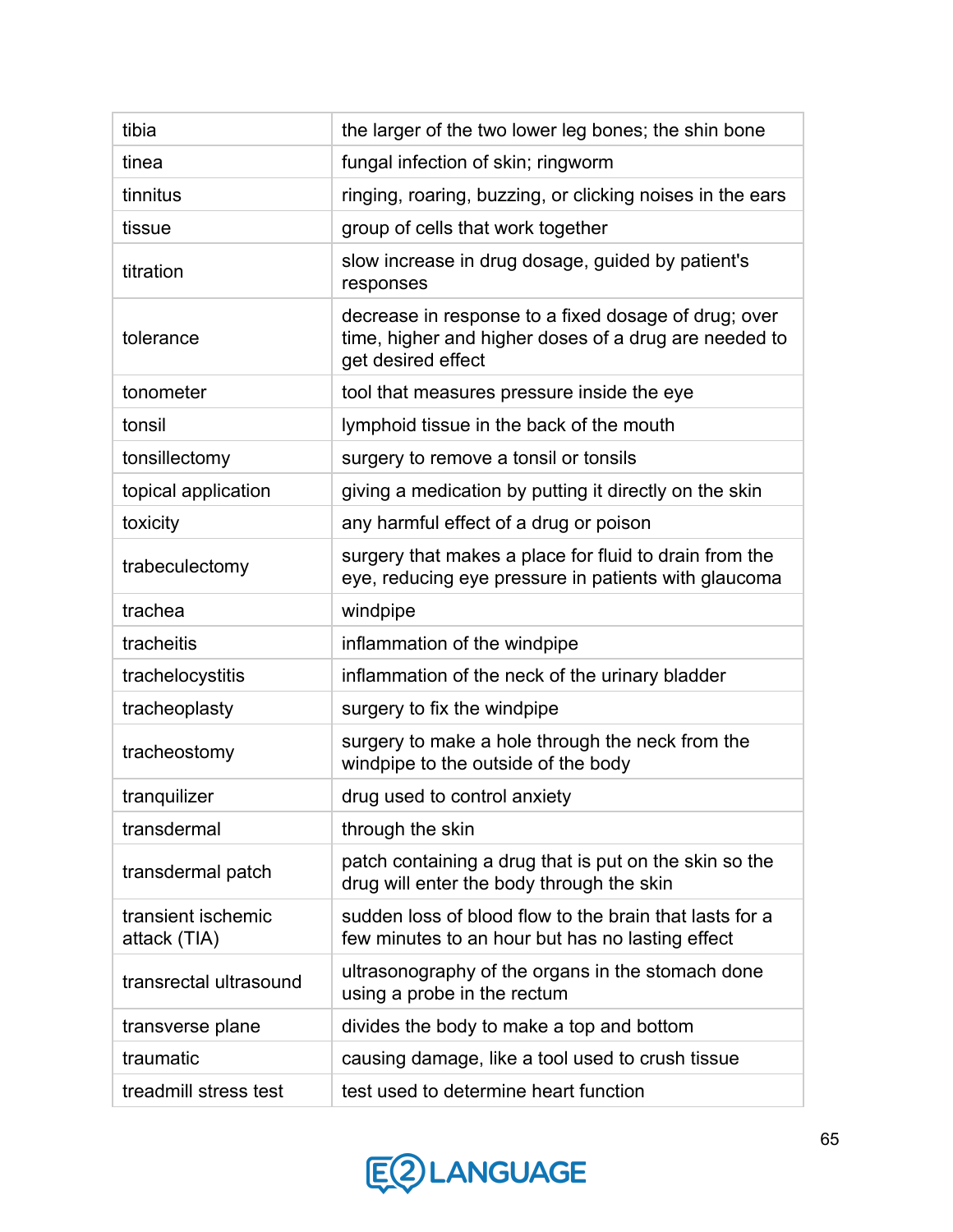| trichomoniasis                        | parasite infection that is spread by sexual contact                                                |
|---------------------------------------|----------------------------------------------------------------------------------------------------|
| trichomycosis                         | fungus infection in the hair                                                                       |
| tricuspid valve                       | a valve in the heart that controls the flow of blood by<br>opening and closing with each heartbeat |
| tubal ligation                        | surgery to close the uterine tubes to prevent<br>pregnancy                                         |
| tuberculin                            | substance used in skin tests to test for tuberculosis                                              |
| tuberculosis                          | bacterial infection that usually results in a serious lung<br>disorder                             |
| tympanic membrane                     | eardrum                                                                                            |
| tympanitis                            | inflammation of the ear drum                                                                       |
| tympanometer                          | tool used to fix the ear drum                                                                      |
| tympanoplasty                         | surgery to fix the eardrum and bones of the middle ear                                             |
| U                                     |                                                                                                    |
| ulcer                                 | sore                                                                                               |
| ulcerative colitis                    | sores in the colon                                                                                 |
| ulna                                  | one of the two lower arm bones                                                                     |
| ultrasonography.                      | making a picture of internal organs by bouncing sound<br>waves off them and recording the echoes   |
| ultrasound                            | making a picture of internal organs by bouncing sound<br>waves off them and recording the echoes   |
| umbilical region                      | area around the naval                                                                              |
| umbilicus                             | navel; belly button                                                                                |
| unconscious                           | not awake and not aware; knocked out                                                               |
| ungual                                | having to do with the nails                                                                        |
| unilateral                            | having to do with only one side of a structure                                                     |
| upper GI<br>(gastrointestinal) series | x-ray using a dye to show the upper part of the<br>digestive system                                |
| upper respiratory<br>infection (URI)  | a cold or flu                                                                                      |
| uremia                                | buildup of poisons in the blood, usually because of<br>kidney failure                              |

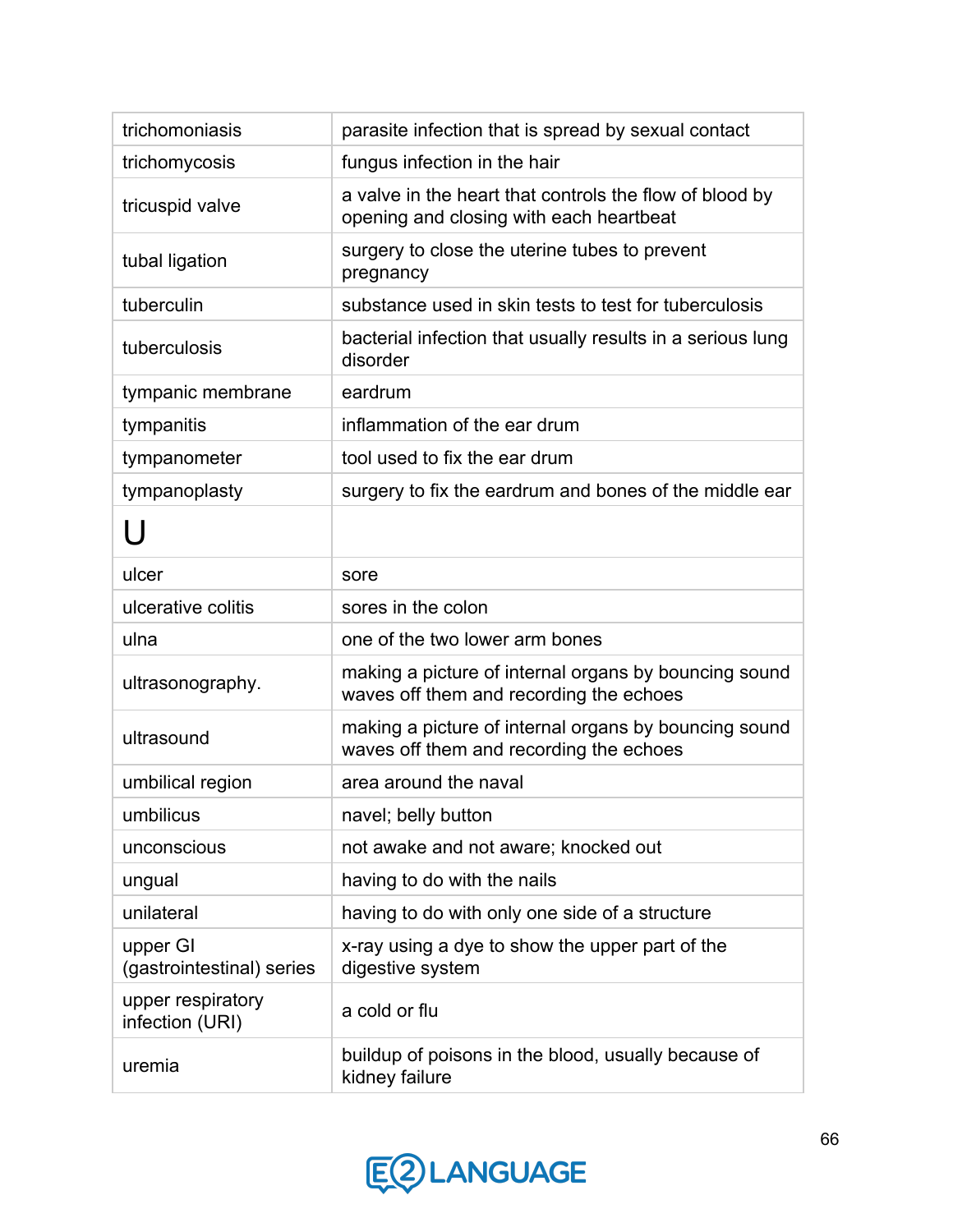| ureter                  | tube that carries urine from a kidney to the urinary<br>bladder                                              |
|-------------------------|--------------------------------------------------------------------------------------------------------------|
| ureterectomy            | surgery to remove all or part of a ureter                                                                    |
| ureteritis              | inflammation of the ureter                                                                                   |
| ureterocele             | bulging of a ureter taken after putting a dye in it to<br>outline it                                         |
| urethrogram             | x-ray of a ureter taken after putting a dye in it to<br>outline it                                           |
| ureterolithiasis        | stones in the ureter                                                                                         |
| ureterostenosis         | narrow area in a ureter                                                                                      |
| ureterostomy            | surgery to make an opening into a ureter                                                                     |
| ureterotomy             | surgery to cut into a ureter                                                                                 |
| urethra                 | tube that carries urine from the urinary bladder to the<br>outside of the body                               |
| urethritis              | inflammation of the urethra                                                                                  |
| urethrocystitis         | inflammation of the urethra                                                                                  |
| urethrometer            | tool used to measure the urethra                                                                             |
| urethropexy             | surgery to tie down the urethra                                                                              |
| urethroplasty           | surgery to fix the urethra                                                                                   |
| urethrostomy            | surgery to make an opening from the urethra to the<br>outside of the body                                    |
| uric acid test          | blood test used to measure the amount of uric acid in<br>the blood                                           |
| urinal                  | container that holds urine                                                                                   |
| urinalysis              | series of tests done on urine                                                                                |
| urinary                 | having to do with urine                                                                                      |
| urinary bladder         | sack that holds urine before it leaves the body                                                              |
| urinary catheterization | passing a tube into the urinary bladder to remove<br>urine                                                   |
| urinary retention       | abnormal holding of urine                                                                                    |
| urinary suppression     | not able to discharge urine                                                                                  |
| urinary tract           | all the structures that make and pass urine, including<br>the kidneys, ureters, urinary bladder, and urethra |

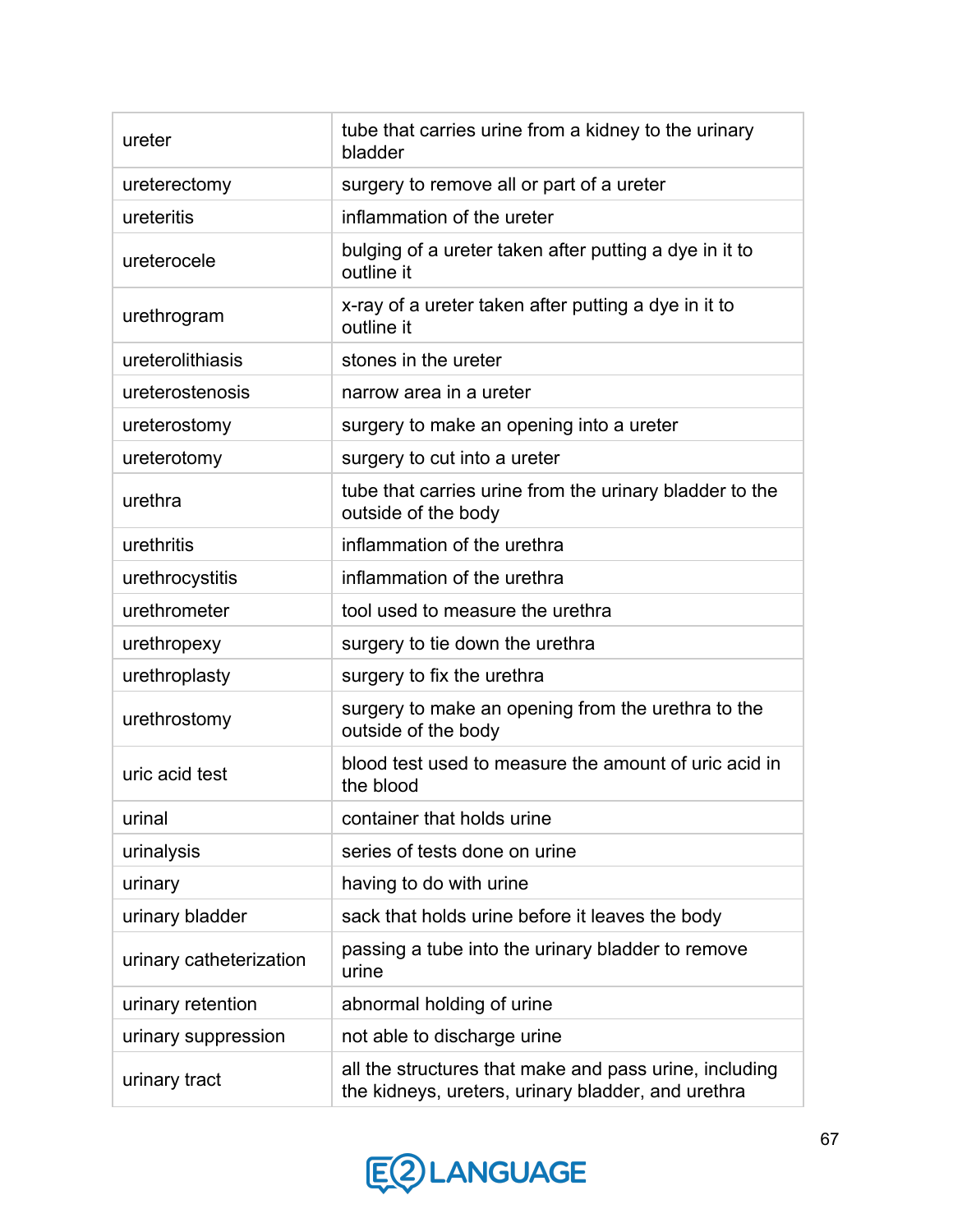| urinary tract infection<br>(UTI) | infection of the urinary system                                                                                                    |
|----------------------------------|------------------------------------------------------------------------------------------------------------------------------------|
| urination                        | the act of passing urine                                                                                                           |
| urine                            | pale yellow liquid waste material and sediment                                                                                     |
| urine casts and crystals         | urine test to check mineral levels and sediment in the<br>urine and to check for infection or inflammation in the<br>urinary tract |
| urine color                      | normal color for urine is straw yellow                                                                                             |
| urine pH                         | urine test to find out the chemical makeup of urine<br>(acidity)                                                                   |
| urine protein                    | urine test used to measure how much protein is in the<br>urine                                                                     |
| urinometer                       | tool used to measure the specific gravity of urine                                                                                 |
| urodynamics                      | the force and flow of urine                                                                                                        |
| urologist                        | doctor who treats disorders of the urinary tract of men<br>and women and the genital tract of men                                  |
| urticaria                        | hives                                                                                                                              |
| uterine tube                     | tube down which the egg travels from the ovary to the<br>uterus                                                                    |
| uterus                           | organ where the unborn baby develops and grows                                                                                     |
| uvula                            | v-shaped tissue that hangs from the roof of the back of<br>the mouth                                                               |
| uvulectomy                       | surgery to remove the uvula                                                                                                        |
| uvulitis                         | inflammation of the uvula                                                                                                          |

## V

| vagina                | tube that connects the uterus to the outside of the body                                          |
|-----------------------|---------------------------------------------------------------------------------------------------|
| vaginitis             | inflammation of the vagina                                                                        |
| vaginodynia           | pain in the vagina                                                                                |
| vaginoperineorrhgaphy | surgery to fix tears in the vagina and vaginal areas                                              |
| vaginoplasty          | surgery to fix the vagina                                                                         |
| vagotomy              | surgery to cut the vagus nerve or nerves, usually done<br>to slow down the making of stomach acid |
| varicose veins        | twisted and bulging veins that are larger than normal                                             |

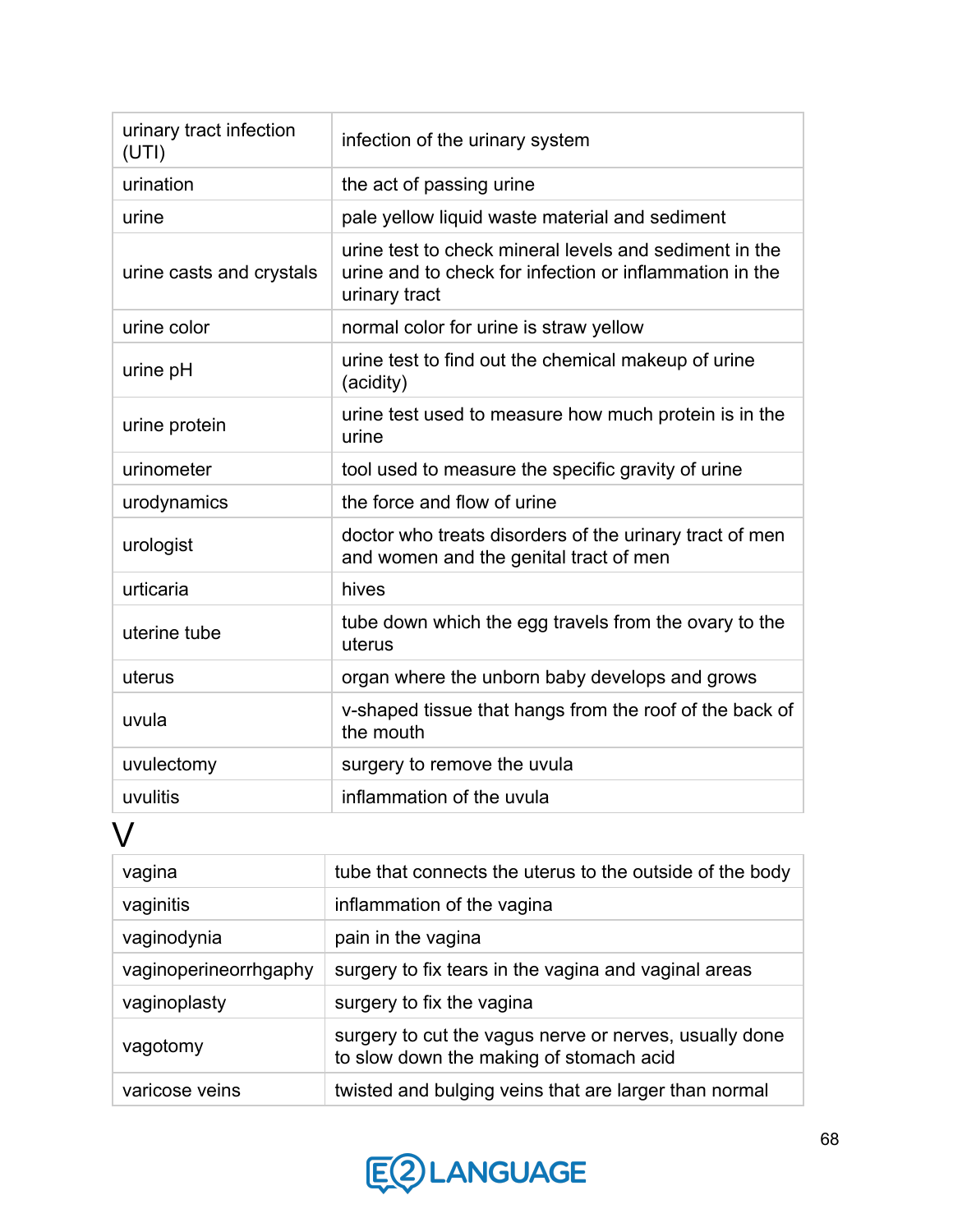| vas deferens                   | tube that carries sperm out of the testicle                                                                                    |
|--------------------------------|--------------------------------------------------------------------------------------------------------------------------------|
| vasectomy                      | surgery to cut out part or all of the ductus<br>deferens-done to make a man not able produce<br>children                       |
| vasoconstrictor                | drug used to make blood vessels tighten up and<br>become narrower                                                              |
| vasodilator                    | drug used to make blood vessels open up and become<br>bigger                                                                   |
| vasovasostomy                  | surgery to undo a vasectomy by connecting up the<br>ductus deferens again-done to make a man able to<br>produce children again |
| <b>VDRL</b> test               | blood test used to detect syphilis                                                                                             |
| vein                           | the type of blood vessel that carries blood back to the<br>heart from the rest of the body                                     |
| vein ligation and<br>stripping | surgery to remove twisted (varicose) veins in the legs                                                                         |
| vena cava                      | largest vein in the body                                                                                                       |
| venipuncture                   | putting a needle into a vein                                                                                                   |
| venogram.                      | x-ray of a vein                                                                                                                |
| ventilator                     | machine used to help a person breathe                                                                                          |
| ventral                        | toward or having to do with the front of the body                                                                              |
| ventricle                      | small space, such as one of several that hold spinal<br>fluid inside the brain and the two lower chambers of the<br>heart      |
| venule                         | little vein                                                                                                                    |
| verruca                        | wart                                                                                                                           |
| vertebra                       | one of the 33 bones in the spine                                                                                               |
| vertebral column               | the spine                                                                                                                      |
| vertebrocostal                 | having to do with a vertebra and a rib                                                                                         |
| vertigo                        | light-headedness; dizziness                                                                                                    |
| vesicle                        | blister                                                                                                                        |
| vesicourethral                 | having to do with the urethra and the bladder                                                                                  |
| vesicovaginal fistula          | abnormal opening between the bladder and vagina                                                                                |
| viral                          | having to do with a virus                                                                                                      |

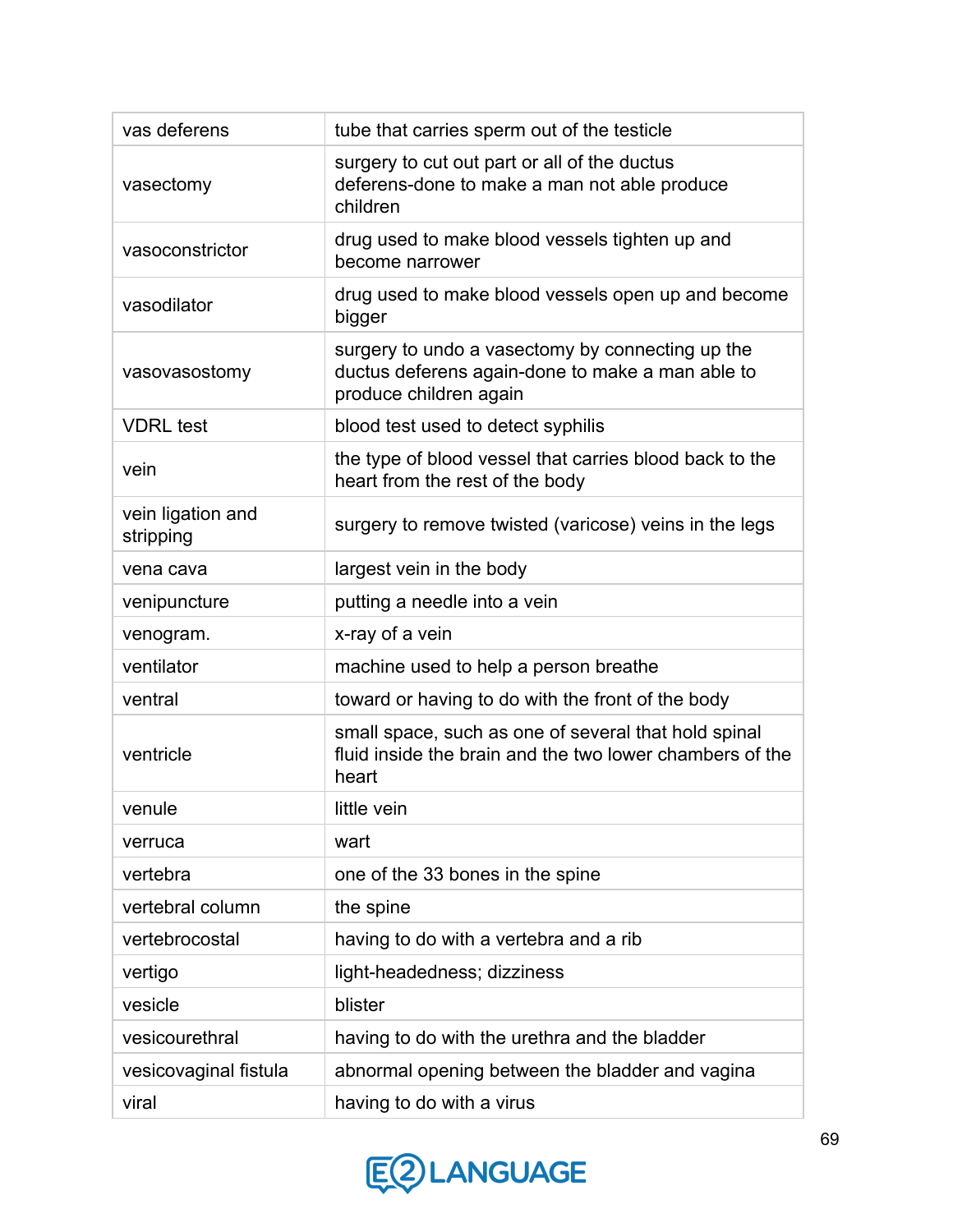| virus                            | tiny type of gene                                                                                                                                                     |
|----------------------------------|-----------------------------------------------------------------------------------------------------------------------------------------------------------------------|
| visceral                         | having to do with the internal organs                                                                                                                                 |
| vitreous body                    | jelly-like liquid found in the back chamber of the eye                                                                                                                |
| void                             | urinate                                                                                                                                                               |
| volvulus                         | twisting of the intestines causing a blockage                                                                                                                         |
| vomit                            | matter discharged from the stomach out of the mouth                                                                                                                   |
| vulva                            | the tissues around the opening to the vagina                                                                                                                          |
| vulvectomy                       | surgery to remove the vulva                                                                                                                                           |
| vulvovaginal                     | having to do with the vagina and vulva                                                                                                                                |
| vulvovaginitis                   | inflammation of the vagina and vulva                                                                                                                                  |
| W                                |                                                                                                                                                                       |
| wheal                            | hive; welt                                                                                                                                                            |
| white blood cell (WBC)           | one of several types of infection-fighting cells in the<br>blood and body tissues                                                                                     |
| white blood cell<br>differential | blood test to find out the types and numbers of mature<br>and immature forms of white blood cells that are in the<br>blood                                            |
| white cell count                 | number of white blood cells in the blood                                                                                                                              |
| whooping cough<br>(pertussis)    | bacterial infection, usually seen in young children, in<br>which there is a serious, loud, dry cough                                                                  |
| withdraw, discontinue            | stop taking part                                                                                                                                                      |
| X                                |                                                                                                                                                                       |
| xanthochromic                    | having a yellow color                                                                                                                                                 |
| xanthoderma                      | yellow color to the skin                                                                                                                                              |
| xanthosis                        | yellow color                                                                                                                                                          |
| xeroderma                        | dry skin                                                                                                                                                              |
| xeroma                           | abnormally dry membranes of the eye                                                                                                                                   |
| xerophthalmia                    | abnormal dryness of membranes of the eye due to<br>vitamin A deficiency; symptoms may begin in the form<br>of night blindness, and they become progressively<br>worse |